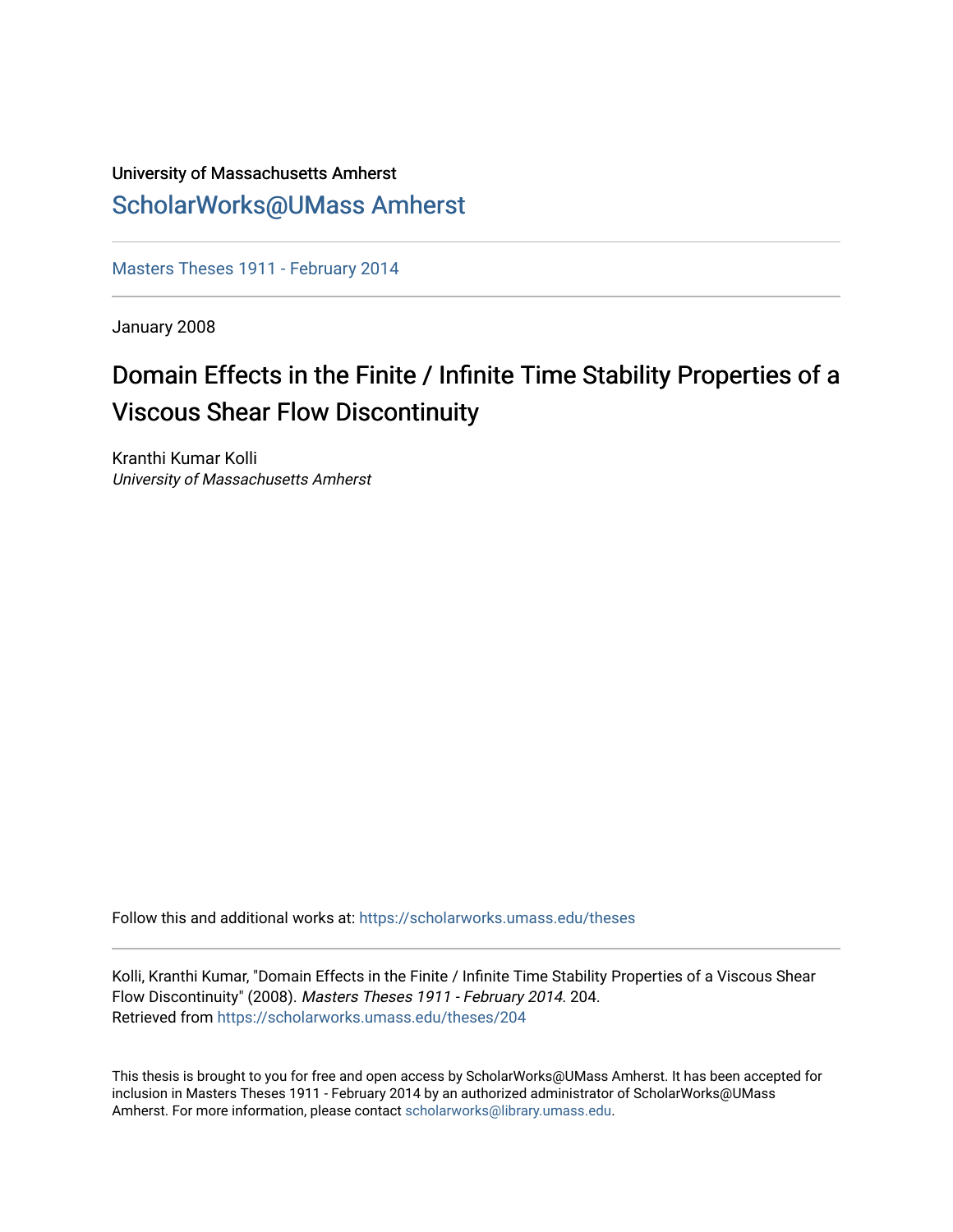## DOMAIN EFFECTS IN THE FINITE/INFINITE TIME STABILITY PROPERTIES OF A VISCOUS SHEAR FLOW DISCONTINUITY

A Thesis Presented

by

KRANTHI KUMAR KOLLI

Submitted to the Graduate School of the University of Massachusetts Amherst in partial fulfillment of the requirements for the degree of

MASTER OF SCIENCE IN MECHANICAL ENGINEERING

September 2008

Mechanical and Industrial Engineering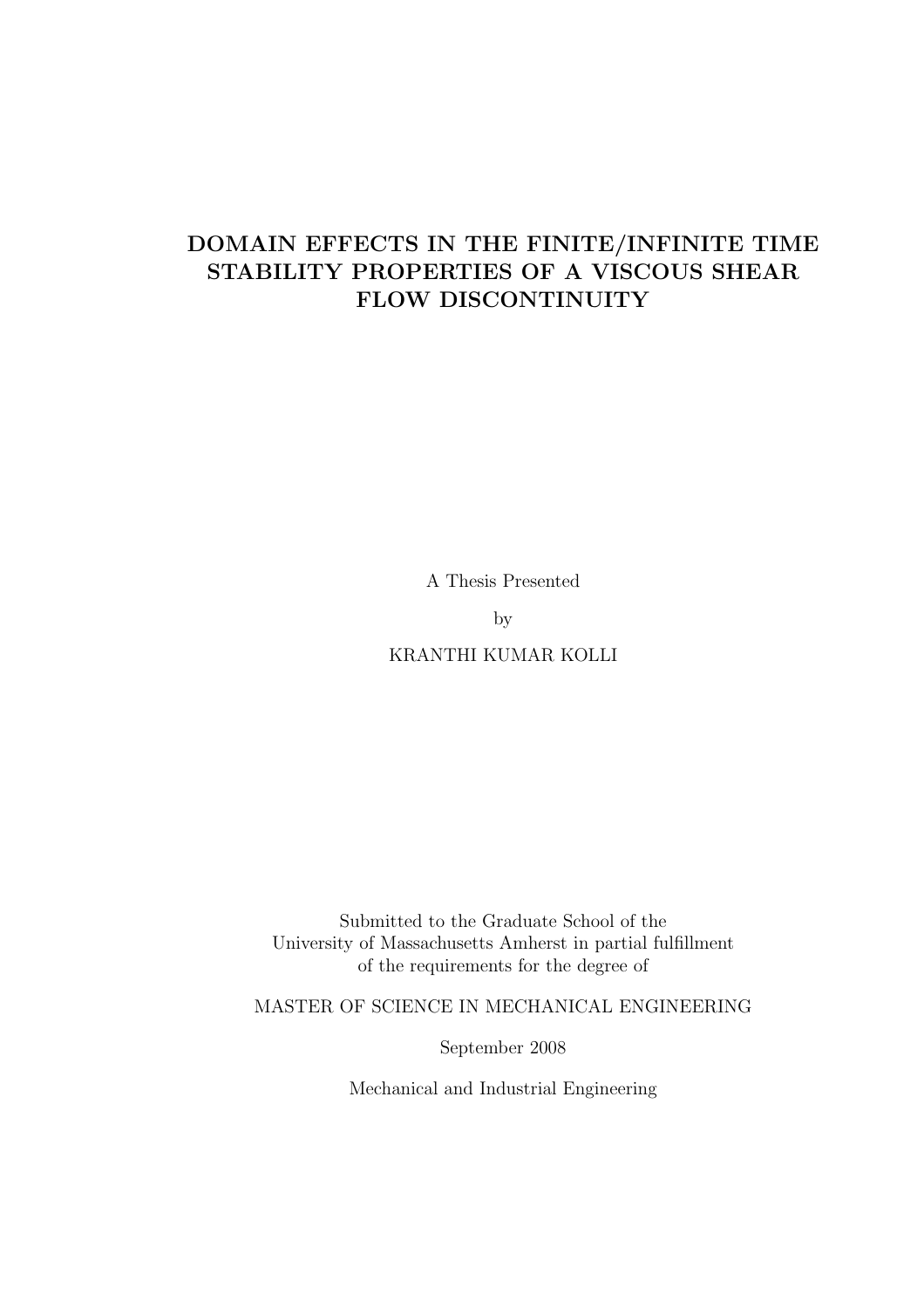°c Copyright by Kranthi Kumar Kolli 2008 All Rights Reserved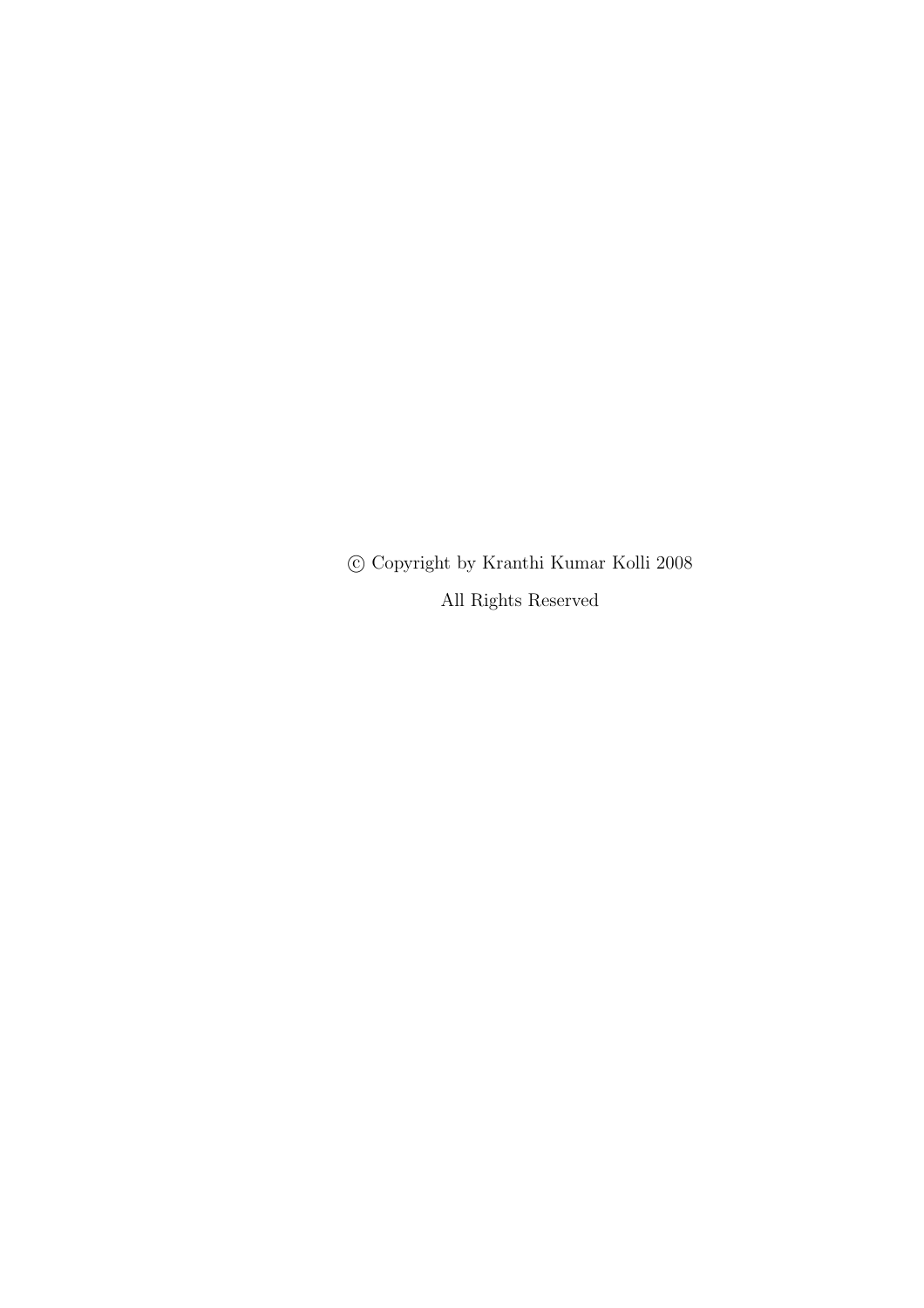## DOMAIN EFFECTS IN THE FINITE/INFINITE TIME STABILITY PROPERTIES OF A VISCOUS SHEAR FLOW DISCONTINUITY

A Thesis Presented

by

## KRANTHI KUMAR KOLLI

Approved as to style and content by:

Kumar M. Bobba, Chair

David P. Schmidt, Member

Yossi Chait, Member

Mario Rotea, Department Chair Mechanical and Industrial Engineering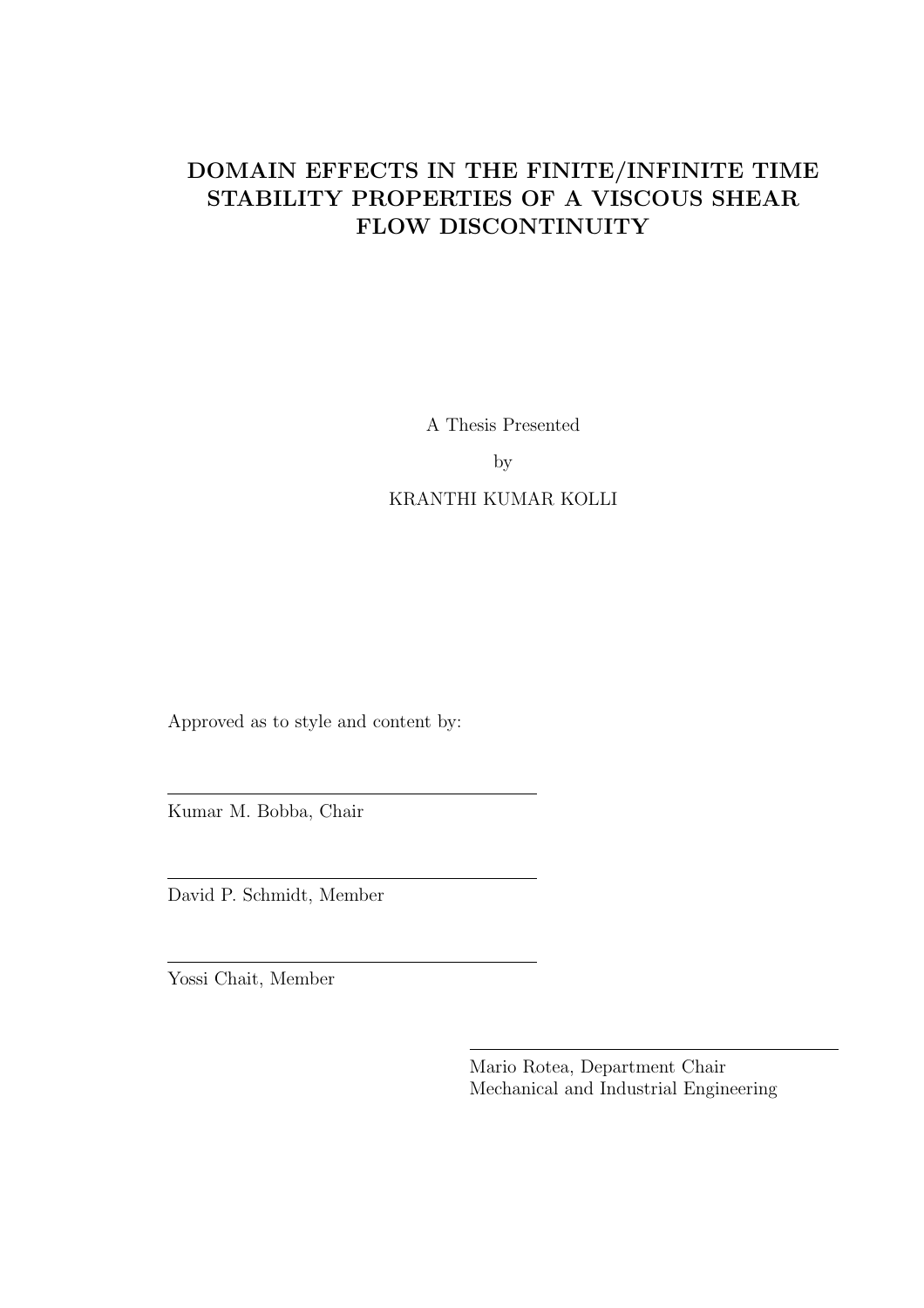## ACKNOWLEDGMENTS

I would like to express my sincere gratitude to Professor Kumar M Bobba, for his constant guidance and support during the course of my M.S. study at the University of Massachusetts, Amherst. His patience, knowledge and constant encouragement helped me learn, improve and enjoy my work at the Complex Flow and Automatic Control (CoFAC) Laboratory. It is his deep understanding of the nature of the technical challenges that has enabled me to focus on what was essential and critical towards the successful completion of my M.S. degree study. With his help, I have not only improved my research capabilities, but also my way of thinking and communicating. I believe the training I have received under his direction will greatly benefit my future career.

I would also like to thank Professor David P. Schmidt and Professor Yossi Chait for serving on my thesis committee and providing valuable feedback on my research work.

I had lot of fun times with my friends at UMASS, Nishanth, Russell Kondaveti, Harsha, ARK, Avi, Kapil, Kaustubh, Rajiv, Steve, Sripati, Abhijit and Rajaram. It was always nice talking to them, their practical advice has been very useful on many occasions. Thanks to them all.

And, a special thank you to my parents for their support and encouragement without which I would not have been where I am today.

Finally I would like to gratefully acknowledge funding provided to this research by the National Science Foundation under grant CBET 0631280.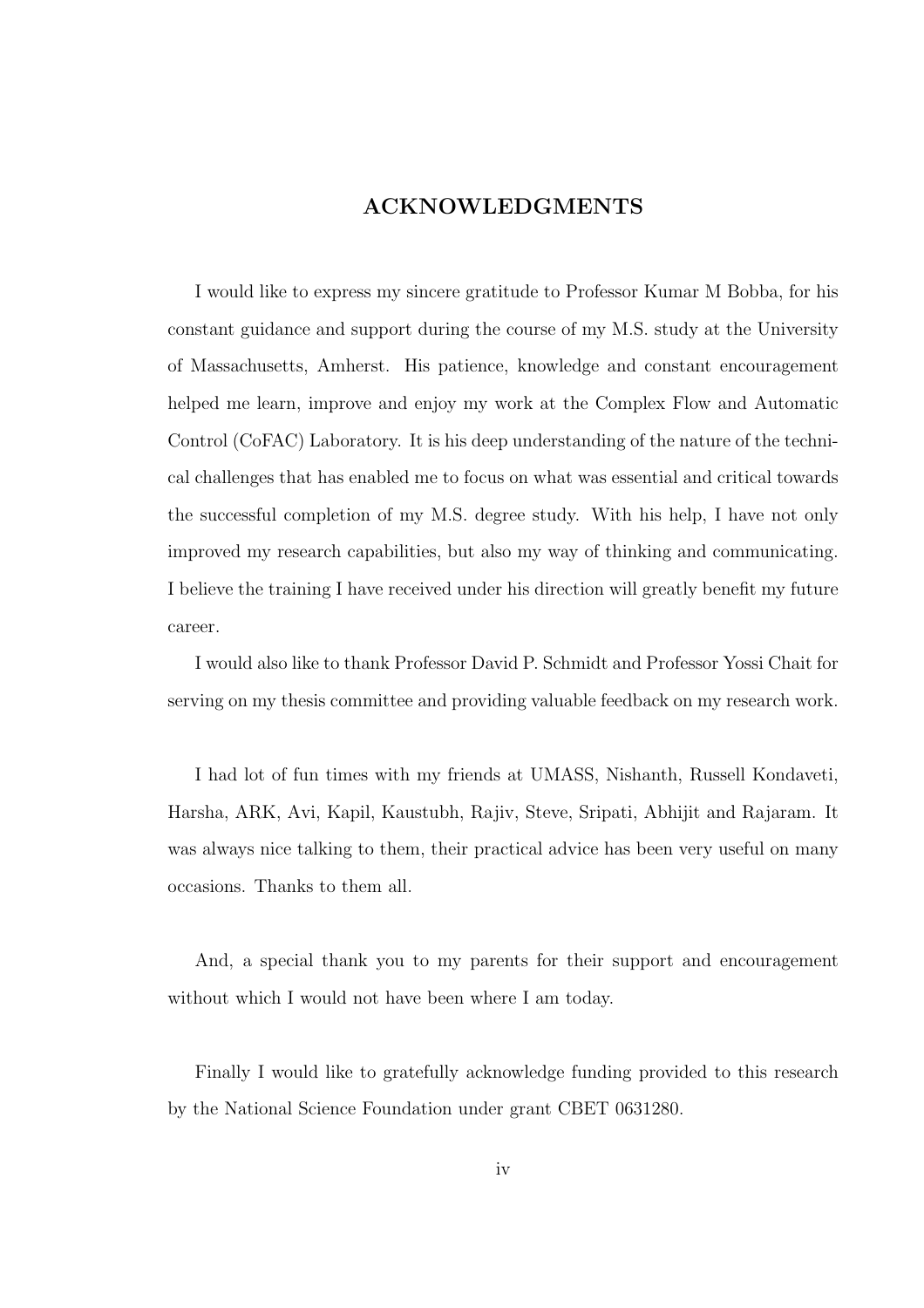### ABSTRACT

## DOMAIN EFFECTS IN THE FINITE/INFINITE TIME STABILITY PROPERTIES OF A VISCOUS SHEAR FLOW DISCONTINUITY

SEPTEMBER 2008

# KRANTHI KUMAR KOLLI B.E.M.E., OSMANIA UNIVERSITY, HYDERABAD, INDIA M.S.M.E., UNIVERSITY OF MASSACHUSETTS AMHERST

Directed by: Professor Kumar M. Bobba

Whether it is designing and controlling super-efficient high speed transport systems or understanding environmental fluid flows, a key question that arises is: what state does the fluid flow take and why? An answer to this question lies in understanding the hydrodynamic stability properties of the flow as a function of parameters. While much work has been done in this area in the past, there are many open questions that need to be addressed. Here we study the effect of spatial domain size, number of modes, non-hermitianness and non-normality on the finite time and infinite time stability properties of a standing, viscous, shock flow problem.

It has been shown that the above problems are not only non-normal but also nonhermitian, when the base flow has shear. The eigenvalue problems corresponding to infinite spatial domain, finite spatial domain, forward and  $L_2$  adjoint problems are solved exactly by converting the linear partial differential equations into nonlinear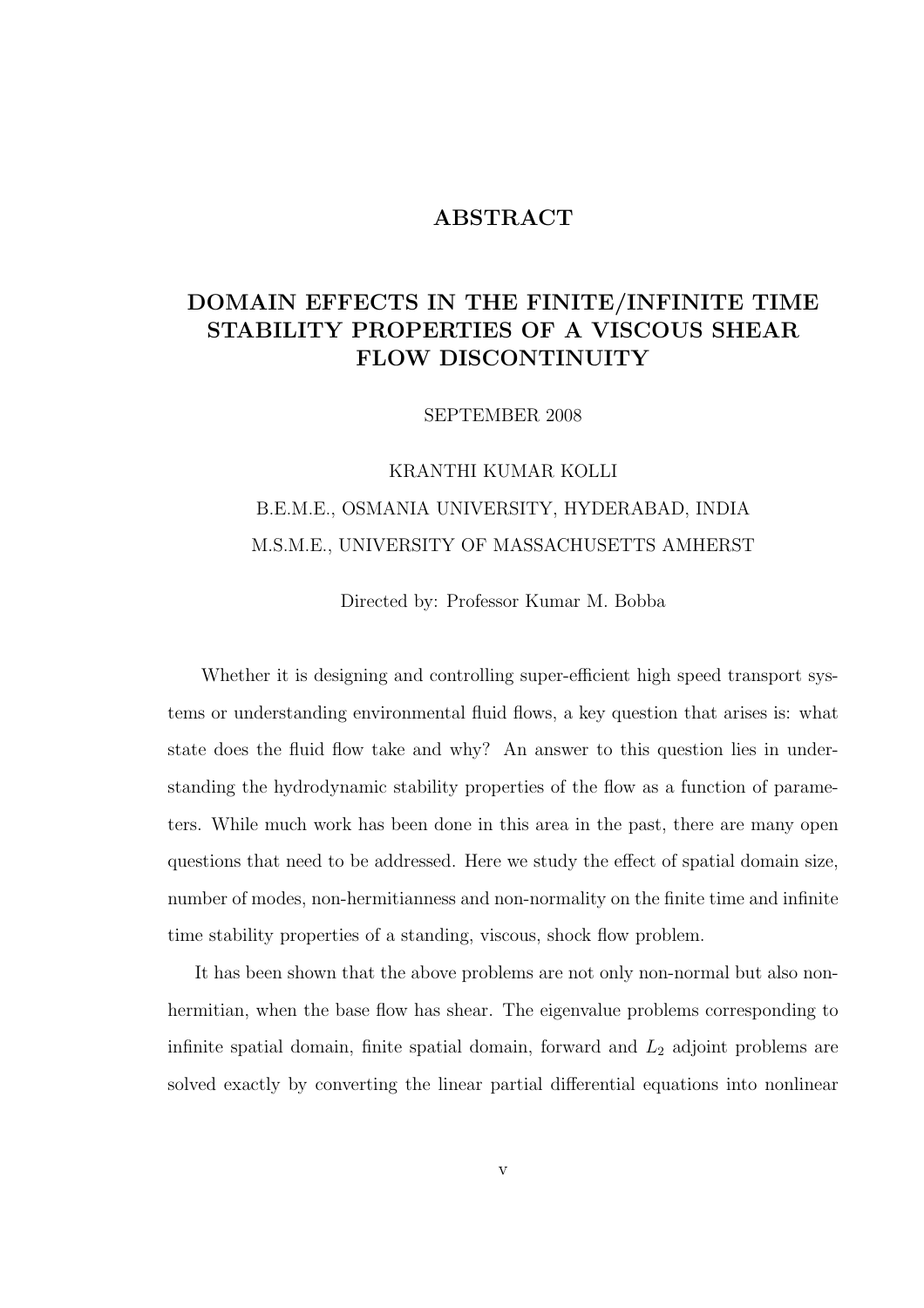Riccati equations. In the finite domain case, the full time dependent solutions are obtained analytically using the bi-orthogonal basis functions.

In the infinite spatial domain case, the point spectrum of the forward operator is shown to be unbounded and that of the adjoint operator to be empty. In the unbounded case, the spectrum fills the entire area on one side of a parabola in the complex plane and is connected. As the fluid viscosity decreases, the width of the parabola increases and in the limit of zero viscosity covers almost the entire left half plane. On the other hand, as the fluid viscosity increases, the width of the parabola decreases and in the limit of infinite viscosity becomes the negative real axis, which is the spectrum of the heat equation. The spectrum of the adjoint problem is empty for all values of the viscosity and prescribed velocity.

In the finite spatial domain case, the point spectrum lies in the open left half plane for all the Reynolds numbers and hence asymptotically stable. The results shown that perturbations grow substantially large for finite time before they decay at large times. It is also found that retaining right number of modes is crucial for observing transient growth phenomena. Finally, the linear results are compared with the nonlinear finite amplitude simulation results.

The relevance of current results to other fluid flows is also presented.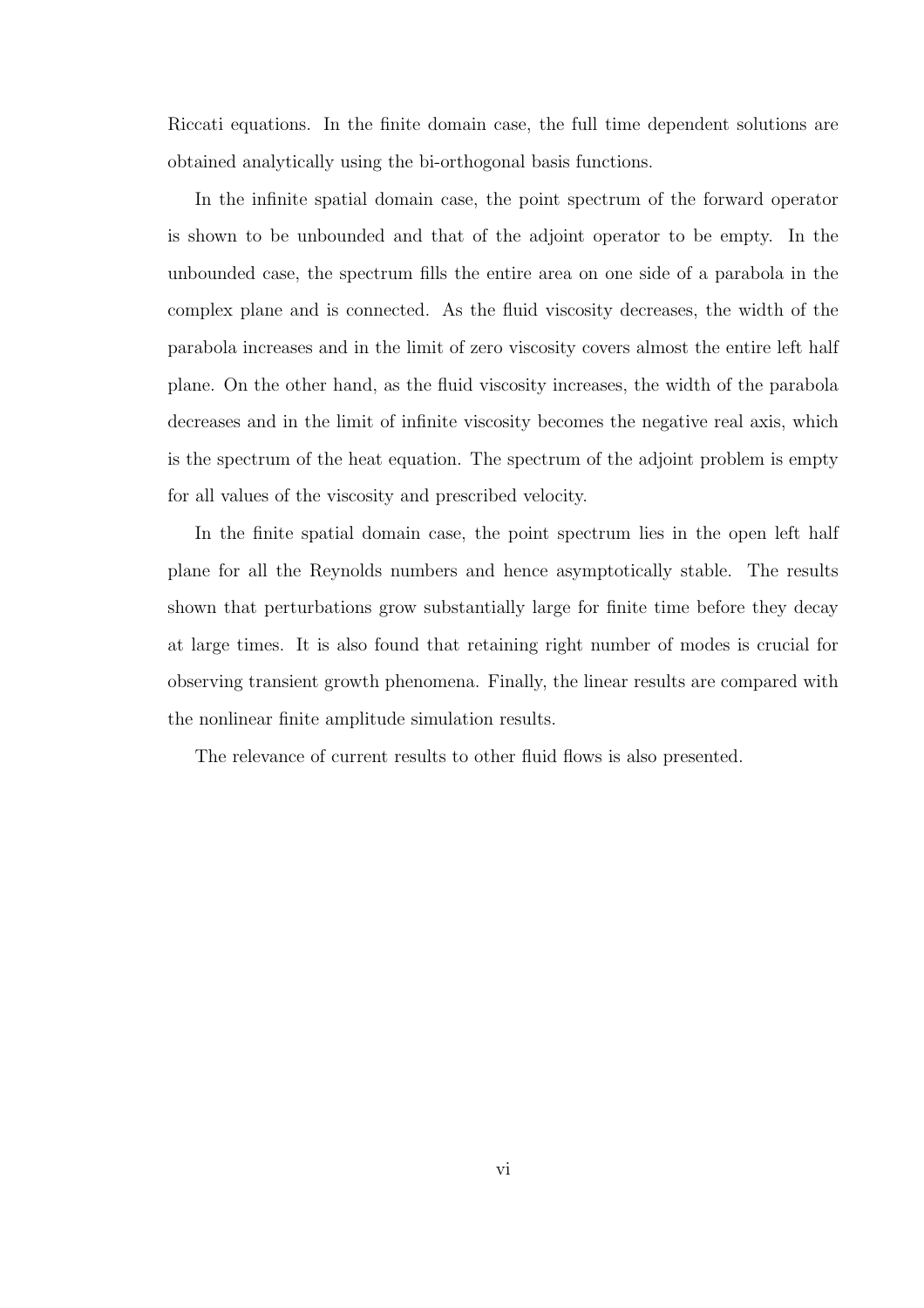## TABLE OF CONTENTS

| Page                                                                                 |
|--------------------------------------------------------------------------------------|
|                                                                                      |
|                                                                                      |
|                                                                                      |
|                                                                                      |
| <b>CHAPTER</b>                                                                       |
|                                                                                      |
| 1.1<br>1.2<br>1.3<br>1.4                                                             |
| 1.4.1                                                                                |
| 1.5                                                                                  |
|                                                                                      |
| 2.1<br>2.2                                                                           |
| 3. SPECTRUM OF THE DISCONTINUITY IN THE INFINITE                                     |
| 3.1<br>3.2<br>3.3<br>Adjoint Evolution Operator: Non Hermitianness and<br>3.4<br>3.5 |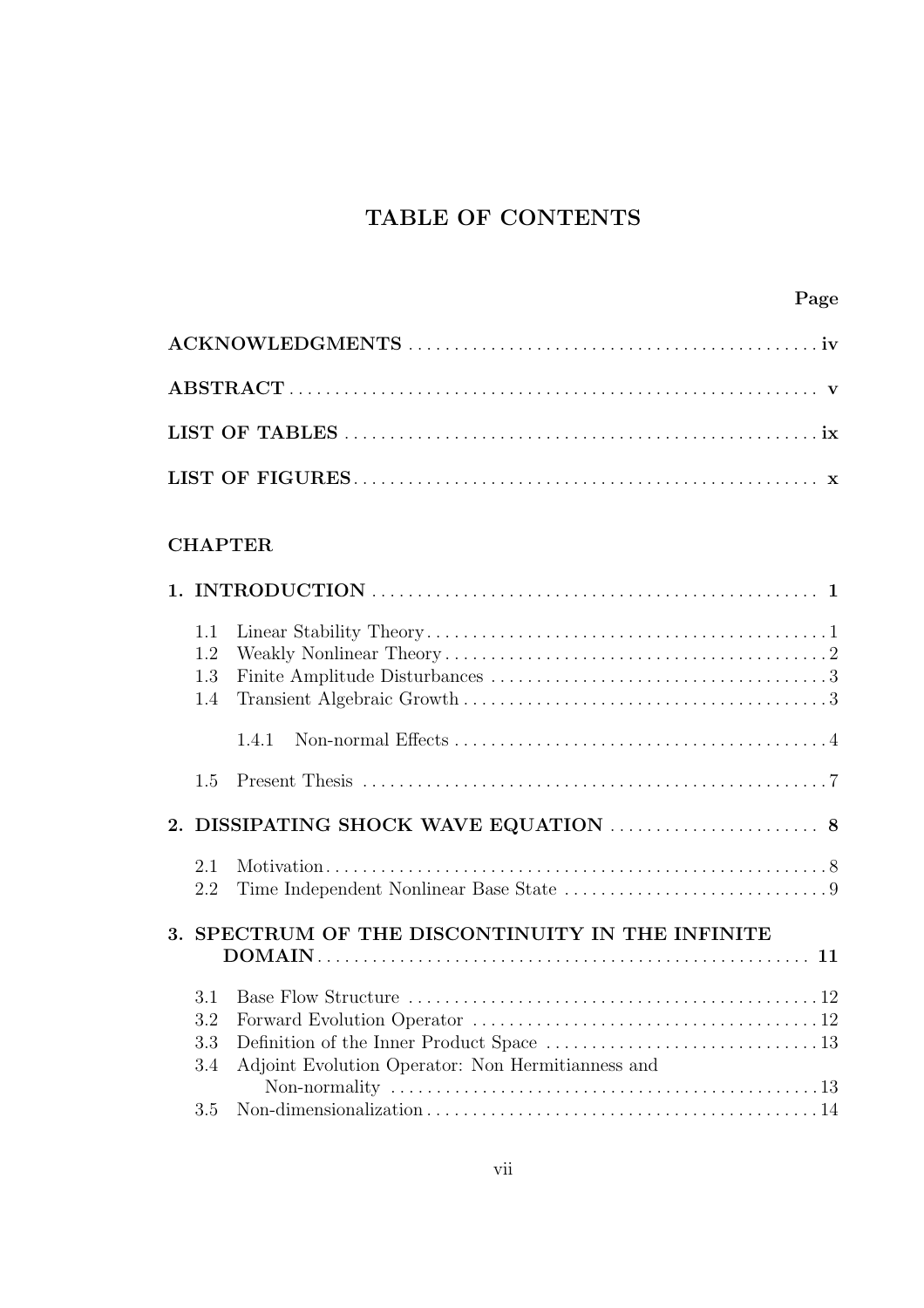| 3.6        |                                                                 |  |
|------------|-----------------------------------------------------------------|--|
| 3.7        |                                                                 |  |
| 3.8        | Spectrum Variation with Viscosity and Baseflow 25               |  |
| 3.9        |                                                                 |  |
|            |                                                                 |  |
|            | 4. STABILITY OF THE DISCONTINUITY IN THE FINITE                 |  |
|            |                                                                 |  |
|            |                                                                 |  |
| 4.1        |                                                                 |  |
| 4.2        |                                                                 |  |
| 4.3        |                                                                 |  |
| 4.4<br>4.5 |                                                                 |  |
|            |                                                                 |  |
|            | 4.5.1                                                           |  |
| 4.6        |                                                                 |  |
|            | 4.6.1                                                           |  |
| 4.7        |                                                                 |  |
|            | 5. EXACT SOLUTIONS USING BI-ORTHOGONAL BASIS                    |  |
|            |                                                                 |  |
|            |                                                                 |  |
| 5.1        |                                                                 |  |
| 5.2        |                                                                 |  |
| 5.3        | Numerical Simulations: Effect of the Number of Modes and the    |  |
|            |                                                                 |  |
| 5.4        |                                                                 |  |
|            | 6. NON-LINEAR FINITE AMPLITUDE EFFECTS 55                       |  |
|            |                                                                 |  |
| 6.1        | Projection of the Equations on to a Finite Dimensional Space 55 |  |
| 6.2        |                                                                 |  |
| 6.3        | Comparison of Linear and Nonlinear Energy Growth 58             |  |
| 6.4        |                                                                 |  |
|            | 7. CONCLUSION AND SUMMARY OF MAIN RESULTS  66                   |  |
|            |                                                                 |  |
|            |                                                                 |  |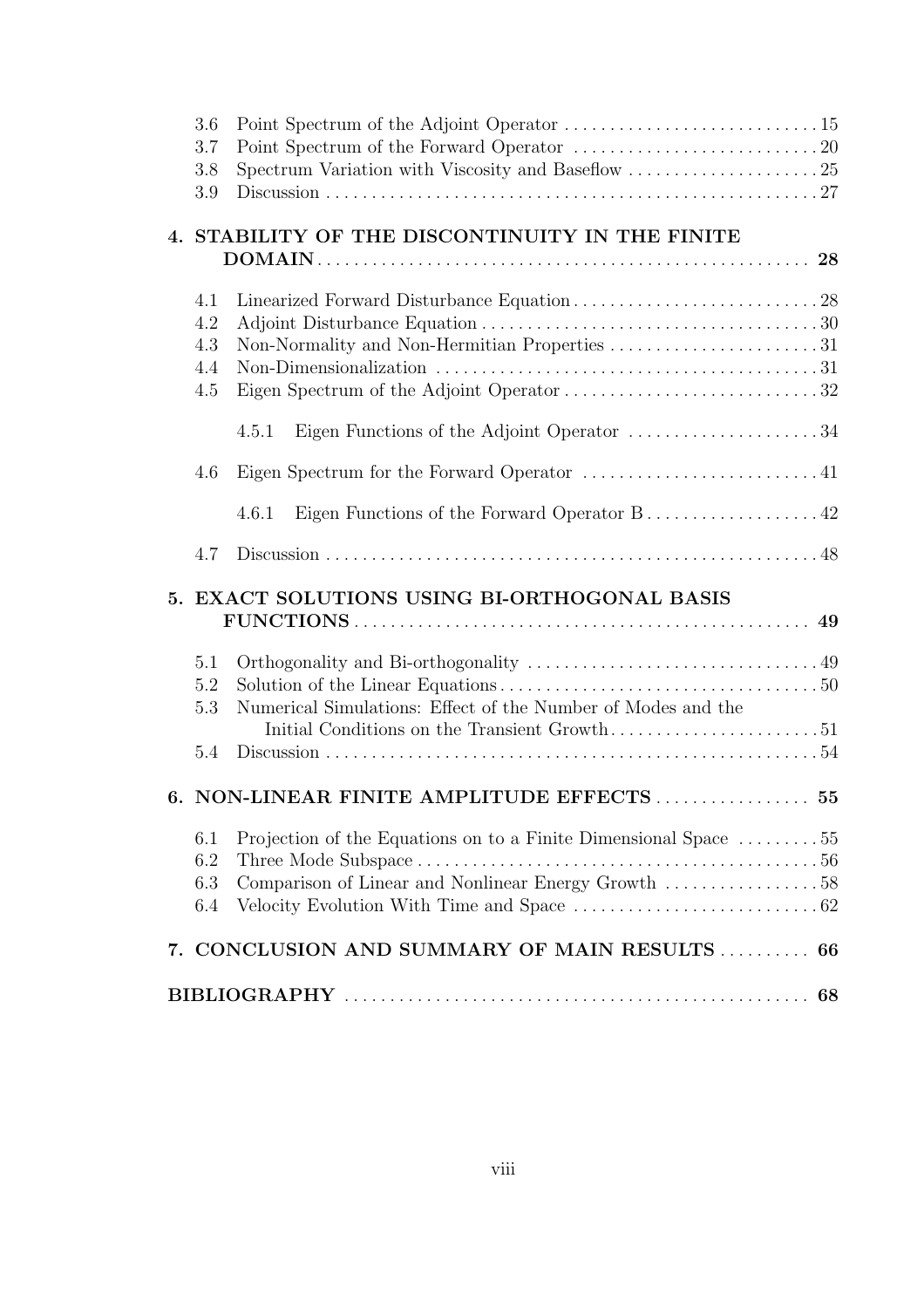## LIST OF TABLES

| Table | Page |
|-------|------|
| 4.1   |      |
|       |      |
|       |      |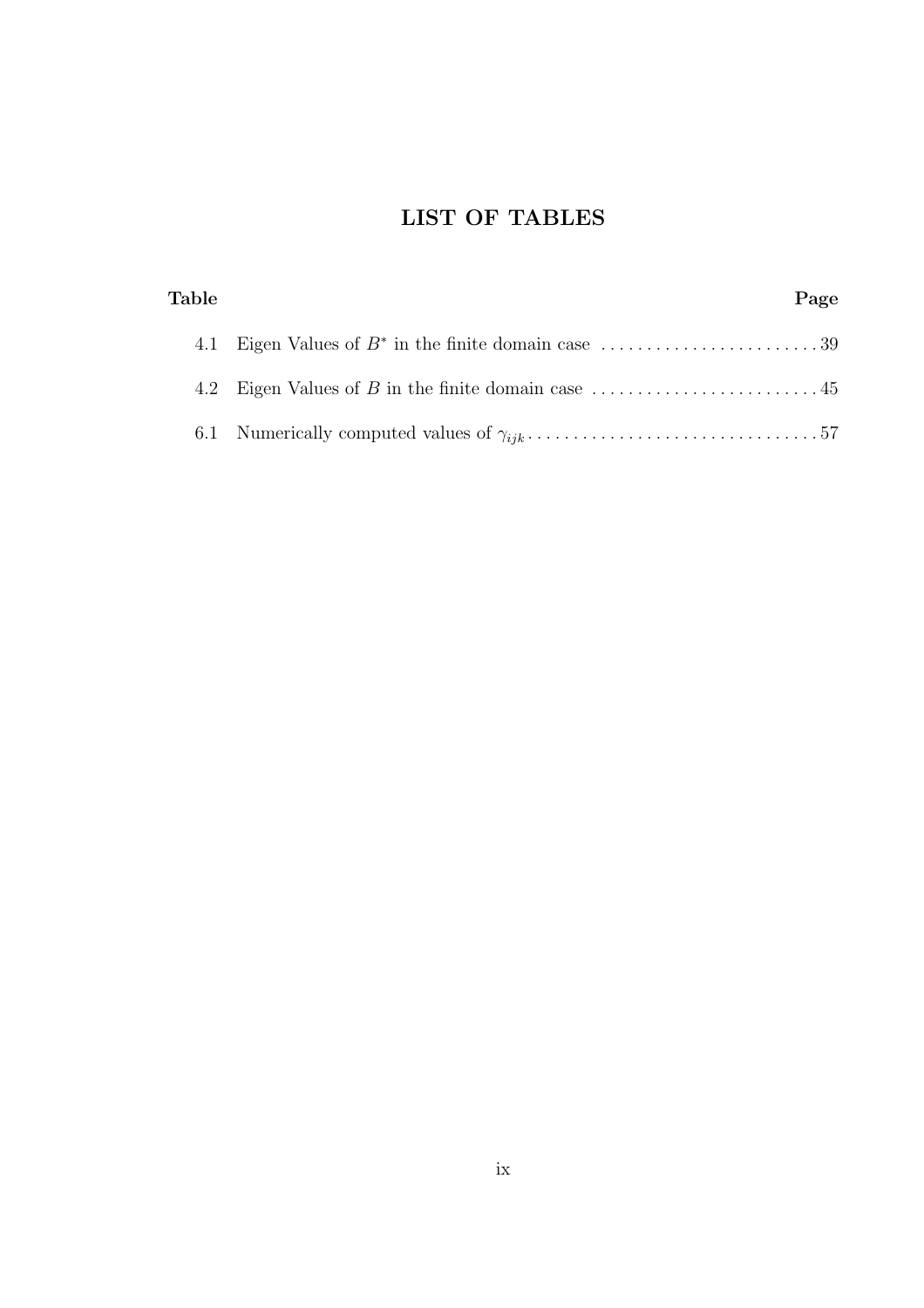## LIST OF FIGURES

#### Figure Page

| 2.1 | Plot of steady state solution for different viscosity values $\dots \dots \dots \dots 10$                                                                                                                                                                                                                                                             |
|-----|-------------------------------------------------------------------------------------------------------------------------------------------------------------------------------------------------------------------------------------------------------------------------------------------------------------------------------------------------------|
| 3.1 | First eigenfunction $\psi_1^{(b)}(y)$ of B corresponding to $\lambda = -1 + i$ . The<br>real part is shown in solid line and the imaginary part in dashed                                                                                                                                                                                             |
| 3.2 | Second eigenfunction $\psi_2^{(b)}(y)$ of B corresponding to $\lambda = -1 + i$ . The<br>real part is shown in solid line and the imaginary part in dashed                                                                                                                                                                                            |
| 3.3 | The eigenvalue spectrum of the infinite dimensional operator $B$ in the                                                                                                                                                                                                                                                                               |
| 3.4 | Effect of Fluid viscosity on the spectrum $S_{\Theta}$ in the complex plane.<br>The area on the left of the dashed line is for $\frac{a^2}{\nu} = 5$ , the area on<br>the left of solid line is for $\frac{a^2}{\nu} = 1$ , the area on the left of dotted<br>line is for $\frac{a^2}{\nu} = 0.1$ . Symmetry of each curve with $Re[\theta]$ is shown |
| 4.1 |                                                                                                                                                                                                                                                                                                                                                       |
| 4.2 | Plot showing eigenvalue $\mu_1$ calculation for Case (c), for $k_1$ Real37                                                                                                                                                                                                                                                                            |
| 4.3 | Plot showing eigenvalue's $\mu_2, \ldots, \mu_6$ calculated for Case (c) with                                                                                                                                                                                                                                                                         |
| 4.4 | Plot of eigenvalues of the adjoint operator $B^*$ 38                                                                                                                                                                                                                                                                                                  |
| 4.5 | The eigenfunction of the finite dimensional operator $B^*$                                                                                                                                                                                                                                                                                            |
| 4.6 | The eigenfunction of the finite dimensional operator $B^*$                                                                                                                                                                                                                                                                                            |
| 4.7 | The eigenfunction of the finite dimensional operator $B^*$                                                                                                                                                                                                                                                                                            |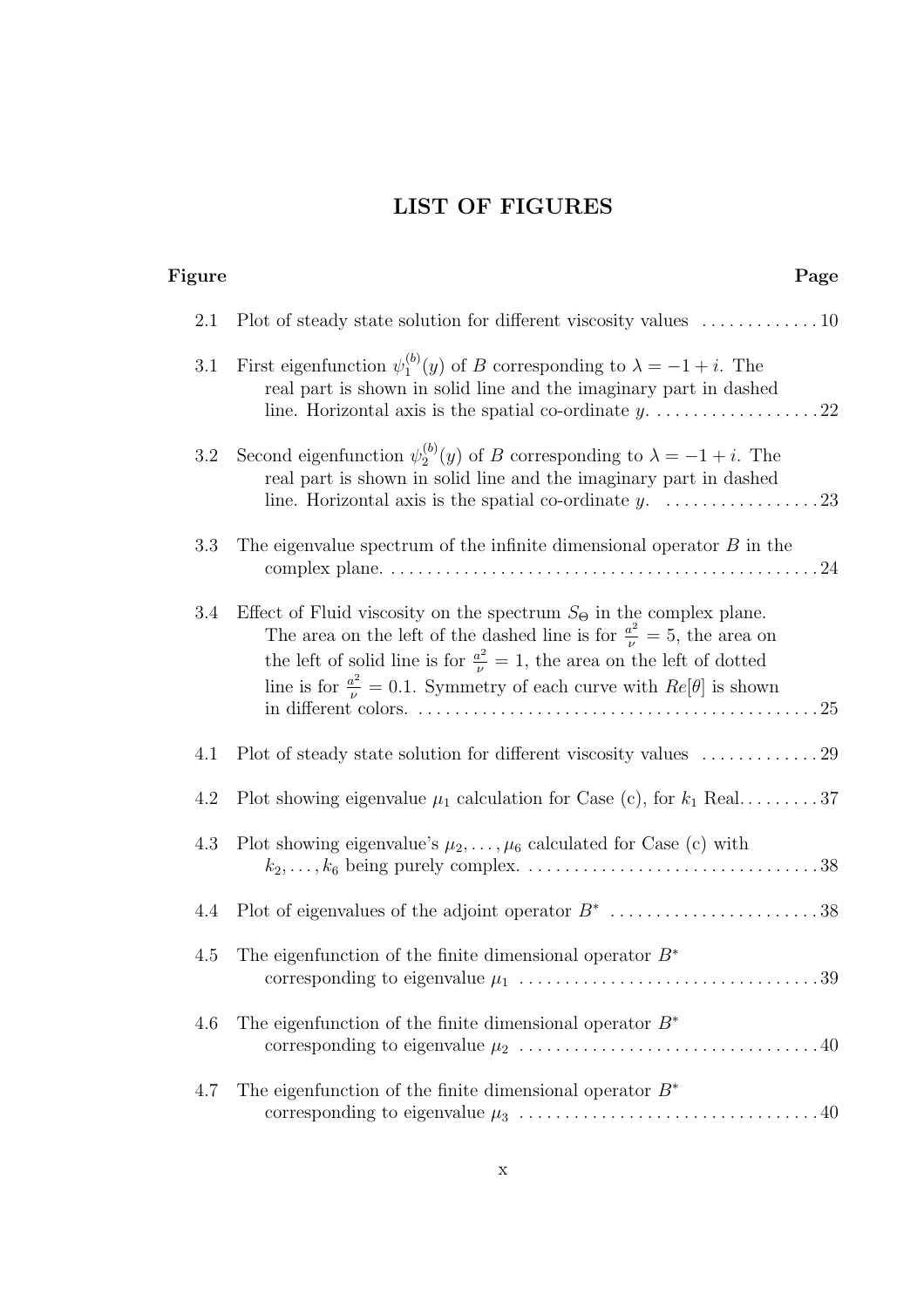| 4.8 |                                                                                                                                                                                                                                                                                                         |
|-----|---------------------------------------------------------------------------------------------------------------------------------------------------------------------------------------------------------------------------------------------------------------------------------------------------------|
| 4.9 | The eigenfunction of the finite dimensional operator B corresponding                                                                                                                                                                                                                                    |
|     | 4.10 The eigenfunction of the finite dimensional operator B corresponding                                                                                                                                                                                                                               |
|     | 4.11 The eigenfunction of the finite dimensional operator B corresponding                                                                                                                                                                                                                               |
| 5.1 | Plot of energy variation with time. Solid line represents $N=2$ modes<br>and dashed line represents $N=3$ modes. For a specific notation we<br>observe that in both the above cases energy decreases                                                                                                    |
| 5.2 | Plot of energy variation with time. Solid line represents $N=2$ modes<br>and dashed line represents $N=3$ modes. For a specific notation we<br>observe that, while the energy of 2 modes decreases monotonically,<br>and that of three mode system grows transiently $\dots \dots \dots \dots \dots 54$ |
| 6.1 | Energy variation with time for linear and nonlinear governing<br>equations. The initial condition for the simulations are                                                                                                                                                                               |
| 6.2 | Energy variation with time for linear and nonlinear governing<br>equations. The initial condition for the simulations are<br>$p_{1_0} = 1.0, p_{2_0} = 0, p_{3_0} = -0.5 \ldots \ldots \ldots \ldots \ldots \ldots \ldots \ldots \ldots \ldots 59$                                                      |
| 6.3 | Variation of $p_1(t)$ coefficient in the linear and nonlinear simulations of                                                                                                                                                                                                                            |
| 6.4 | Variation of $p_2(t)$ coefficient in the linear and nonlinear simulations of<br>Figure (6.1). Notice that the IC for $p_2[t]$ is zero and hence<br>remains at zero in the linear case as the system is diagonal and                                                                                     |
| 6.5 | Variation of $p_3(t)$ coefficient in the linear and nonlinear simulations of                                                                                                                                                                                                                            |
| 6.6 | Variation of $p_1(t)$ coefficient in the linear and nonlinear simulations of                                                                                                                                                                                                                            |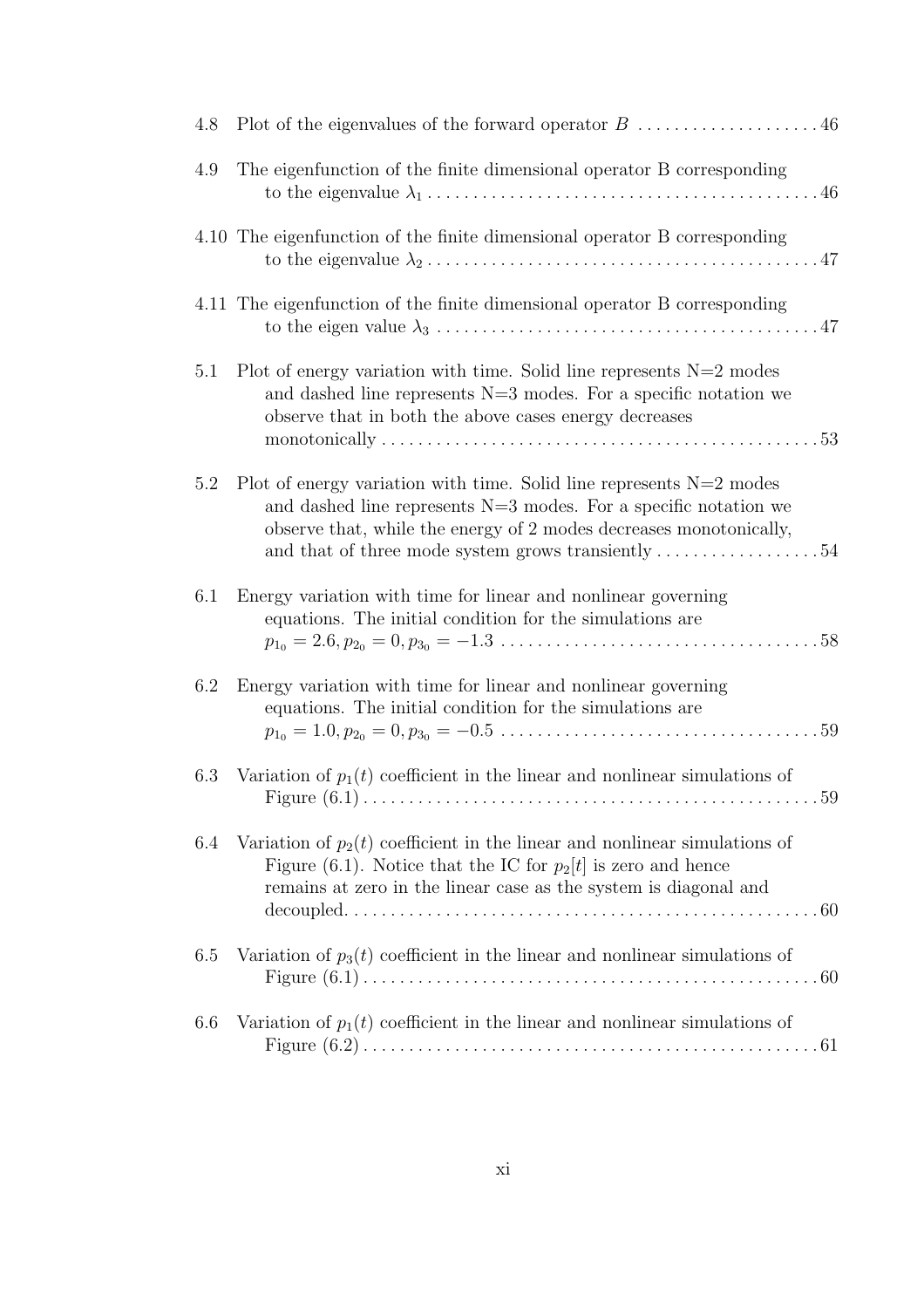|     | 6.7 Variation of $p_2(t)$ coefficient in the linear and nonlinear simulations of<br>Figure (6.2). Notice that the IC for $p_2[t]$ is zero and hence<br>remains at zero in the linear case as the system is diagonal and |
|-----|-------------------------------------------------------------------------------------------------------------------------------------------------------------------------------------------------------------------------|
|     | 6.8 Variation of $p_3(t)$ coefficient in the linear and nonlinear simulations of                                                                                                                                        |
| 6.9 | Plot showing the variation of velocity with respect to space for the<br>linear and non-linear cases of Figure $(6.1)$ at time t=0. The base                                                                             |
|     | 6.10 Plot showing the variation of velocity with respect to space for the                                                                                                                                               |
|     | 6.11 Plot showing the variation of velocity with respect to space for the                                                                                                                                               |
|     | 6.12 Plot showing the variation of velocity with respect to space for the                                                                                                                                               |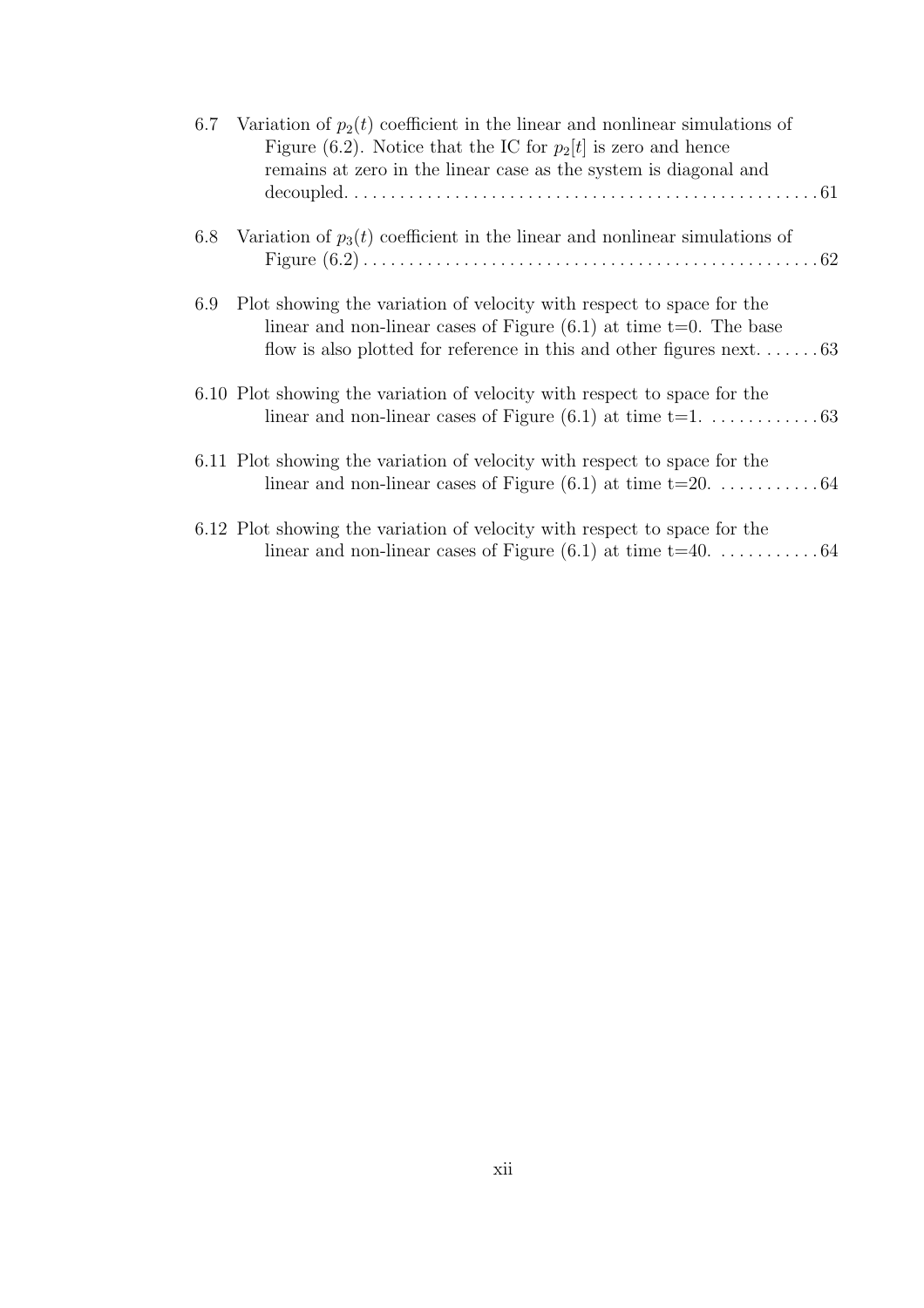# CHAPTER 1 INTRODUCTION

Flow stability theory plays a central role in our physical, theoretical and computational understanding of fluid flow instabilities, transition to turbulence and even fully developed turbulence. These in turn are related to many of the practical questions designers are interested like, resistance, rate of mixing between different fluids, heat transfer and others. Hydrodynamic stability theory [1] has received a great deal of attention over the past decades and is still a field of active and ongoing research because of many yet to be answered questions.

### 1.1 Linear Stability Theory

The basic strategy in studies of hydrodynamic stability [1] is to understand the effects of disturbances on a steady mean flow. In linear theory the disturbances are assumed to be small and the nonlinear terms of the equations governing the disturbances are neglected. The traditional way of analyzing the linearized problem has been a normal mode approach resulting in an eigenvalue problem. For pipe flow the assumption is a streamwise (x), azimuthal ( $\phi$ ) and time dependence of form  $\exp i(\alpha(x - ct) + n\phi)$ , where  $\alpha$  and n are the streamwise and azimuthal wavenumbers and c is the complex wave speed. For planar flows the corresponding form is  $\exp i(\alpha(x - ct) + \beta z)$  where z is the spanwise coordinate and  $\beta$  is the corresponding wavenumber. If  $\alpha$  and  $\beta$ ) is real c will be complex and is determined from a (temporal) eigenvalue problem. The imaginary part of c determines whether the perturbations are damped  $(c_i < 0)$ ,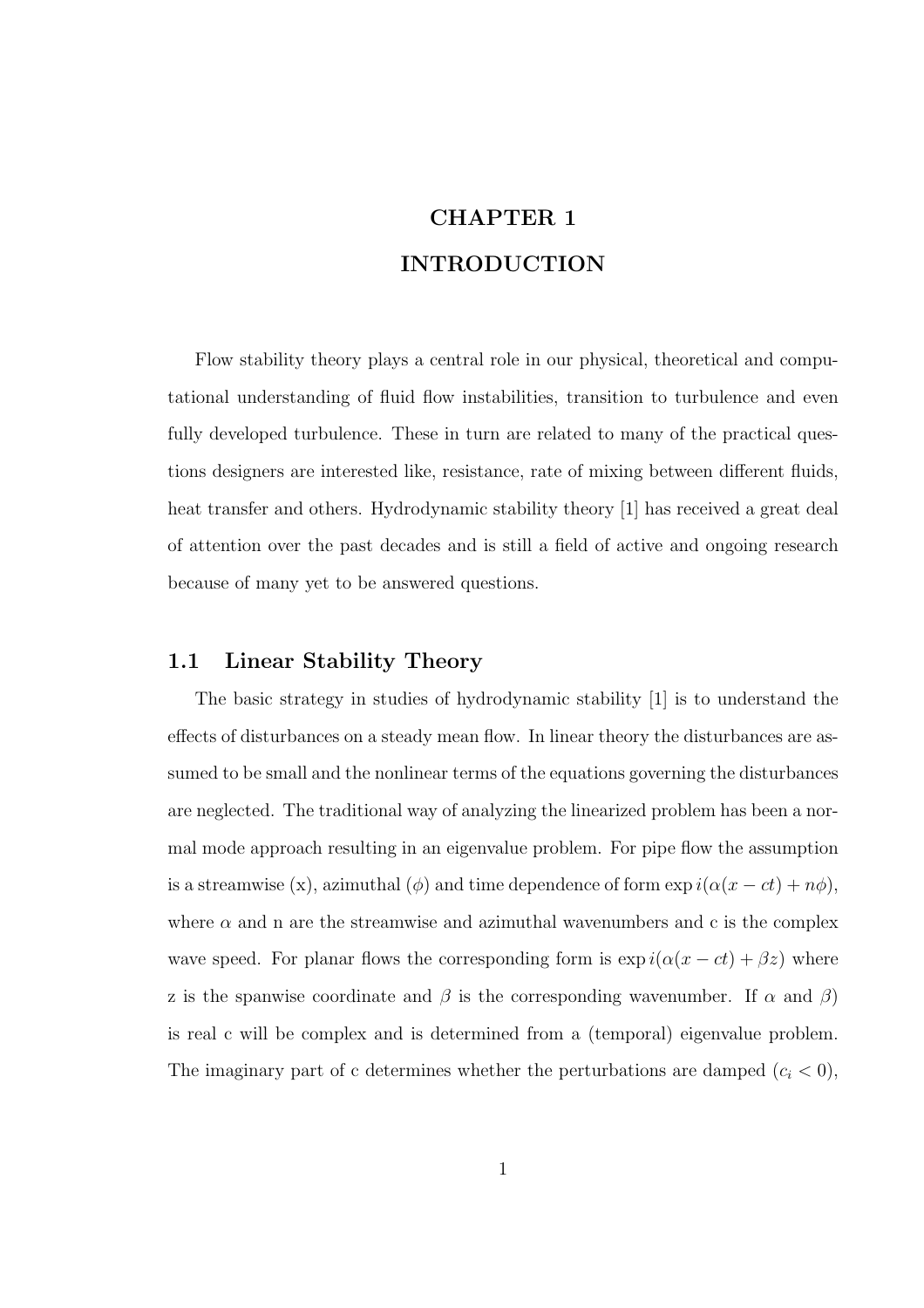neutrally stable  $(c_i = 0)$  or growing  $(c_i > 0)$ . If the frequency is kept real as it would be in a vibrating ribbon experiment,  $\alpha$  becomes the complex (spatial) eigenvalue.

Linear stability is defined in an asymptotic manner as  $t\rightarrow\infty$ . If for a given value of the flow parameters any, sufficiently small perturbation dies out, the system is said to be linearly stable for this particular choice of parameters. In the case of exponentially growing perturbations, the system is linearly unstable and nonlinear effects will become significant once initially small perturbations reach sufficient amplitudes.

When the theoretical predictions of stability are compared with experimental observations of transition to turbulence, in most cases some discrepancies are observed. In pipe flow experiments, transition has been found to occur for Reynolds numbers down to about 2000 (Wygnanski et. al. [2] ), but flow may remain laminar even at considerable larger values. In plane Poiseuille flow [3], the lowest Reynolds number for transition observed is about  $1000$  and in plane Couette flow [4] transition occurs at  $Re=360$ . The conclusion drawn from the above is that the linear eigenvalue problem is in general not capable of predicting all the aspects of transition. The discrepancy between the predictions of linear theory and experimental observations has then naturally focused the interest on nonlinear effects.

## 1.2 Weakly Nonlinear Theory

If the disturbances are considered to be finite in amplitude, nonlinearities are introduced in governing equations. In an examination whether finite-amplitude equilibrium waves exist in viscous shear flows, Noether noticed that the mean flow profile becomes distorted owing to action of Reynolds stresses if a steady wave is present. This implication was further developed for Plane Poiseuille flow by Meksyn and Stuart [5], who derived approximate solutions to Noether's equations.

By including nonlinear terms and expanding the governing equations in powers of disturbance amplitude, Stuart and Watson [6] derived evolution equations for the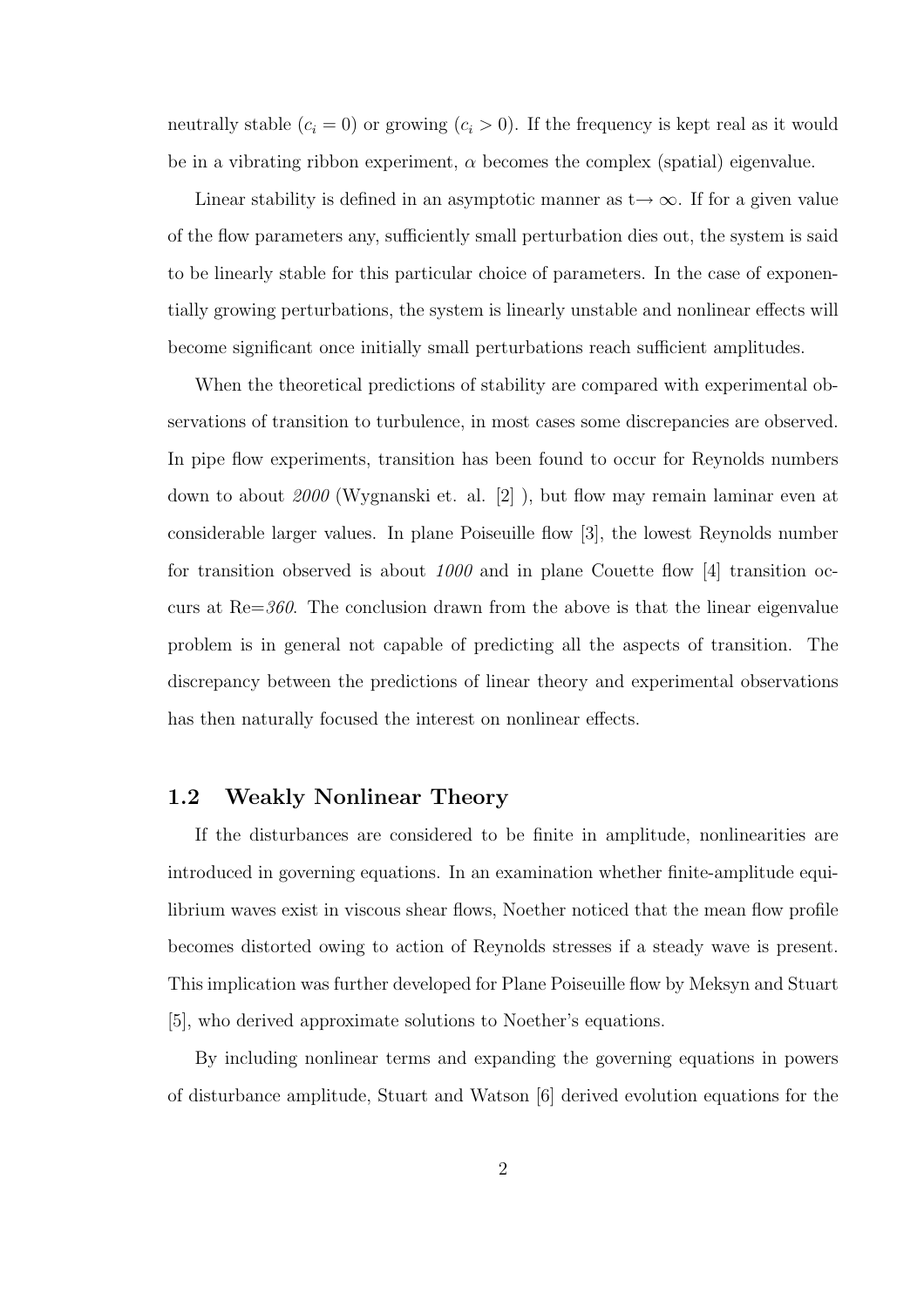amplitude. The equations are of Landau [7] type and the effect of nonlinearity is then essentially determined by sign of coefficients (Landau coefficients) of nonlinear terms. For plane Poiseuille flow [8, 9] calculated the first Landau coefficient and found that plane Poiseuille flow is subcritically unstable, i.e. becomes unstable at a lower Reynolds number than found in linear theory.

### 1.3 Finite Amplitude Disturbances

In global theories, arbitrary large disturbances are studied by considering integral inequalities of disturbance quantities. In this way stability criteria and conditions for disturbance growth or decay can be derived. In pipe flow, Joseph & Carmi [10] obtained a Reynolds number 82.88 for absolute stability of a disturbance with a azimuthal periodicity of one and no streamwise variation. In flows where global properties are important for the instability like in centrifugal instabilities, the global theories are quite successful in predicting conditions for stability. In the case of plane Couette flow, the flow is shown to be nonlinearly and globally stable for all Re (Reynolds number) under the assumption of streamwise constant disturbances [11]. In shear flows local mechanisms are thought to be important and the global theories give thus rather rough bounds for stability.

### 1.4 Transient Algebraic Growth

Eigenvalue analysis is traditionally performed to investigate the linear stability of a given flow configuration. The least stable among the exponentially decaying eigensolutions to the linearized disturbance equations provides information about the flow behavior at large times. However, initial conditions which give transient energy growth may exist, i.e. a possibility related to the non-normality of the governing operator. This transient energy amplification is also referred to as non-modal since it is not due to the behavior of a single eigenmode but it is caused by the superposition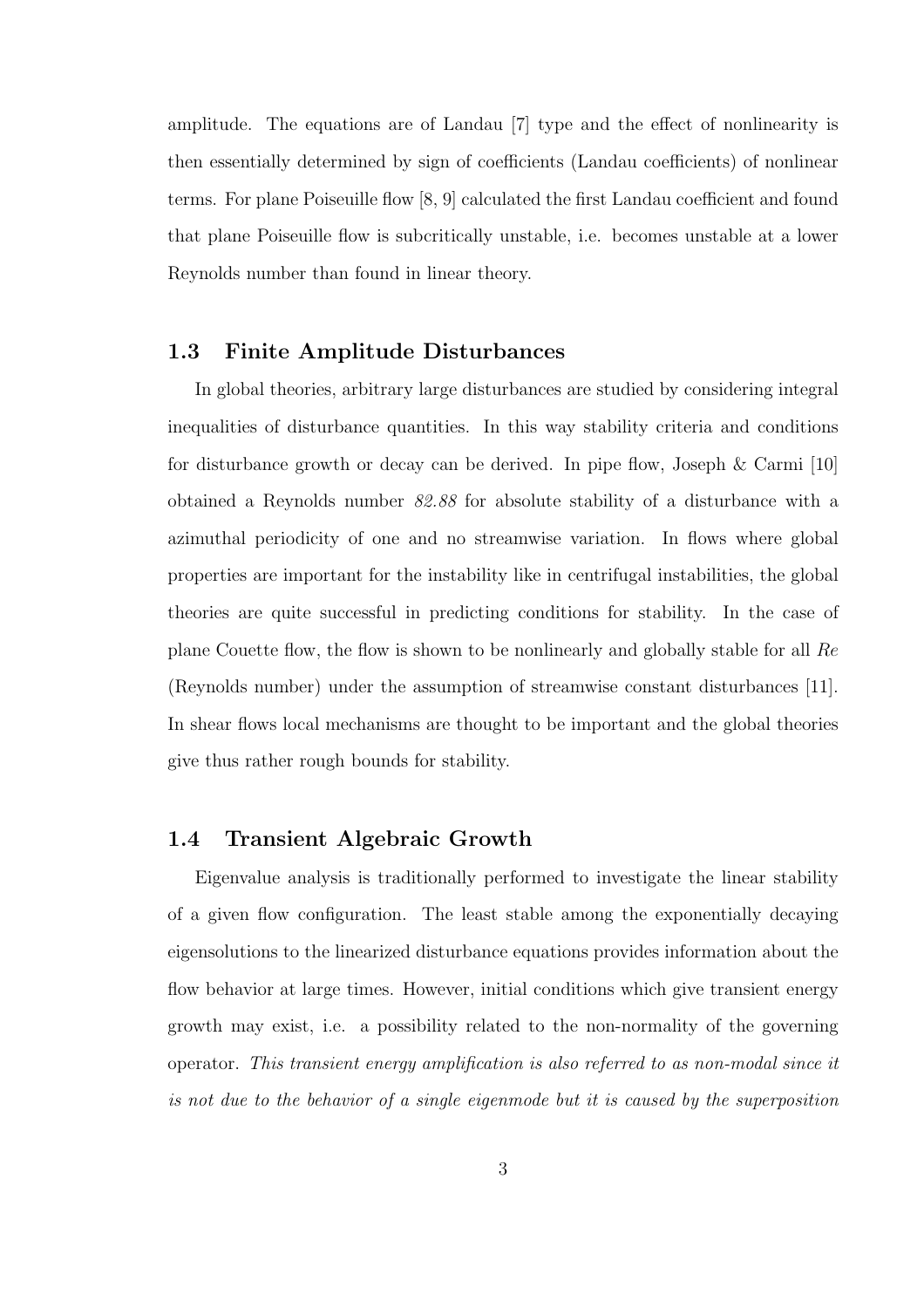of several. In some cases the energy growth can be large enough to trigger nonlinear interactions and take the flow into a new configuration.

The initial disturbance that is able to induce the largest perturbation at a given time is called optimal and can be computed by applying optimization techniques [12].

#### 1.4.1 Non-normal Effects

As an alternative to traditional models of instability, the significance of algebraic initial growth has recently become recognized. Algebraic growth can occur from the coalescence of eigenvalues (i.e. degeneracies) of the governing equations. The existence of degeneracies or direct resonances have potential to give an initial growth even for damped modes since they produce terms of the form  $[t \cdot exp(c_i t)]$  which may grow initially even for  $c_i < 0$ .

Nevertheless, the degeneracies or direct resonances are not the only mechanisms for an algebraic growth to occur in parallel shear flows. Rather algebraic growth is a general property of all parallel shear flows. Mathematically, the amplification is due to non-normal properties of the governing operators. The eigen functions of the system are then non-orthogonal. For such systems damped eigen modes can initially cancel each other but due to different damping rates later interact to produce a large amplification decay.

The transient growth (before final decay) of infinitesimal perturbations has generally been attributed to the existence of degenerate or nearly degenerate eigenvalues of the stability problem. It has been argued that non-normality associated to noncommutability with adjoint of linearized differential operator can be systematically responsible for the transient linear growth of disturbances. Misfit directions with respect to eigen directions can then grow, if their growth is sufficient enough, they can interact through nonlinearities and can cause a transition to new flow state.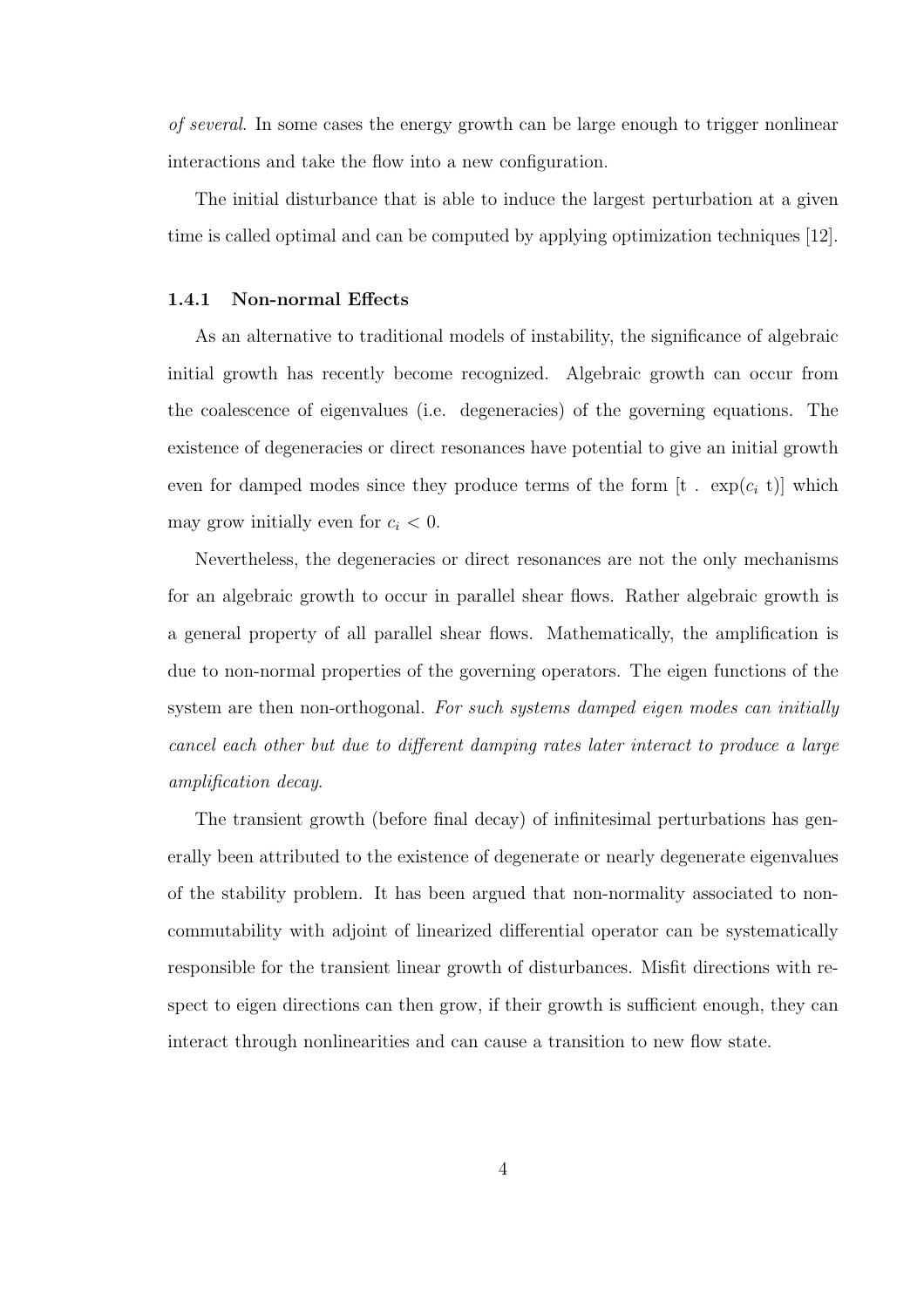The first indication of transient growth was found by Orr (1907) who examined two-dimensional linear Couette flow problem but the extent of transient growth was however not quantified. Algebraic growth for inviscid three-dimensional disturbances has also been demonstrated by Wilke. Landahl [13] gave a physical interpretation of no-eigenmode growth by showing that the lifting up of fluid elements in the normal direction generates streamwise velocity disturbances. This so-called lift-up mechanism is of an algebraic nature and for streamwise independent disturbances, Ellengsen & Palm [14] found an algebraic instability. For this particular type of disturbance the streamwise disturbance increases linearly with time since vertical velocity disturbance is independent of time.

In the viscous linear case, in an attempt to explain the formation of streaks in boundary layers, Hultgren & Gustavsson [15] considered the development of streamwise independent disturbances with a spanwise dependence. In this case, the vertical velocity disturbance consists solely of a Continuous spectrum which is found to have substantial amplitude inside the boundary layer in contrast to findings by Grosch & Salwen (1978) for spanwise independent disturbances. The forcing of the vertical velocity disturbance in the streamwise disturbance equation then gives an initial algebraic growth of the streamwise disturbance.

Farrell [12] examined the problem of finding the optimal transient growth for two dimensional viscous disturbances in plane Poiseuille and plane Couette flow. A rapid transient growth was found and for plane poiseuille flow the growth rates were almost two orders of magnitude larger than the growth of unstable mode at Reynolds number 10000. Gustavsson [16] considered three dimensional initial value problem for plane poiseuille flow. A large amplification of disturbance energy was obtained at subcritical Reynolds number where only damped modes exist. The growth is substantially larger than in the two dimensional case and can be interpreted as induced by forcing the normal velocity in vertical vorticity equation (this forcing is absent in two-dimensional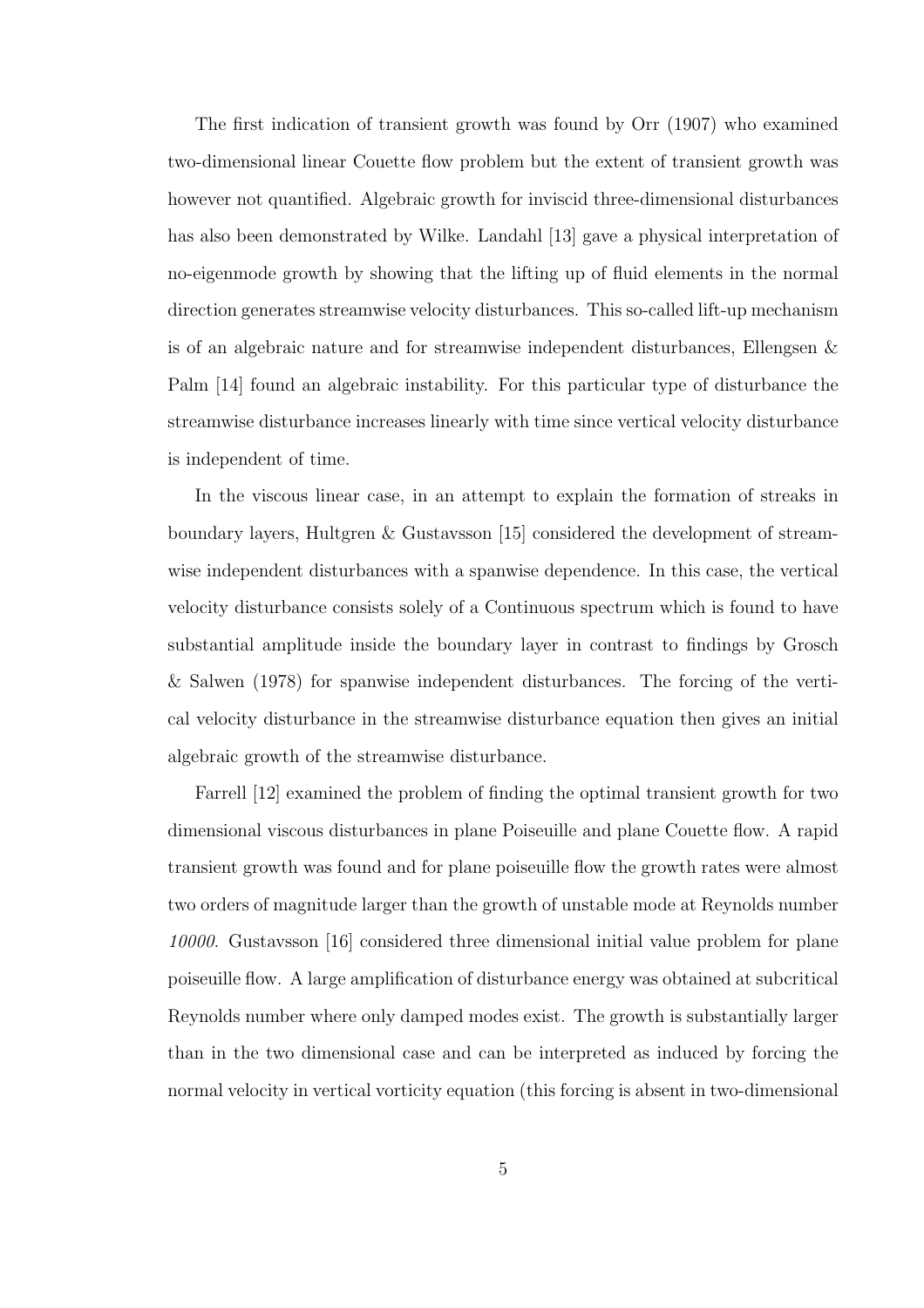case). Subsequently, Butler & Farrell [17] used a variational technique to calculate the largest possible amplification of energy for three dimensional disturbances in plane Poiseuille, Couette and Boundary layer flows. In all cases considerable amplifications were found.

Non-normal operators can conveniently be analyzed by considering the pseudospectra (Trefethen 1992) and numerical range of governing operators. For exponentially damped disturbances, transient growth is then indicated by the extent of pseudospectra and numerical range into unstable half-plane. Emanating from this concept, transient growth has been studied by Reddy, Schmid & Henningson [18]. The dependence of growth on wavenumbers, time and Reynolds number was examined and high eigenvalue sensitivity of governing operators was pointed out. In Reddy & Henningson [19] both three and two dimensional disturbances in addition to the effect of degenerate eigenvalues were investigated.

In experiments on the evolution of a localized disturbance in plane Poiseuille flow, Klingmann [20] found that transient growth occurs when the disturbance evolves. By Direct Numerical Simulations of the linearized Navier-Stokes equations, Henningson, Lundbladh & Johansson [21] found that three dimensionality allows for algebraic growth of the normal vorticity. The growth was the largest at small streamwise wave numbers and generated therefore primary streamwise elongated structures.

While the previous studies focused on the non-normality of operators and its relation to initial condition uncertainty [24], the effect of other kinds of uncertainties has not been addressed. Bobba and his coworkers [22, 23, 24] studied the effect of body forcing uncertainty, both deterministic and stochastic, in wall bounded channel flows. Various normed based measures of characterizing growth and the importance of using various other stability notions in instability studies are also addressed here.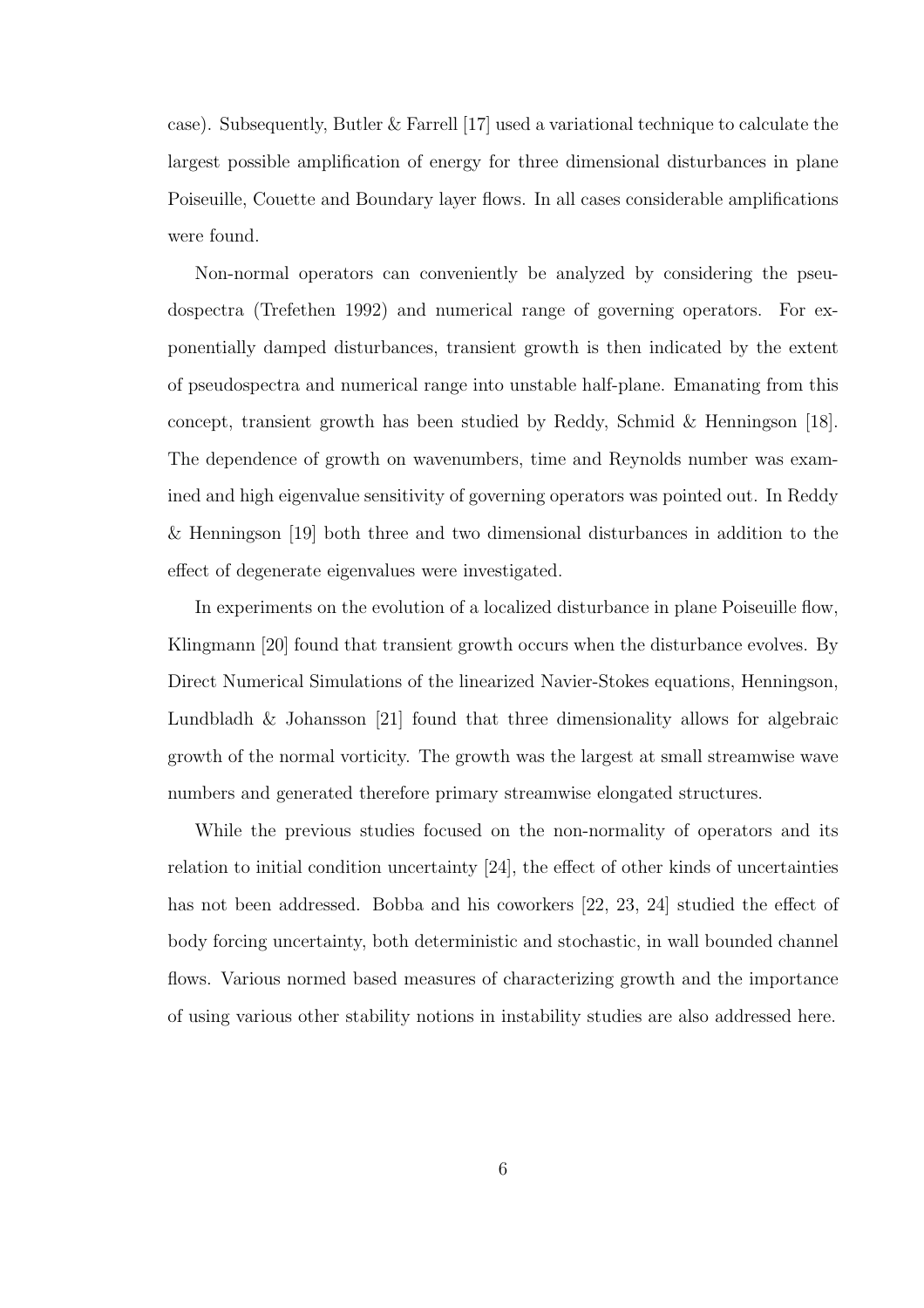### 1.5 Present Thesis

The motivation for the chosen problem is given in Chapter 2. Chapter 3 discusses the infinite domain spectral problem. Chapter 4 discusses the stability problem in the finite domain. Exact time dependent solutions are generated in Chapter 5. Comparison of linear and nonlinear results is done in Chapter 6. Finally, Conclusion and Summary of main results are presented in Chapter 7.

In this thesis we study the effect of spatial domain size, number of modes, nonhermitianness and non-normality on the transient and asymptotic stability properties of a standing, viscous compressible flow problem.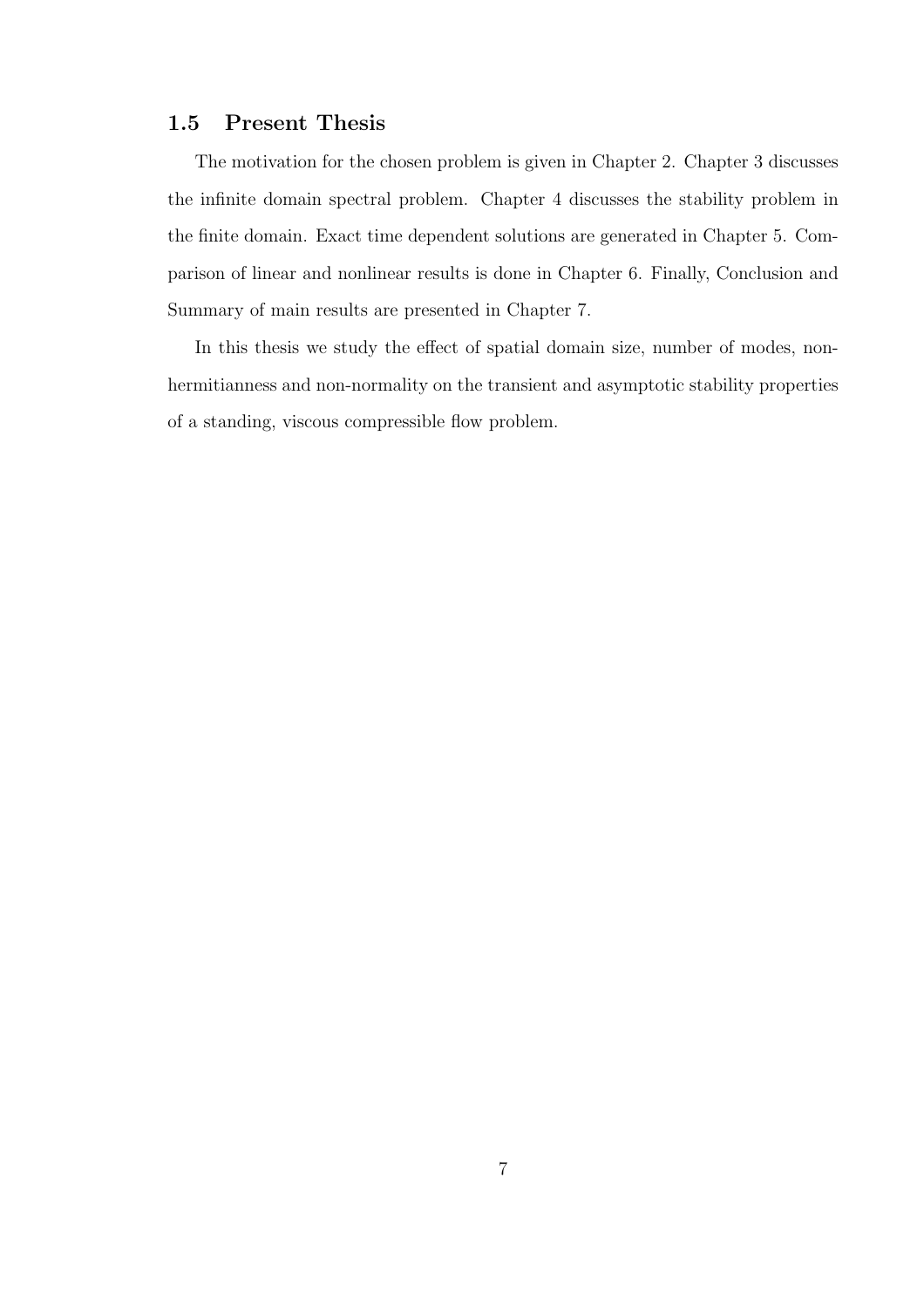## CHAPTER 2

## DISSIPATING SHOCK WAVE EQUATION

## 2.1 Motivation

One of the motivations of this thesis is to study the domain size effects on the spectral and stability properties of the Navier-Stokes (NS)equations. Because of the complexity of the NS equations, this is a very hard question to solve. With the above limitation, we are interested in studying a simpler nonlinear partial differential equation that shares similar features to the NS equations. If this simpler PDE can be understood thoroughly, (1) we can draw approximate conclusions for the NS equations, (2) tells us what to expect in the NS equations case and (3) what kind of techniques work for the NS case.

Incompressible NS equations in 3D are governed by

$$
\frac{\partial u_x}{\partial x} + \frac{\partial u_y}{\partial y} + \frac{\partial u_z}{\partial z} = 0, \qquad (2.1)
$$
\n
$$
\rho \left( \frac{\partial u_x}{\partial t} + u_x \frac{\partial u_x}{\partial x} + u_y \frac{\partial u_x}{\partial y} + u_z \frac{\partial u_x}{\partial z} \right) = -\frac{\partial p}{\partial x} + \mu \left( \frac{\partial^2 u_x}{\partial x^2} + \frac{\partial^2 u_x}{\partial y^2} + \frac{\partial^2 u_x}{\partial z^2} \right) + f_1,
$$
\n
$$
\rho \left( \frac{\partial u_y}{\partial t} + u_x \frac{\partial u_y}{\partial x} + u_y \frac{\partial u_y}{\partial y} + u_z \frac{\partial u_y}{\partial z} \right) = -\frac{\partial p}{\partial y} + \mu \left( \frac{\partial^2 u_y}{\partial x^2} + \frac{\partial^2 u_y}{\partial y^2} + \frac{\partial^2 u_y}{\partial z^2} \right) + f_2,
$$
\n
$$
\rho \left( \frac{\partial u_z}{\partial t} + u_x \frac{\partial u_z}{\partial x} + u_y \frac{\partial u_z}{\partial y} + u_z \frac{\partial u_z}{\partial z} \right) = -\frac{\partial p}{\partial z} + \mu \left( \frac{\partial^2 u_z}{\partial x^2} + \frac{\partial^2 u_z}{\partial y^2} + \frac{\partial^2 u_z}{\partial z^2} \right) + f_3.
$$
\n(2.1)

Some of the key features of the above NS equations are quadratic nonlinearity, unsteadiness, and dissipation, and they interact with each other in generating complex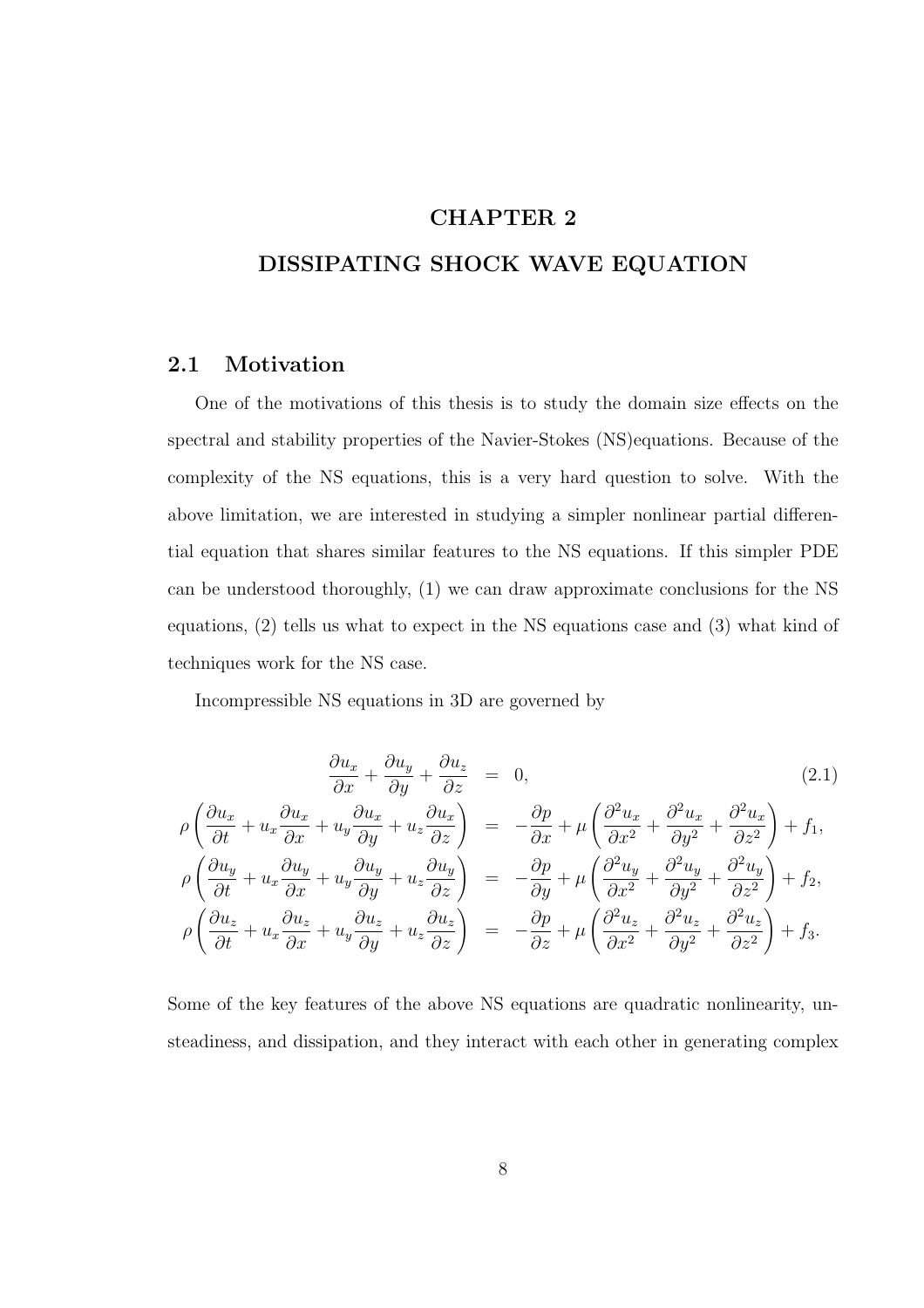motions. An equation that shares many of the above features is the Burgers equation given by

$$
\frac{\partial u}{\partial t} + u \frac{\partial u}{\partial x} = \nu \frac{\partial^2 u}{\partial x^2} + f(x, t), \qquad (2.2)
$$

where u is the velocity field and is a function of space x and time t,  $\nu$  is kinematic viscosity of fluid with  $\nu \geq 0$  a nominally small positive parameter, and  $f(x,t)$  is the forcing function.

Burgers' equation is a quasi-linear parabolic equation introduced by J. M. Burgers [25] as a one-dimensional scalar analog for isotropic turbulence. It has been been studied by many authors [25], [27], [26], [29] in different contexts, like turbulence, large eddy simulation (LES), statistical closures, numerical methods, gasdynamic shocks and others.

Burgers' equation 2.2 describes the evolution of the field  $u = u(x, t)$  under nonlinear advection and linear dissipation. When the viscosity  $\nu$  is zero (inviscid) the field will develop a shock. For small viscosity the solution will be a slightly smoothed version of the inviscid (shock) solution. That is, sharp gradients will develop and slowly dissipate as  $t \to \infty$  and the solution decays to zero. For moderate values of the viscosity the solution decays to zero and gradients do not intensify [28].

#### 2.2 Time Independent Nonlinear Base State

The steady state Burgers' equation in the absence of forcing is

$$
\frac{\partial}{\partial x}\left(\frac{1}{2}u^2(x) - \nu u_x(x)\right) = 0 \qquad x \in (c, d),\tag{2.3}
$$

with the dirichlet boundary conditions  $u(c) = w_c > w_d = u(d)$ , further solving the above equation leads to

$$
\nu u_x(x) = \frac{1}{2} \left( u^2(x) - c_0 \right), \tag{2.4}
$$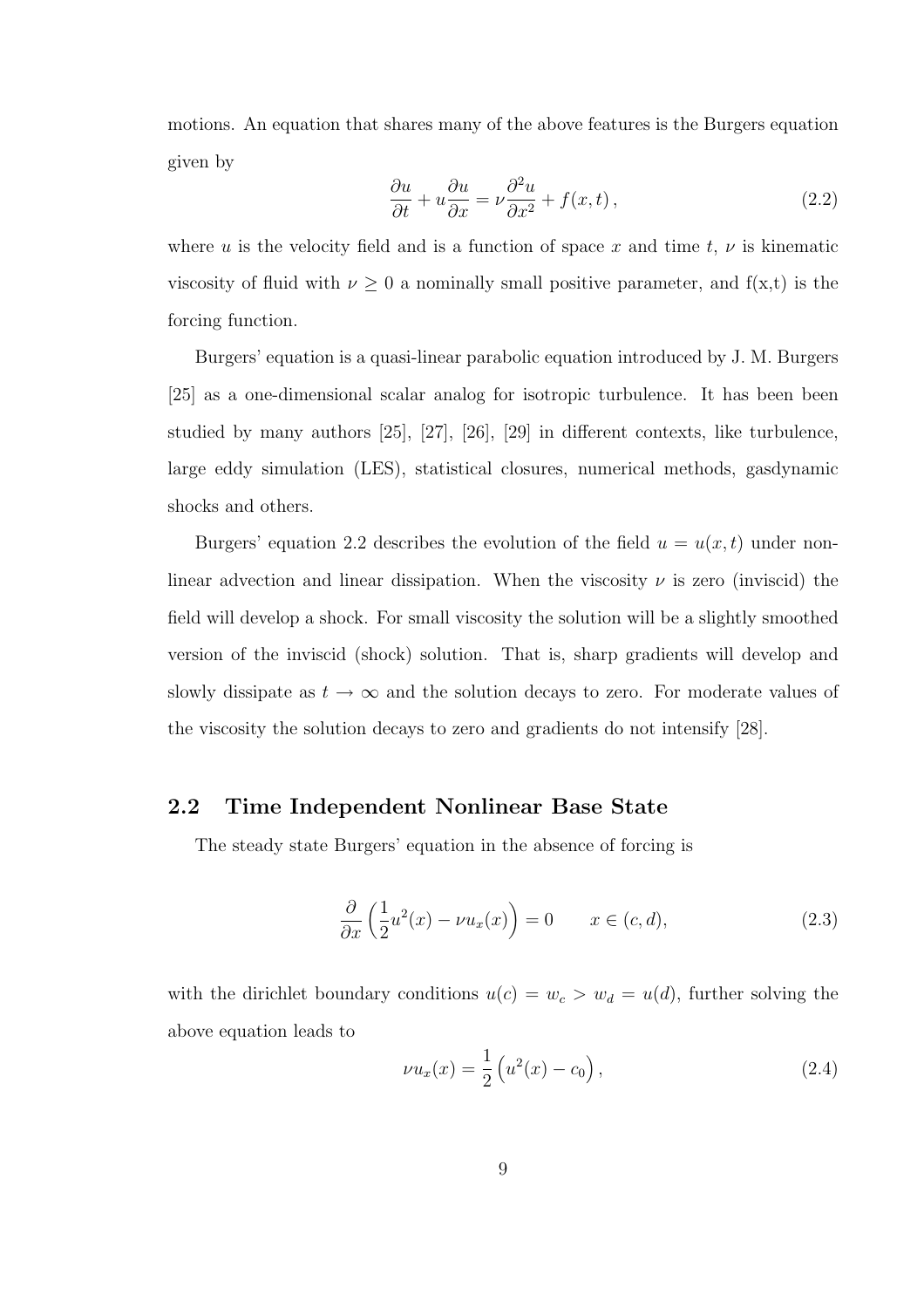

Figure 2.1. Plot of steady state solution for different viscosity values

where  $c_0$  is a constant. Since  $u(c) = w_c > w_d = u(d)$ , the solution  $u(.)$  must decrease somewhere in the interval  $(c,d)$  and so  $u(.)$  must be also negative somewhere in the interval. Then  $(2.4)$  implies that  $c_0$  must be positive, and the above equation is solved to give

$$
\bar{u}(x) = -2a \tanh\left(\frac{ax}{\nu} + b\right),\tag{2.5}
$$

where a and b are constants.

This hyperbolic tangent profile is nearly constant throughout the interval (c,d) with a shock located somewhere in the interior of the interval (see Figure (2.1)). The shock becomes more pronounced as  $\nu$  becomes small. As the viscosity becomes large but not infinite the solution tends to be more smooth, can also be stated otherwise as, higher viscosity prevents sharp discontinuities in the solution. This property of viscosity can also be seen in real fluid problems.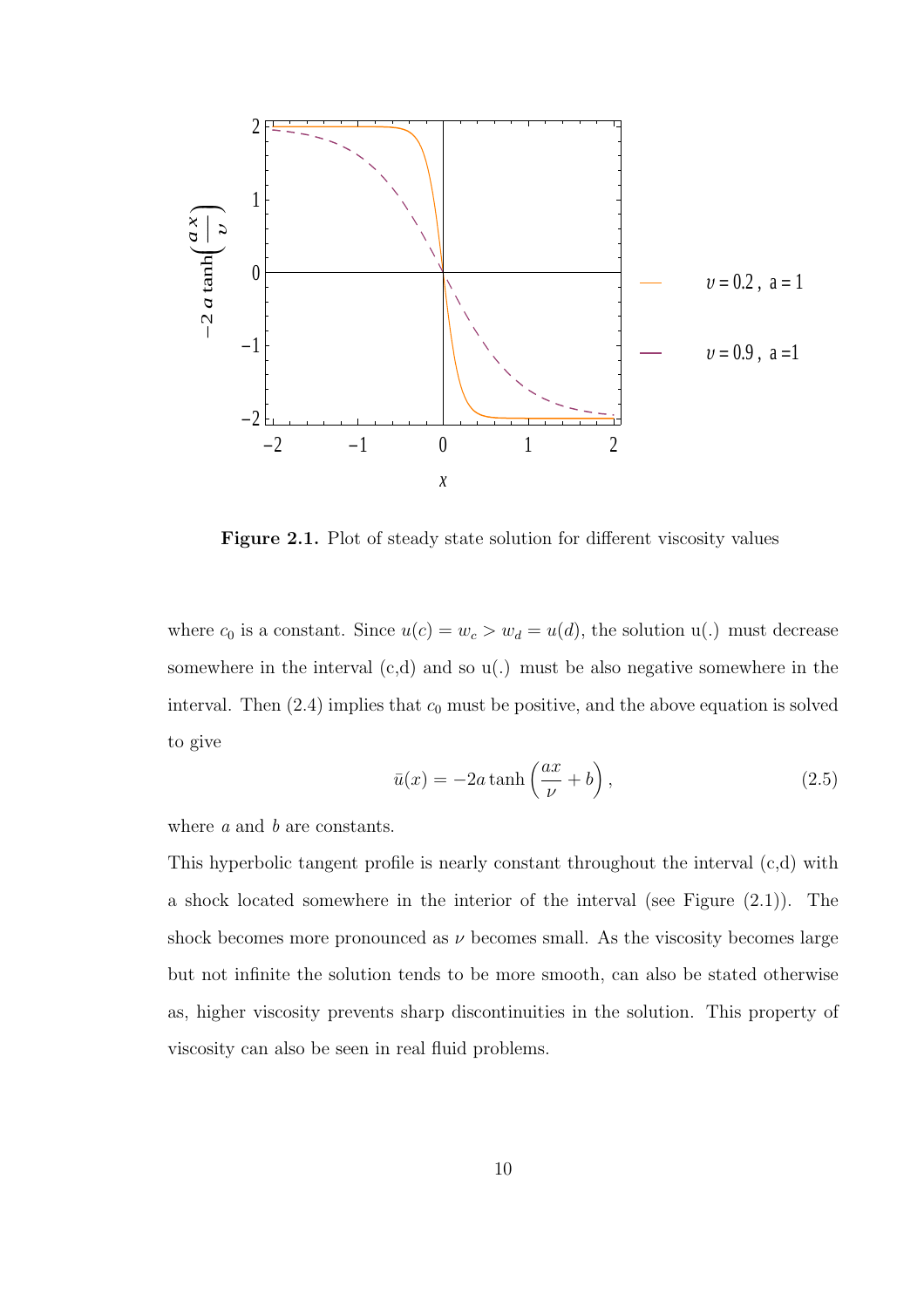## CHAPTER 3

## SPECTRUM OF THE DISCONTINUITY IN THE INFINITE DOMAIN

A finite dimensional differential equation  $\dot{x}(t) = Ax, x \in \mathbb{R}^n, A \in \mathbb{R}^{n \times n}$  has finite size spectrum, of size precisely  $n$ . A partial differential equation can have countably infinite number of eigenvalues, for example, one dimensional heat equation on a finite domain  $[0, L]$ . By countably infinite, it means there exist a bijection between the set of natural numbers  $N$  and the set of eigenvalues. If there is no such bijection we call the set uncountably infinite. A partial differential equation can also have uncountably infinite number of eigenvalues, for example, one dimensional heat equation on the infinite domain  $[0, \infty]$ .

In the heat equation case, the eigenvalues are  $\lambda_n = -n^2 \pi^2 / L^2, n \in N \cup 0$  in finite domain case with zero Dirichlet boundary conditions. The distance between two adjacent eigenvalues tends to zero as  $L \to \infty$  and in the infinite domain case leads to branch cut. The branch cut is the negative real axis in the complex plane. The spectrum set in the above case fills the entire line (and hence will be called line spectrum in our terminology), is unbounded and is connected. By connected it means that one can draw a continuous line between any two eigenvalues in spectrum set and all the points on this line will also lie in the spectrum set. In this terminology, the finite size and countably infinite size spectrum's mentioned before form a disconnected set and they will be referred to as point spectrum, this also makes sense from their physical structure point of view. While the spectrum's of aforementioned shapes are well known in fluid mechanics literature, to the best of our knowledge, we're not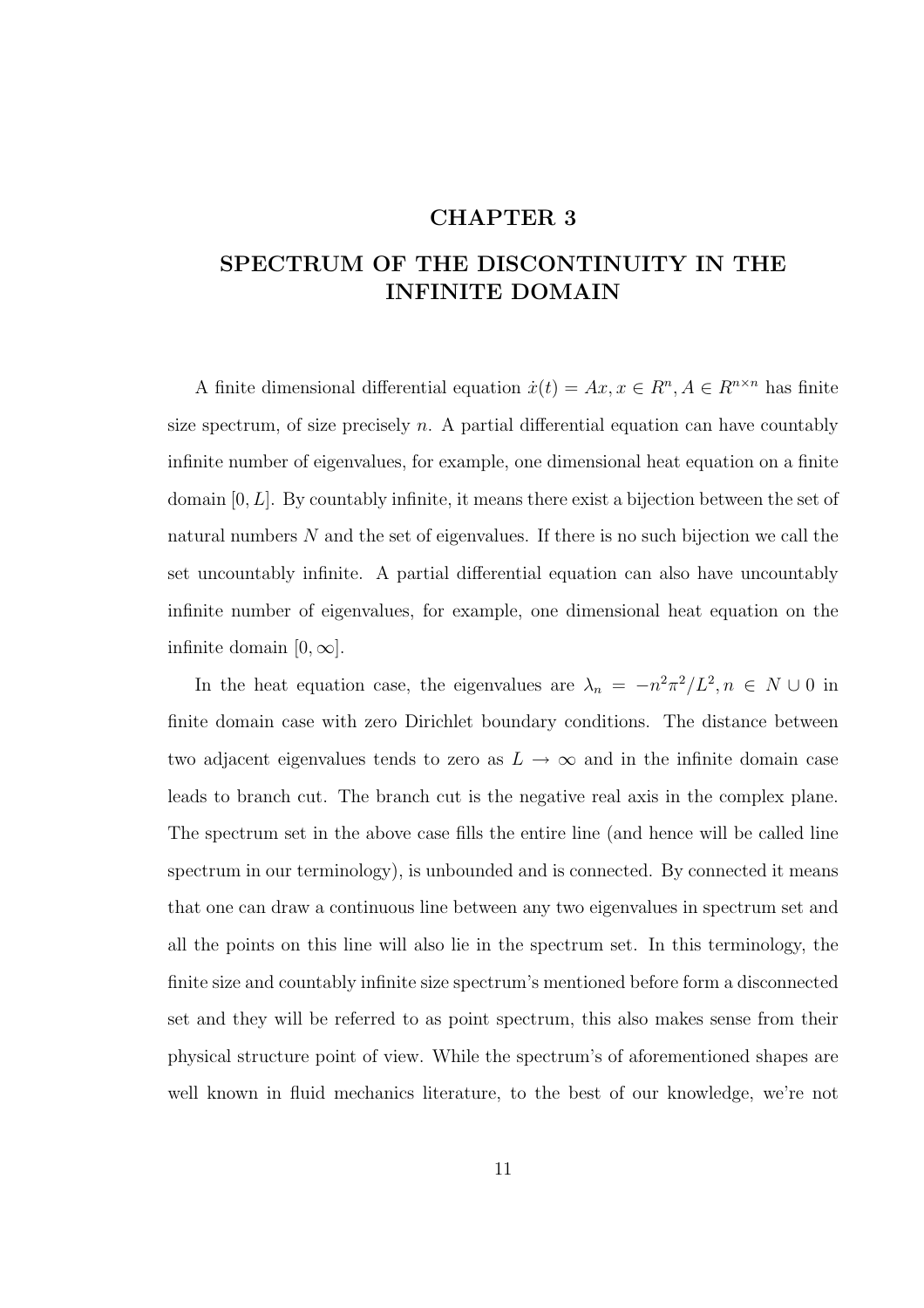aware of fluid operators whose spectrum either occupies an unbounded area and is connected or is empty.

In this chapter we present two infinite dimensional fluid operators arising from 1D Burgers equation in infinite spatial domain whose spectrum is empty in one case and unbounded in another case.

## 3.1 Base Flow Structure

The nonlinear forced Burgers equation is given by

$$
\frac{\partial u}{\partial t} + u \frac{\partial u}{\partial x} = \nu \frac{\partial^2 u}{\partial x^2} \qquad x \in (-\infty, \infty). \tag{3.1}
$$

From previous chapter it can be seen that

$$
\bar{u}(x) = -2a \tanh\left(\frac{ax}{\nu} + b\right) \tag{3.2}
$$

is a time independent nonlinear solution of (3.1). Without loss of generality, picking a co-ordinate system such that  $\bar{u}(0) = 0$  and this implies  $b = 0$ , and hence  $\bar{u}(\infty) = -2a$ and  $\bar{u}(-\infty) = 2a$ . As can be seen, the base state here is a smooth discontinuity at the origin of magnitude 4a.

#### 3.2 Forward Evolution Operator

Now we will linearize the above nonlinear equations about the base flow. Writing the velocity field as

$$
u(x,t) = \bar{u}(x) + U(x,t),
$$
\n(3.3)

and linearizing the Burgers equation about the steady state solution we obtain

$$
\frac{\partial U}{\partial t} + \bar{u}(x)\frac{\partial U}{\partial x} + U(x,t)\frac{d\bar{u}}{dx} = \nu \frac{\partial^2 U}{\partial x^2}
$$
(3.4)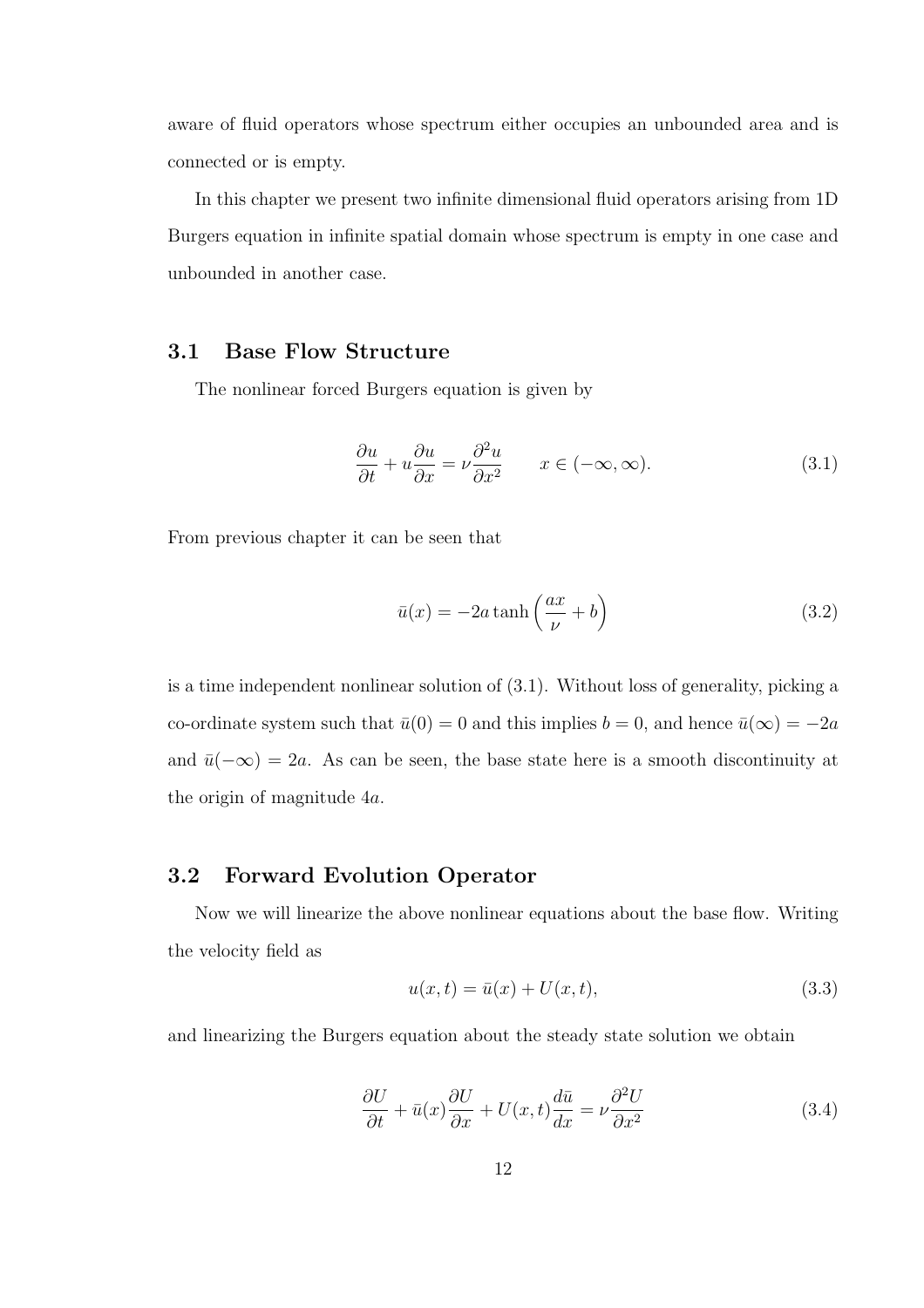with  $U(x = \pm \infty) = 0$ . This condition comes from the fact and assumption that perturbations should decay at infinity. The above equations can be written in the operator form as

$$
\frac{\partial U}{\partial t} \equiv AU, \quad \text{where} \quad AU(x,t) \equiv \nu \frac{\partial^2 U}{\partial x^2} - \bar{u} \frac{\partial U}{\partial x} - \frac{d\bar{u}}{dx}U. \tag{3.5}
$$

### 3.3 Definition of the Inner Product Space

In this thesis, we are interested in the  $L_2$  inner product space, though the function space of Burgers equation is  $H_2$  Banach space. We mention that the notion of adjoint depends on the choice of the inner product space and hence one has to be careful in applying the conclusions.

The spatial Lebesgue  $L_2$  inner product is defined as

$$
\langle F_1(x), F_2(x) \rangle_{L_2} = \int_{-\infty}^{\infty} F_1(x) F_2(x) dx, \qquad (3.6)
$$

and the adjoint operator  $A^*$  of operator A is defined using the inner product norm as

$$
\langle AF_1(x), F_2(x) \rangle_{L_2} = \langle F_1(x), A^* F_2(x) \rangle_{L_2}.
$$
\n(3.7)

# 3.4 Adjoint Evolution Operator: Non Hermitianness and Non-normality

Integrating by parts and implementing the above said Boundary conditions, the adjoint operator can be written as

$$
A^*V(x,t) = \nu \frac{\partial^2 V}{\partial x^2} + \bar{u} \frac{\partial V}{\partial x} \quad \text{where} \quad V(x = \pm \infty) = 0. \quad (3.8)
$$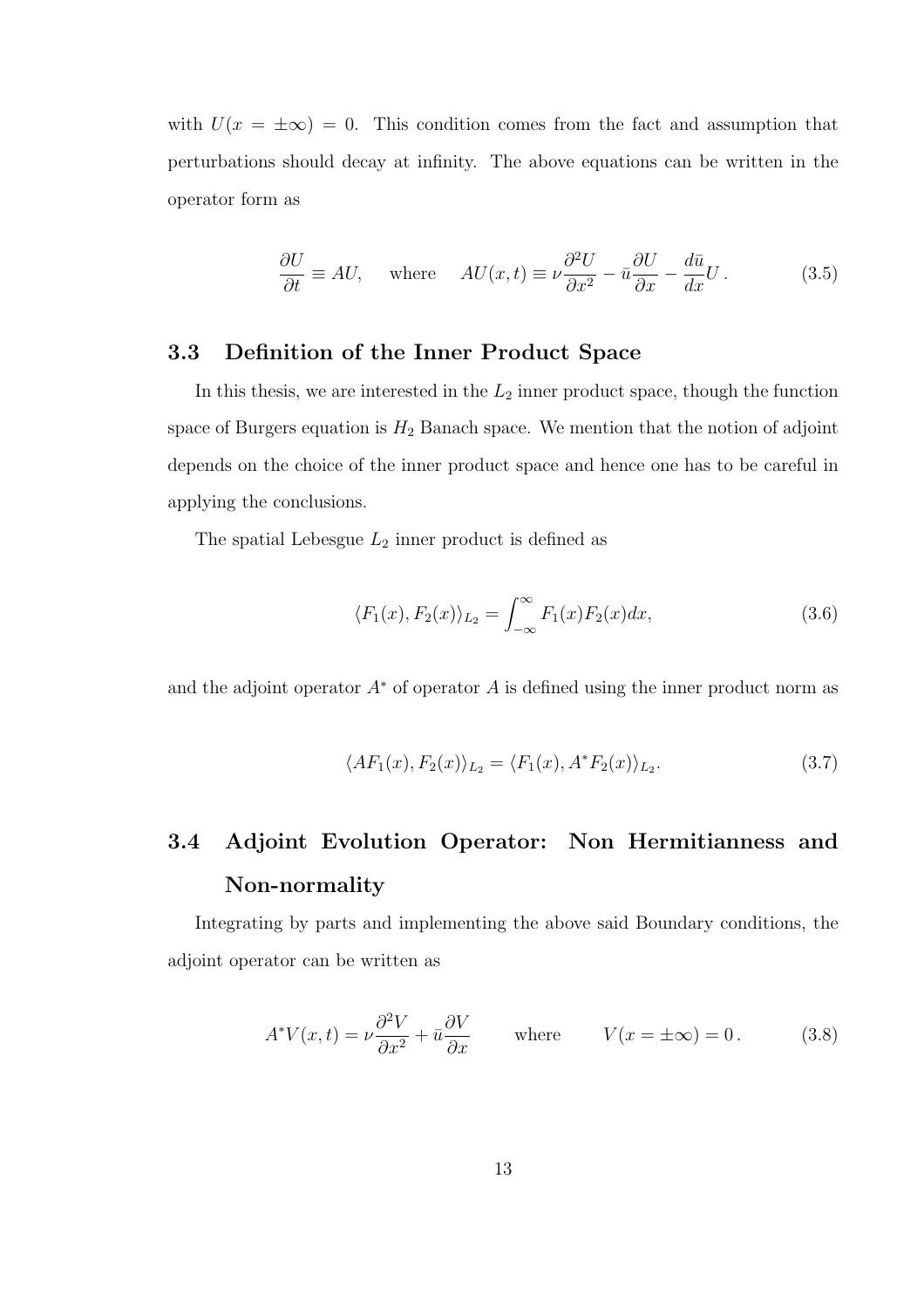From A and  $A^*$  it can be seen that  $A \neq A^*$  and therefore A is non-Hermitian. It can also be shown after some lengthy algebra that,

$$
AA^* = \nu^2 \frac{\partial^4}{\partial x^4} + \left(-\bar{u}^2 + \nu \bar{u}'\right) \frac{\partial^2}{\partial x^2} + \left(-2\bar{u}\bar{u}' + \nu \bar{u}''\right) \frac{\partial}{\partial x},
$$
  
\n
$$
A^*A = \nu^2 \frac{\partial^4}{\partial x^4} + \left(-\bar{u}^2 - 2\nu \bar{u}'\right) \frac{\partial^2}{\partial x^2} + \left(-\bar{u}\bar{u}' - \nu \bar{u}''\right) \frac{\partial}{\partial x} - \bar{u}\bar{u}'' - \nu \bar{u}''',
$$

where  $\prime$  denotes  $d/dx$ . From the above it can be seen that

$$
A \neq A^*, \tag{3.9}
$$

$$
AA^* \neq A^*A, \tag{3.10}
$$

and hence  $A$  is not only *non-Hermitian* but also *non-normal* in the chosen  $L_2$  inner product.

An interesting question is under what limits does the above equations become Hermitian and Normal? It can be seen that when base state,  $\bar{u}$ , is zero the equations are Hermitian and also Normal. On the other hand, when the base state has no shear (i.e. no spatial gradients) the operators are Normal but non-Hermitian. Obviously both these effects play a significant role at the location of the shock where they are maximum.

#### 3.5 Non-dimensionalization

Non-dimensionalizing  $A$  and  $A^*$ , so as to write the equations in an unified way: Since there is no length scale in the problem, but there is velocity scale  $a$ . Using  $a$ and  $\nu$ , one can form length scale as  $\nu/a$  and time scale as  $a^2/\nu$ . Denoting  $s = t\nu/a^2$ ,  $y = xa/\nu$ ,  $M = U/a$  and  $N = V/a$  we get the non-dimensional A equations as

$$
\frac{\partial M}{\partial s} \equiv BM \quad \text{where} \quad M(y = \pm \infty) = 0 \quad \text{and} \tag{3.11}
$$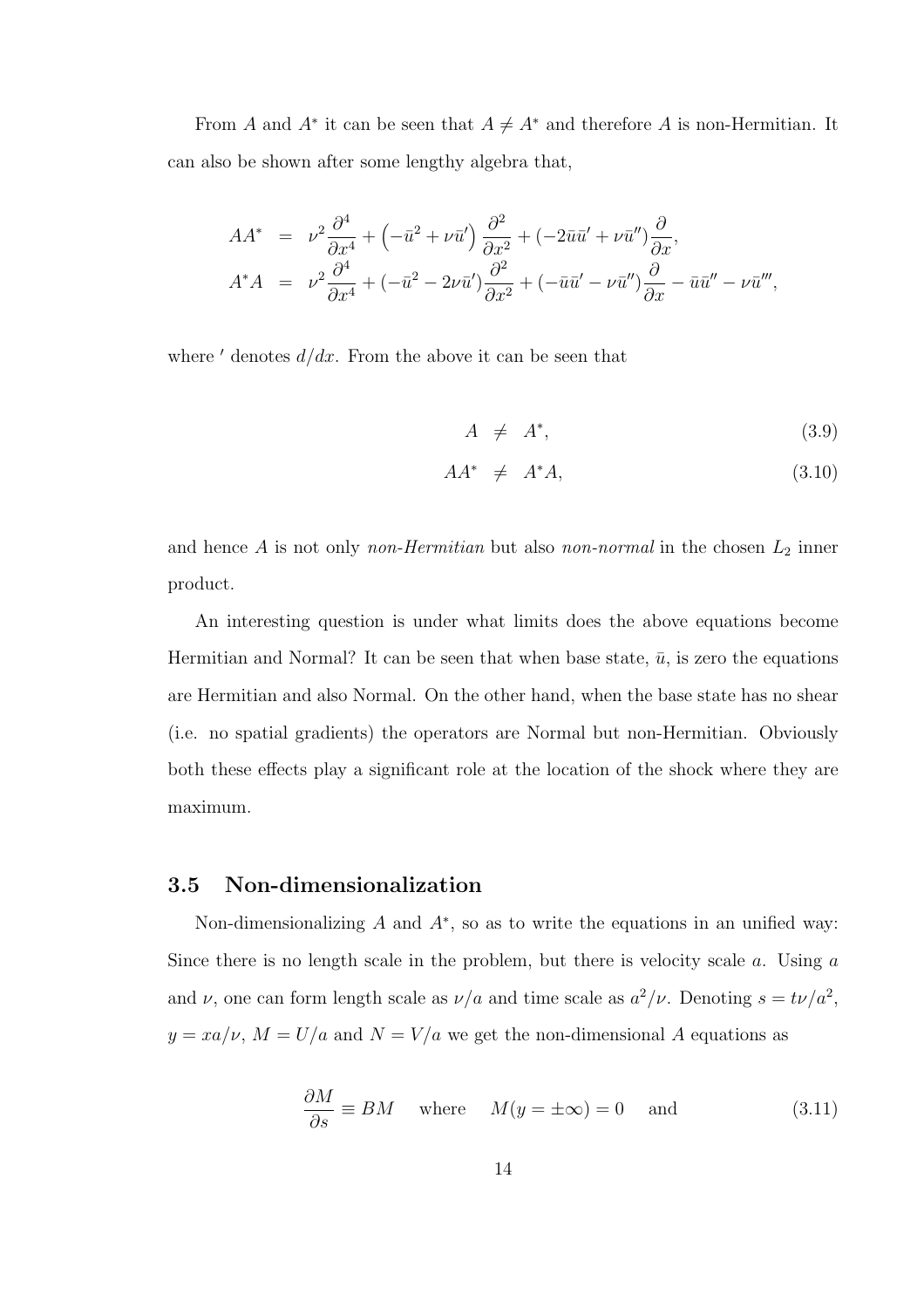$$
BM(y,s) = \frac{\partial^2 M}{\partial y^2} + 2tanh(y)\frac{\partial M}{\partial y} + 2sech^2(y)M.
$$
 (3.12)

B is the non-dimensional form of forward operator(A). Similarly the adjoint  $B^*$  equations corresponding to  $A^*$  can be written as

$$
\frac{\partial N}{\partial s} \equiv B^* N \quad \text{where} \quad N(y = \pm \infty) = 0 \quad \text{and} \tag{3.13}
$$

$$
B^*N(y,s) = \frac{\partial^2 N}{\partial y^2} - 2tanh(y)\frac{\partial N}{\partial y}.
$$
 (3.14)

### 3.6 Point Spectrum of the Adjoint Operator

Considering the simpler adjoint equation first. Assuming that the time dependence of perturbations can be expressed in the form of  $\exp(\mu t)$ , the linear Initialboundary-value problem(3.13) can be reduced to eigenvalue problem (EVP) given by

$$
B^*\phi(y) = \mu\phi(y), \qquad \phi(y = \pm\infty) = 0 \Rightarrow \qquad \frac{\partial^2\phi}{\partial y^2} - 2\tanh(y)\frac{\partial\phi}{\partial y} = \mu\phi(y). \tag{3.15}
$$

Where  $\mu$  and  $\phi$  are the respective eigenvalues and eigenfunctions of the Adjoint operator. The second order ordinary differential equations corresponding to EVP are solved exactly for the above.

Let, 
$$
p_1(y) = -2 \tanh(y)
$$
,  $p_0(y) = -\mu$  and  

$$
\eta(y) = \phi(y) exp^{\int (p_1(y)/2) dy} = \phi(y) sech(y).
$$
(3.16)

This transforms (3.13) into,

$$
\eta''(y) + q_0(y)\eta(y) = 0 \text{ where } \eta(\pm \infty) = 0 \quad (3.17)
$$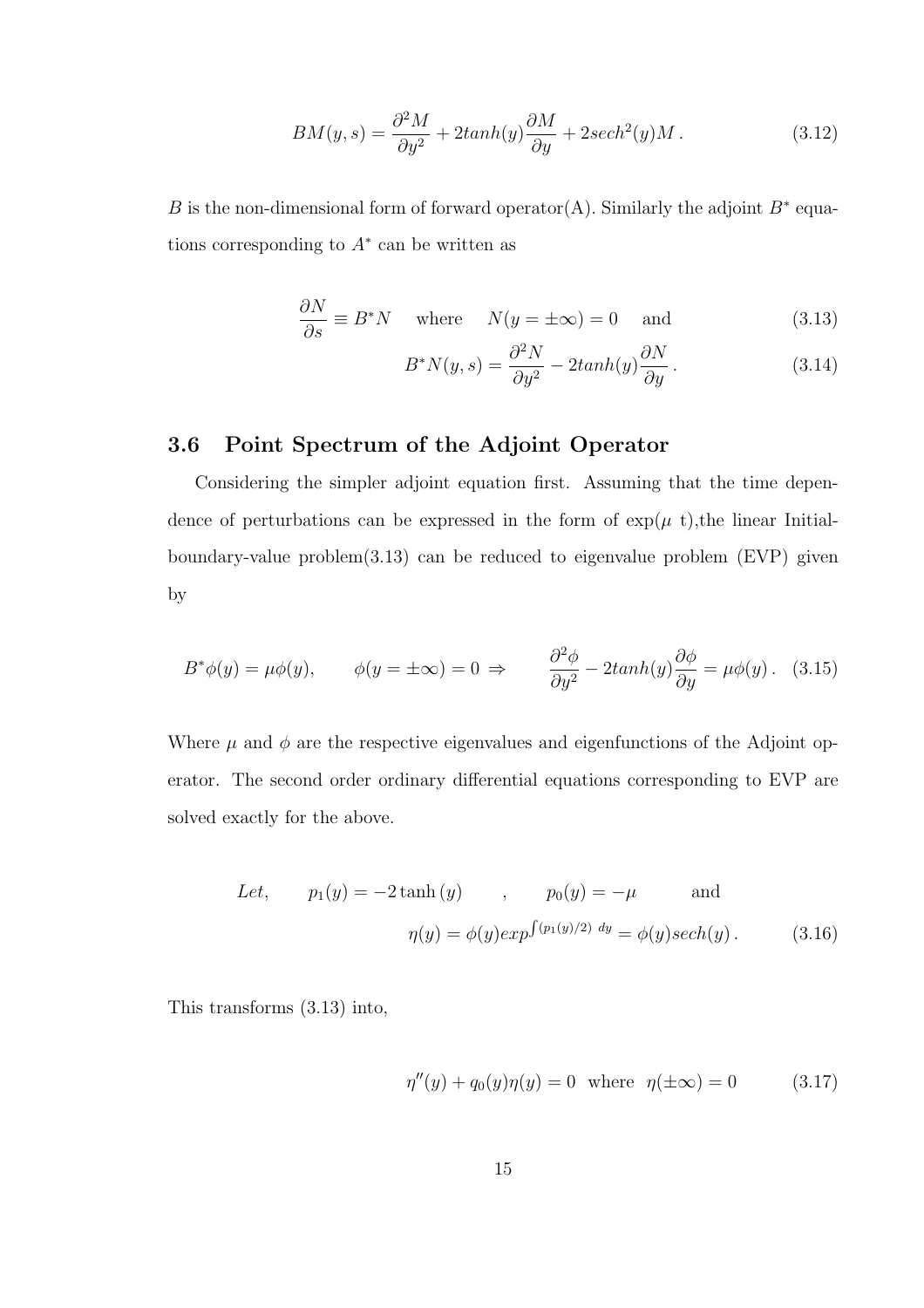and 
$$
q_0(y) = p_0 - (p_1^2/4) - (p_1'/2) = 2sech^2(y) - 1 - \mu
$$
.

The idea here is to generate a non-trivial solution for (3.17). And utilizing that transform the above second order equation into first order and then solve for the solutions.

Let  $\eta_1(y)$  be a solution of (3.17) and the other solution is of the form  $\eta_2(y) = \eta_1(y) \int \bar{\eta_2}(y) dy$  differentiating this equation gives

$$
\eta'_2(y) = \eta'_1(y) \int \bar{\eta_2}(y) dy + \eta_1(y) \bar{\eta_2}(y) \text{ and}
$$
  

$$
\eta''_2(y) = \eta''_1(y) \int \bar{\eta_2}(y) dy + 2\eta'_1(y) \bar{\eta_2}(y) + \eta_1(y) \bar{\eta'_2}(y).
$$

Substituting in (3.17) gives

$$
\int \bar{\eta_2}(y) dy \left( \eta_1''(y) + \left( 2sech^2(y) - 1 - \mu \right) \eta_1(y) \right) + 2\eta_1'(y)\bar{\eta_2}(y) + \eta_1(y)\bar{\eta_2}'(y) = 0
$$

$$
\Rightarrow 2\eta'_1(y)\overline{\eta_2}(y) + \eta_1(y)\overline{\eta'_2}(y) = 0
$$
  

$$
\Rightarrow \overline{\eta_2}(y) = \eta_1^{-2}(y),
$$
  

$$
\eta_2(y) = \eta_1(y)\int \eta_1^{-2}(y)dy.
$$

General solution is of the form  $\eta(y) = A\eta_1(y) + B\eta_2(y)$ . The only unknown here is  $\eta_1(y)$ . To generate a solution for  $\eta_1(y)$  factorize (3.17) into the equivalent form as shown below and solving for  $\eta_1(y)$  gives

$$
(D + \alpha_1(y)) (D + \alpha_2(y)) \eta(y) = 0, \qquad D = \frac{d}{dy}.
$$
 (3.18)

Assuming that the solution  $\eta(y)$  is such that  $(D + \alpha_2(y)) \eta(y) = 0$ . Expanding (3.18) gives

$$
(D2 + D\alpha2(y) + \alpha1(y)D + \alpha1(y)\alpha2(y) + \alpha'2(y)) \eta(y) = 0
$$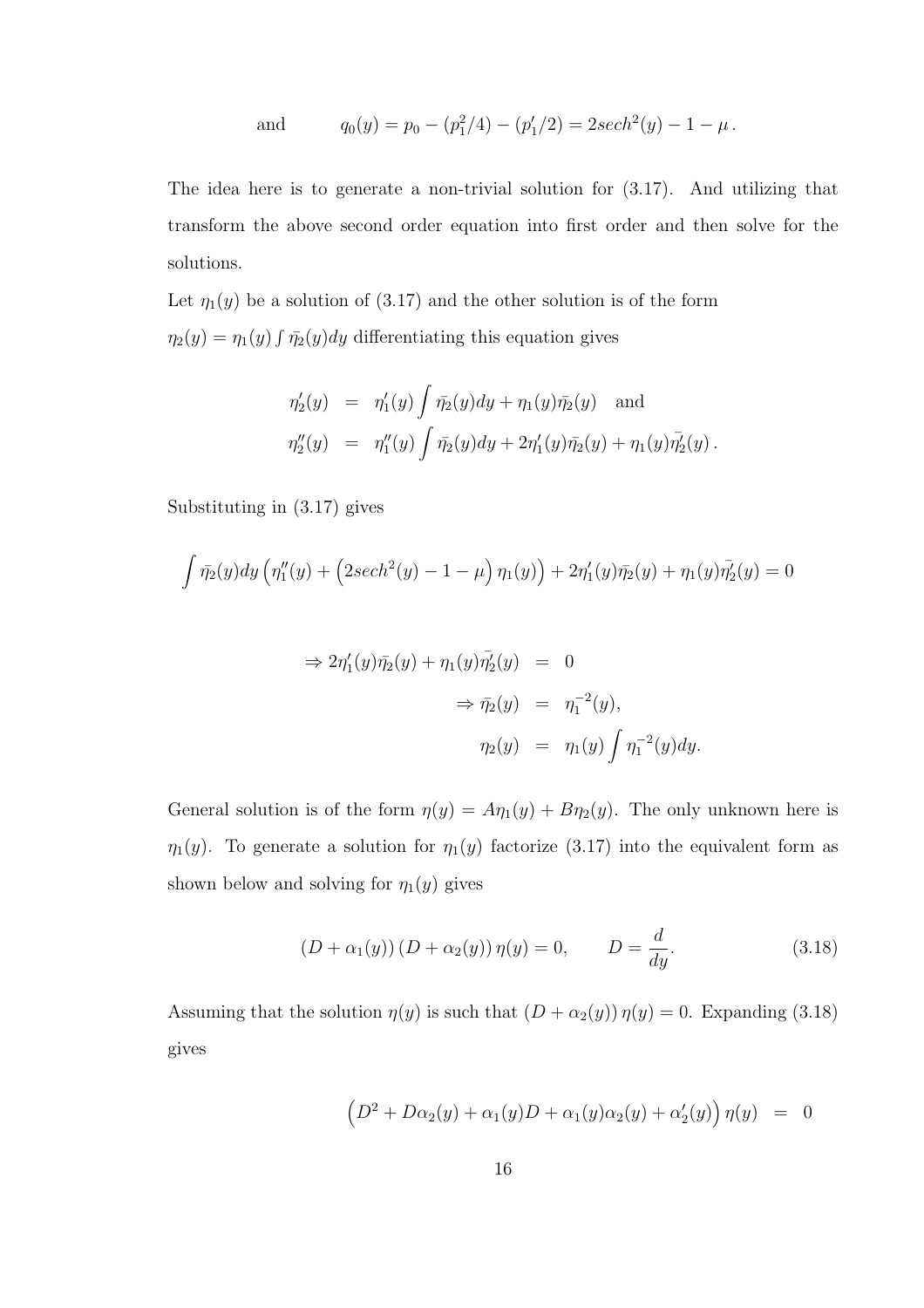$$
\Rightarrow \left( D^2 \eta(y) + \underline{D \alpha_2(y) \eta(y)} + \alpha_1(y) D \eta(y) + \alpha_1(y) \alpha_2(y) \eta(y) + \alpha_2'(y) \eta(y) \right) = 0
$$

$$
\Rightarrow \left(D^2 \eta(y) + \underbrace{\eta(y)D\alpha_2(y)}_{(\alpha_1(y)\alpha_2(y)\eta(y))} + \alpha_1(y)D\eta(y)\right) +
$$

$$
(\alpha_1(y)\alpha_2(y)\eta(y)) + \alpha_2'(y)\eta(y)) = 0
$$

$$
\Rightarrow \left(D^2 + (\alpha_1(y) + \alpha_2(y))D + \alpha_1(y)\alpha_2(y) + \alpha_2'(y)\right)\eta(y) = 0.
$$
 (3.19)

Comparing (3.17) and (3.19) and equating the coefficients gives the following

$$
\alpha_1(y) + \alpha_2(y) = 0 \Rightarrow \alpha_1(y) = -\alpha_2(y) \text{ and}
$$
  
\n
$$
\alpha_1(y)\alpha_2(y) + \alpha_2'(y) = q_0(y) = 2\operatorname{sech}^2(y) - 1 - \mu
$$
  
\n
$$
\Rightarrow \alpha_2'(y) - \alpha_2^2(y) = 2\operatorname{sech}^2(y) - 1 - \mu.
$$
\n(3.20)

With slight abuse of notation, denoting  $d/dy$  still by ' results in a nonlinear equation. Equation (3.20) is nonlinear and non-homogeneous, and is called the Riccati equation, being nonlinear it has many solutions. Solving the equation further for  $\eta(y)$ , using the transformation  $\beta_2(y) = \alpha_2 - \tanh(y)$ , (3.20) transforms into another form of Riccati equation

$$
\beta_2' - \beta_2^2 - 2\beta_2 \tanh(y) + \mu = 0. \tag{3.21}
$$

Making another transformation  $\gamma_2(y) = \mu/\beta_2$  transforms (3.21) to,

$$
\gamma_2' - \gamma_2^2 + 2\tanh(y)\gamma_2 + \mu = 0.
$$
\n(3.22)

An explicit solution of (3.22) is,

$$
\gamma_2(y) = \tanh(y) - \sqrt{1 + \mu} \tanh\left(y\sqrt{1 + \mu}\right). \tag{3.23}
$$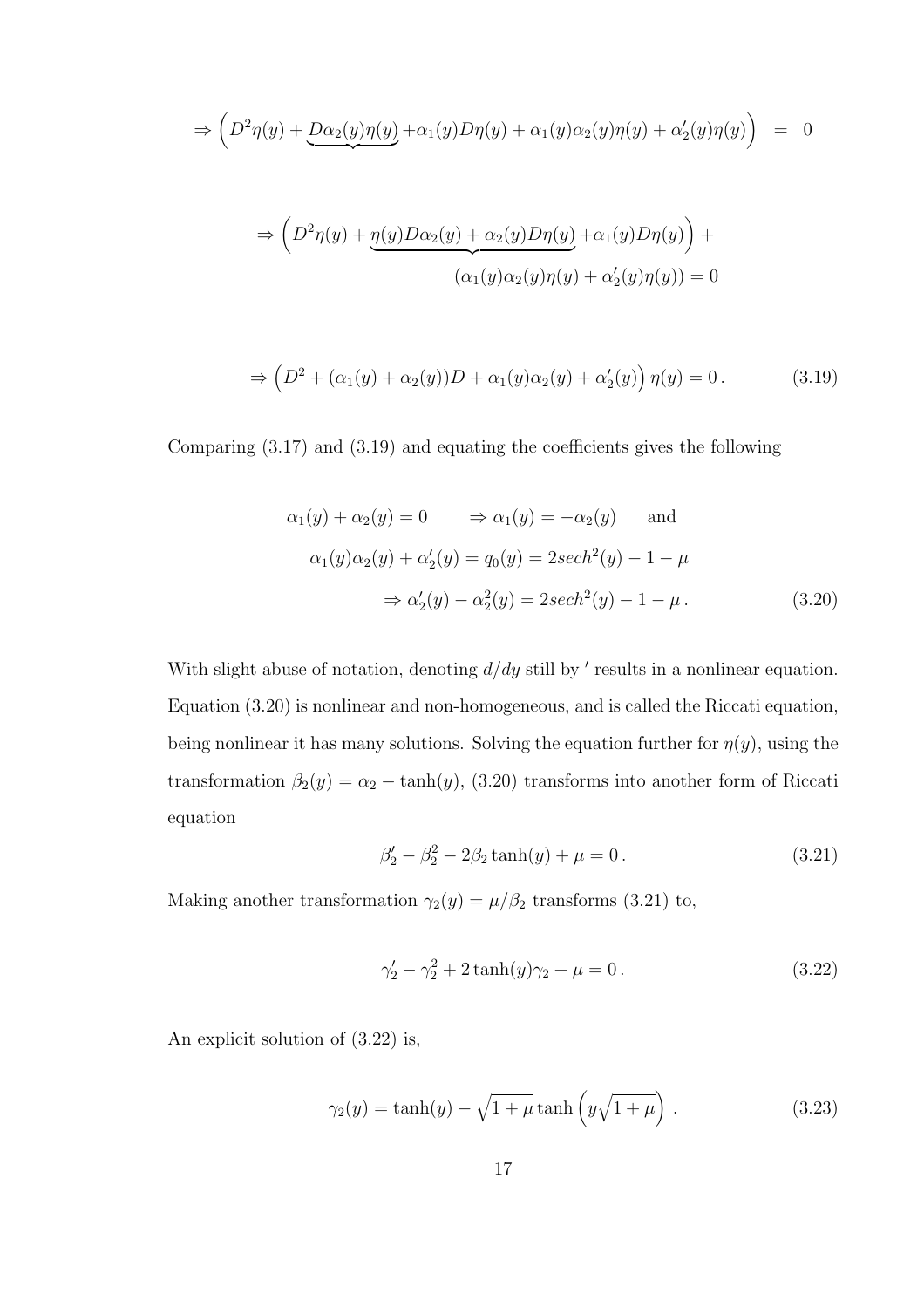Substituting backwards through all the steps for the solution

$$
\alpha_2(y) = \tanh(y) + \frac{\mu}{\left(\tanh(y) - \sqrt{1 + \mu} \tanh\left(y\sqrt{1 + \mu}\right)\right)}.
$$

From  $(3.18)$  a solution of  $(3.17)$  is given by

$$
(D + \alpha_2(y)) \eta(y) = 0 \Rightarrow \frac{d\eta_1(y)}{dy} + \alpha_2(y)\eta_1(y) = 0 \Rightarrow \eta_1(y) = e^{-\int \alpha_2(y)dy}.
$$

Using Risch algorithm[30]  $\eta_1$  is solved for as

$$
\eta_1(y) = \sqrt{1 + \mu} \sinh(y\sqrt{1 + \mu}) - \tanh(y)\cosh(y\sqrt{1 + \mu}).
$$
\n(3.24)

When  $\mu = 0$  the above solution becomes a trivial solution and hence this case need to be treated separately. Similarly by Risch algorithm  $\eta_2(y)$  becomes

$$
\eta_2(y) = \frac{1}{2\mu\sqrt{1+\mu}}[\tanh(y)\sinh(y\sqrt{1+\mu}) - \sqrt{1+\mu}\cosh(y\sqrt{1+\mu})].
$$
 (3.25)

When  $\mu = -1$  the above solution becomes indeterminate and when  $\mu = 0$  it blows up, hence these cases also need to be treated separately. Therefore, when  $\mu \neq 0, -1$  the general solution to (3.17) is  $\eta(y) = a_1 \eta_1(y) + a_2 \eta_2(y)$  with  $a_1$  and  $a_2$  being constants.

When  $\mu = 0$ , (3.17) becomes  $\eta''(y) + (2sech^2(y) - 1)\eta = 0$ , and the two independent solutions are found to be,

$$
\eta_1^{(0)}(y) = -\frac{y \sech(y)}{2} - \frac{\sinh(y)}{2} \text{ and}
$$
  

$$
\eta_2^{(0)}(y) = -\sech(y).
$$

When  $\mu = -1$ , (3.17) becomes  $\eta''(y) + 2\mathrm{sech}^2(y)\eta = 0$  and the solutions are

$$
\eta_1^{(-1)}(y) = -\tanh(y) \text{ and } \eta_2^{(-1)}(y) = 1 - y \tanh(y).
$$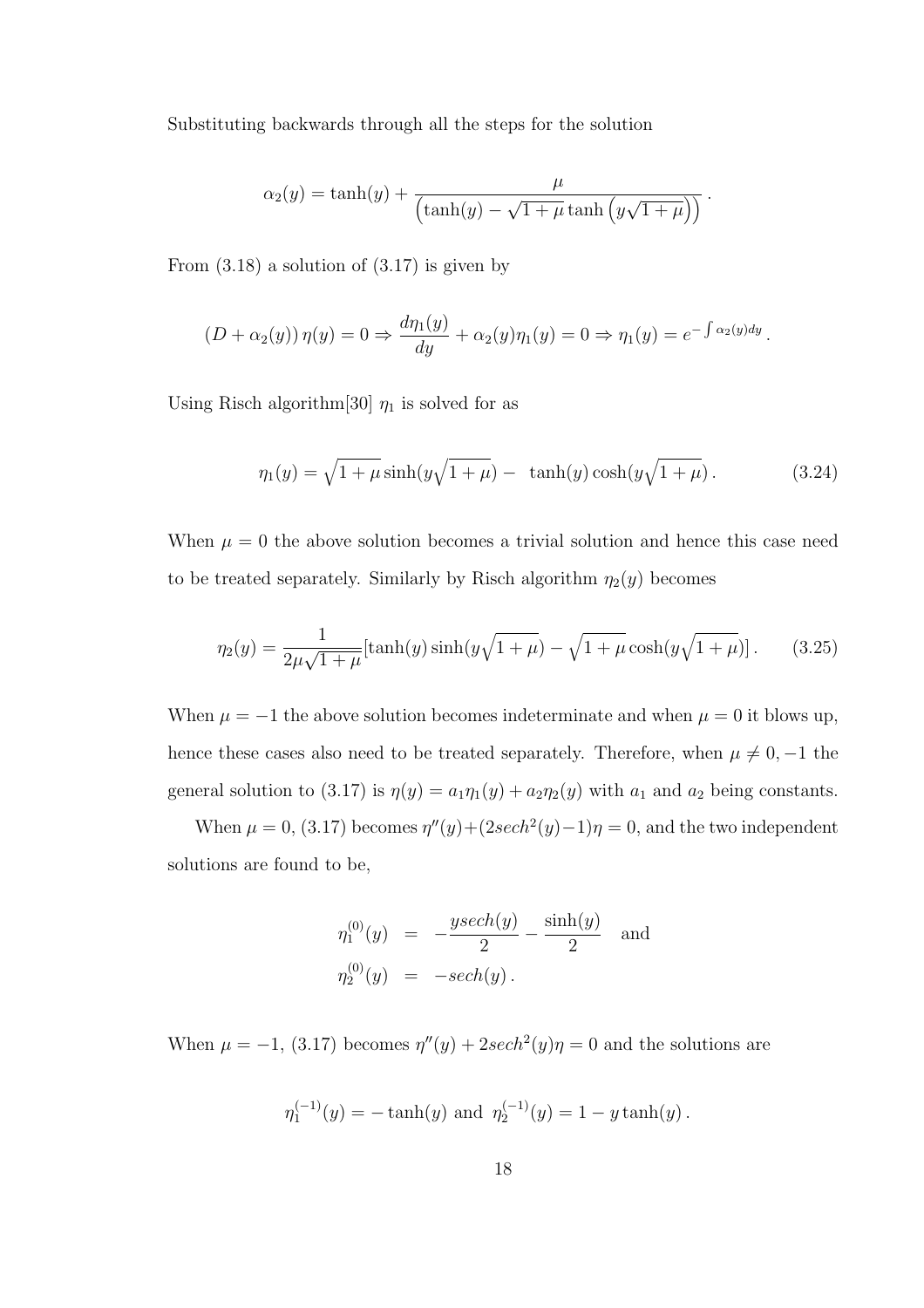Combining the above results, the general solution of (3.15) is,

$$
\phi(y) = a_1 \phi_1^{(b)}(y) + a_2 \phi_2^{(b)}(y) \quad \text{where}
$$
\n
$$
\phi_1^{(b)}(y) = \cosh(y)\eta_1^{(b)}(y) \quad \text{and} \quad \phi_2^{(b)}(y) = \cosh(y)\eta_2^{(b)}(y).
$$
\n(3.26)

Here b is empty when  $\mu \neq 0, -1, b = 0$  when  $\mu = 0$  and  $b = -1$  when  $\mu = -1$ . The eigenvalues and values of constants  $a_1$  and  $a_2$  are determined from (3.15). When  $\mu \neq 0, -1$ , substituting the boundary condition  $\phi(y = \pm \infty) = 0$  in (3.26), and by letting  $k = \sqrt{1 + \mu}$ 

$$
\phi(y) = a_1 \cosh(y) (k \sinh(ky) - \tanh(y) \cosh(ky)) +
$$

$$
a_2 \cosh(y) (k \cosh(ky) - \tanh(y) \sinh(ky)).
$$

As  $y \rightarrow \pm \infty$  in the above equation  $\cosh(y) \rightarrow e^y/2$  and  $\tanh(y) \rightarrow 1$ ,

$$
\phi(\pm \infty) = a_1(e^y/2) \left( k \left( (e^{ky} - e^{-ky})/2 \right) - \left( (e^{ky} + e^{-ky})/2 \right) \right) +
$$
  

$$
a_2(e^y/2) \left( k \left( e^{ky} + e^{-ky})/2 \right) - \left( (e^{ky} - e^{-ky})/2 \right) \right),
$$
  

$$
= (a_1/4) \left( k \left( e^{(k+1)y} - e^{-(k-1)y} \right) - \left( e^{(k+1)y} + e^{-(k-1)y} \right) \right) +
$$
  

$$
(a_2/4) \left( k \left( e^{(k+1)y} + e^{-(k-1)y} \right) - \left( e^{(k+1)y} - e^{-(k-1)y} \right) \right).
$$

Consider  $k = a + ib$  to be a complex number, for the above boundary condition to satisfy the exponential should only have negative powers, meaning  $Re[k+1]$  <  $0 \Rightarrow Re$ √  $\overline{1+\mu}+1|<0$  and  $Re[k-1]>0 \Rightarrow Re[k]$ √  $\overline{1+\mu}-1$  > 0 i.e... a < -1 and a  $> 1$ . Obviously there is no value of  $\mu$  that simultaneously satisfies the above two conditions and hence any  $\mu \neq 0, -1$  is not an eigenvalue. Considering  $\mu = 0$  $\Rightarrow a_1 = a_2 = 0$  to satisfy the boundary conditions. But for  $\mu$  to be an eigenvalue,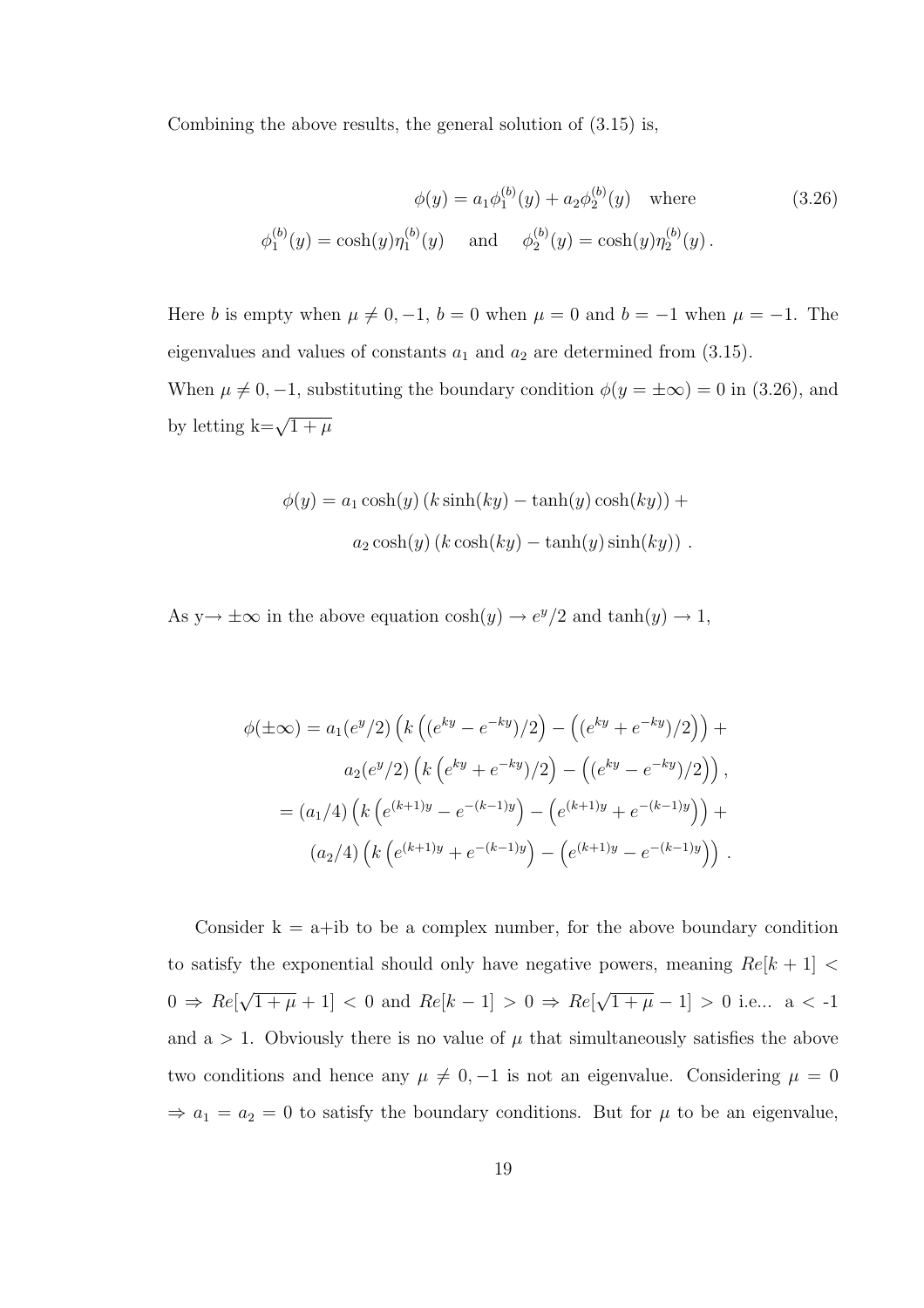it should have a nontrivial solution, which is not the case here hence  $\mu = 0$  is not an eigenvalue. Similar thing happens when  $\mu = -1$  and hence  $\mu = -1$  is also not an eigenvalue. The above conditions together imply that the spectrum  $S_{\mu}$  of  $B^*$  is empty, i.e.

$$
S_{\mu} = \{ \}
$$

#### 3.7 Point Spectrum of the Forward Operator

Assuming that the time dependence of perturbations can be expressed in the form of  $\exp(\lambda t)$ , the linear Initial-boundary-value problem(3.11) can be reduced to eigenvalue problem (EVP) given by

$$
B\psi(y) = \lambda\psi(y) \qquad \text{where} \qquad \psi(y = \pm\infty) = 0. \tag{3.27}
$$

Where  $\lambda$ ,  $\psi$  represent the respective eigenvalues and eigenfunctions of the forward operator. As before, solving this EVP exactly by reducing the first order differential component:

Implementing

$$
r_1(y) = 2 \tanh(y)
$$
 and  $r_0(y) = 2 \sech^2(y) - \lambda,$  (3.28)

and using the transformation

$$
\zeta(y) = \psi(y) \exp^{\int (r_1(y)/2) \ dy} = \psi(y) \cosh(y) \tag{3.29}
$$

(3.11) transforms into

$$
\zeta''(y) + s_0(y)\zeta(y) = 0 \quad \zeta(\pm \infty) = 0 \tag{3.30}
$$

where  $s_0(y) = r_0 - (r_1^2/4) - (r_1^{\prime}/2) = 2sech^2(y) - 1 - \lambda$ .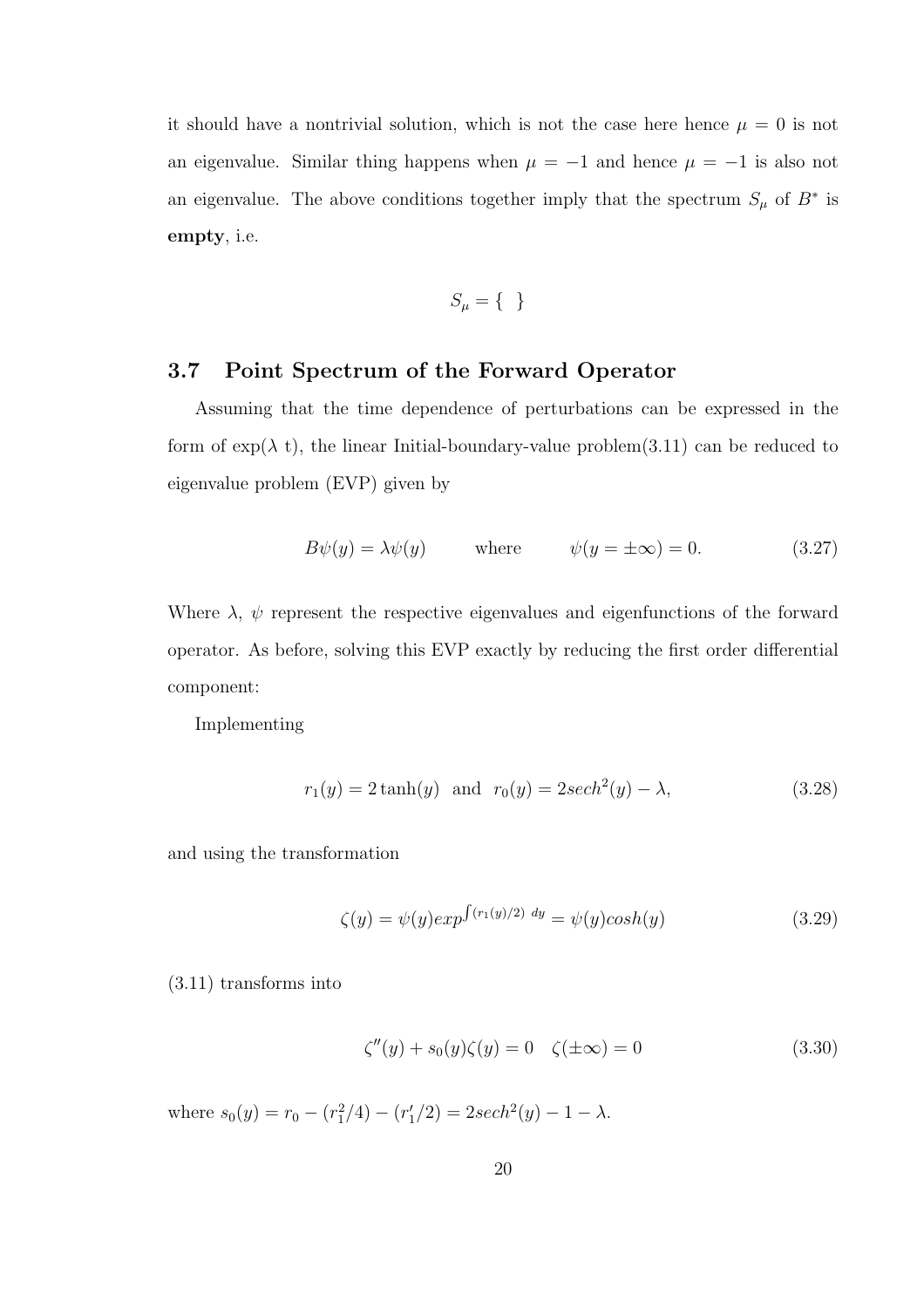Comparing (3.30) with (3.17), we see that (3.30) will be same as (3.17) if  $\lambda$  is replaced by  $\mu$ . Implying that the intermediate transformation solution is the same for adjoint and forward Operator's respectively. Hence, solving the (3.30) will result in solutions obtained as before for adjoint operator. In the case:  $\lambda \neq 0, -1$ 

$$
\zeta_1(y) = \sqrt{1 + \lambda} \sinh(y\sqrt{1 + \lambda}) - \tanh(y)\cosh(y\sqrt{1 + \lambda}),
$$
  

$$
\zeta_2(y) = \frac{1}{2\lambda\sqrt{1 + \lambda}}[\tanh(y)\sinh(y\sqrt{1 + \lambda}) - \sqrt{1 + \lambda}\cosh(y\sqrt{1 + \lambda})].
$$

When  $\lambda = 0$  the two independent solutions of (3.30) are

$$
\zeta_1^{(0)}(y) = -\frac{ysech(y)}{2} - \frac{\sinh(y)}{2}
$$
 and  $\zeta_2^{(0)}(y) = -sech(y).$ 

When  $\lambda = -1$  the solutions are

$$
\zeta_1^{(-1)}(y) = -\tanh(y)
$$
 and  $\zeta_2^{(-1)}(y) = 1 - y \tanh(y).$ 

Combining the above results, the general solution of (3.27) is,

$$
\psi(y) = c_1 \psi_1^{(b)}(y) + c_2 \psi_2^{(b)}(y) \quad \text{where} \quad (3.31)
$$

$$
\psi_1^{(b)}(y) = sech(y)\zeta_1^{(b)}(y) \quad \text{and} \quad \psi_2^{(b)}(y) = sech(y)\zeta_2^{(b)}(y).
$$

Here b is empty when  $\lambda \neq 0, -1$ ,  $b = 0$  when  $\lambda = 0$  and  $b = -1$  when  $\lambda = -1$ . The eigenvalues, and values of constants  $c_1$  and  $c_2$  are determined from the boundary conditions (3.27). In the case  $\lambda \neq 0, -1$ , substituting the boundary condition  $\psi(y =$  $\pm \infty$ ) = 0 in (3.31), with k= $\sqrt{1+\lambda}$ 

$$
\psi(y) = a_1 sech(y) (k \sinh(ky) - \tanh(y) \cosh(ky)) + a_2 sech(y) (k \cosh(ky) - \tanh(y) \sinh(ky)).
$$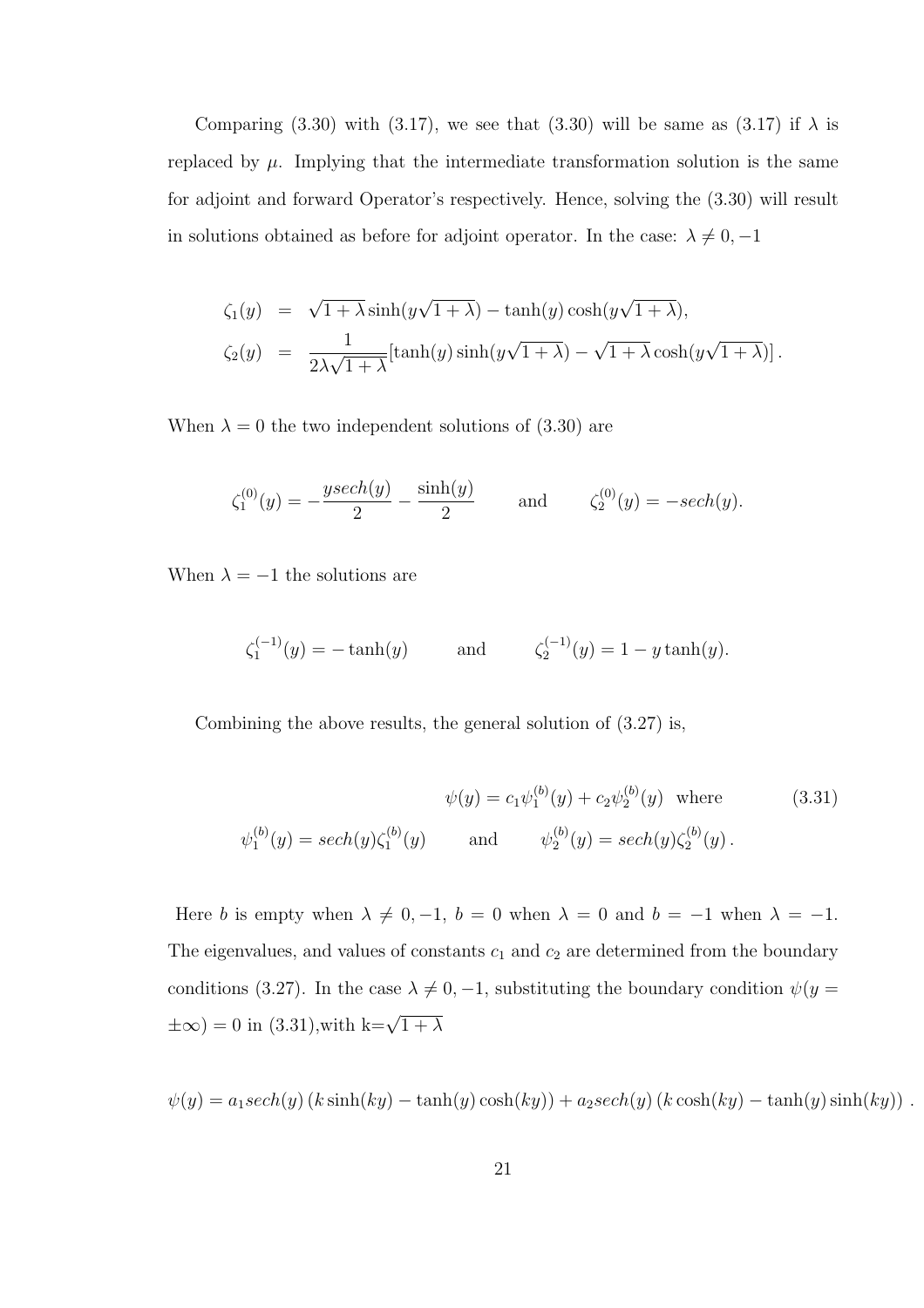

Figure 3.1. First eigenfunction  $\psi_1^{(b)}$  $1^{(0)}(y)$  of B corresponding to  $\lambda = -1 + i$ . The real part is shown in solid line and the imaginary part in dashed line. Horizontal axis is the spatial co-ordinate y.

As  $y \to \pm \infty$  in the above equation  $sech(y) \to 2/e^y$  and  $tanh(y) \to 1$ 

$$
\psi(\pm \infty) = a_1(2/e^y) \left( k \left( (e^{ky} - e^{-ky})/2 \right) - \left( (e^{ky} + e^{-ky})/2 \right) \right) +
$$
  

$$
a_2(2/e^y) \left( k \left( e^{ky} + e^{-ky})/2 \right) - \left( (e^{ky} - e^{-ky})/2 \right) \right)
$$
  

$$
= a_1 \left( k \left( e^{(k-1)y} - e^{-(k+1)y} \right) - \left( e^{(k-1)y} + e^{-(k+1)y} \right) \right) +
$$
  

$$
a_2 \left( k \left( e^{(k-1)y} + e^{-(k+1)y} \right) - \left( e^{(k-1)y} - e^{-(k+1)y} \right) \right).
$$

As before Considering k=a+ib to be a complex number, for the boundary condition  $\psi(\pm\infty) = 0$  to be satisfied the exponential in the above equation should have negative number in the exponent, indicating decay of eigen functions in the given domain. i.e. $Re[(k-1) < 0] \Rightarrow Re[$ √  $\overline{1 + \lambda} - 1$  < 0 and  $Re[(k + 1) > 0 \Rightarrow Re[$ √  $\overline{1 + \lambda} + 1 > 0$ , leading to the relations (a-1)<0 and (a+1)>0  $\Rightarrow$   $|a|<1$  .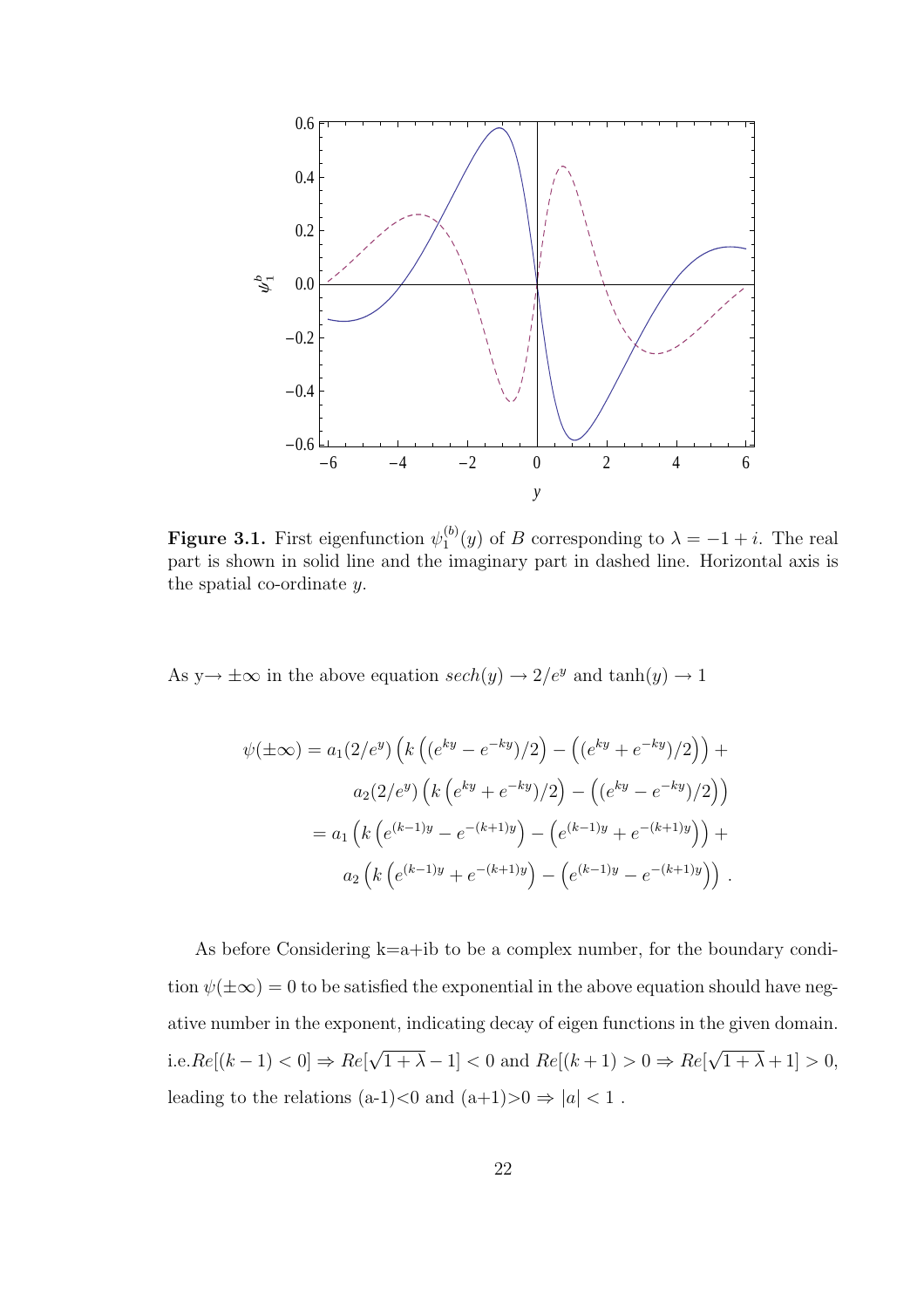

**Figure 3.2.** Second eigenfunction  $\psi_2^{(b)}$  $2^{(0)}(y)$  of B corresponding to  $\lambda = -1 + i$ . The real part is shown in solid line and the imaginary part in dashed line. Horizontal axis is the spatial co-ordinate y.

From the  $\lambda$ , k relationship we have,  $\lambda = k^2 - 1 = a^2 - b^2 - 1 + i(2 * a * b) \Rightarrow$  $Re[\lambda] = (a^2 - 1) - b^2$ , the term  $(a^2 - 1) < 0$  already, therefore  $\forall$  b  $Re[\lambda] < 0$  always. Therefore any  $\lambda$  such that  $Re[$ √  $\overline{1 + \lambda} \in (-1, 1)$  is an eigenvalue of  $(3.27)$  and the corresponding eigenfunctions are  $\psi_1(y,\lambda)$  and  $\psi_2(y,\lambda)$ . Considering  $\lambda = 0$ , it is understood that  $a_1 = 0$  in order to satisfy the boundary conditions and hence there is only one eigenfunction  $\psi_2^{(0)}$  $2^{(0)}(y)$  for this case. Finally when  $\lambda = -1$ , the boundary conditions are satisfied for any value of  $a_1$  and  $a_2$ , and hence there are two eigenfunctions  $\psi_1^{(-1)}$  $y_1^{(-1)}(y)$  and  $\psi_2^{(-1)}$  $\chi_2^{(-1)}(y)$ . The above conditions together imply that the spectrum  $\lambda$  of B is

$$
S_{\lambda} = \{\lambda : Re[\sqrt{1 + \lambda}] \in (-1, 1)\} \cup \{0, -1\}.
$$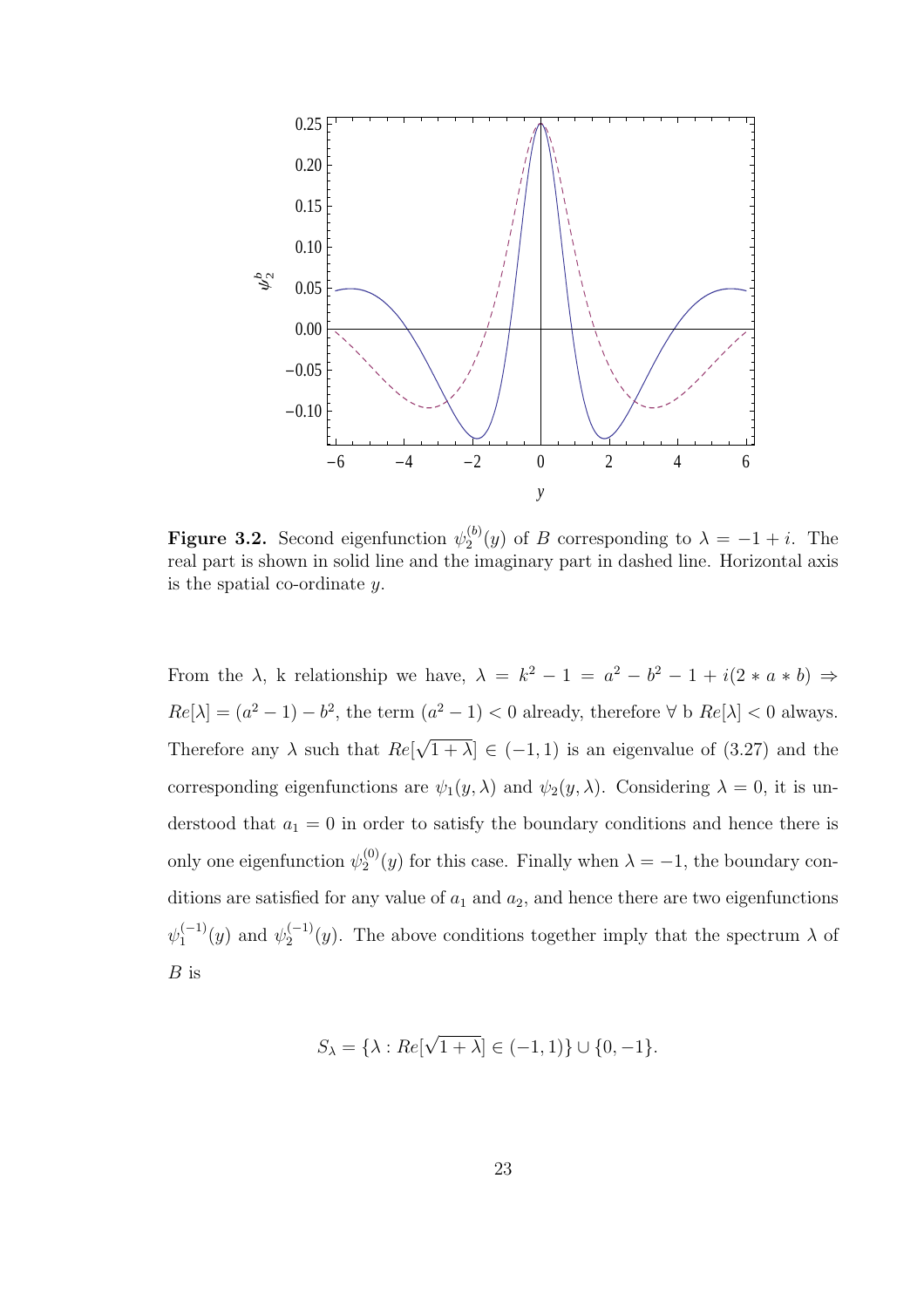Since the eigenvalues  $\lambda$  can be complex in general, the relations between  $\lambda$  and  $\sqrt{1+\lambda}$ can be formulated as shown below.

$$
Re[\lambda] = \underbrace{(Re[\sqrt{1+\lambda}])}^{2} - \underbrace{(Im[\sqrt{1+\lambda}])}^{2} - 1,
$$
\n(3.32)

$$
Im[\lambda] = 2\underbrace{(Re[\sqrt{1+\lambda}])}_{\mathbf{a}}\underbrace{(Im[\sqrt{1+\lambda}])}_{\mathbf{b}}.
$$
\n(3.33)

For a fixed  $Re[$ √  $(1 + \lambda)$ ,  $(3.32)$  and  $(3.33)$  are equations representing a parabola, parametrized by Im[ √  $[1 + \lambda]$ . The boundary for the set  $S_{\lambda}$  occurs when  $Re[$ √  $1 + \lambda$ ] = 1 or −1 and is given by the generalized parabola  $(Im[\lambda])^2 = -4Re[\lambda]$ . The above boundary parabola is a limiting parabola and is not included in  $S_{\lambda}$ , however the point  $0 + i0$  on the parabola is included in spectrum set  $S_{\lambda}$ .



**Figure 3.3.** The eigenvalue spectrum of the infinite dimensional operator  $B$  in the complex plane.

As Re[ √  $(1 + \lambda)$  varies from -1 to 1 the spectrum sweeps an entire area. The shaded area in Figure 3.3 is the net spectrum in complex plane. The real part is shown on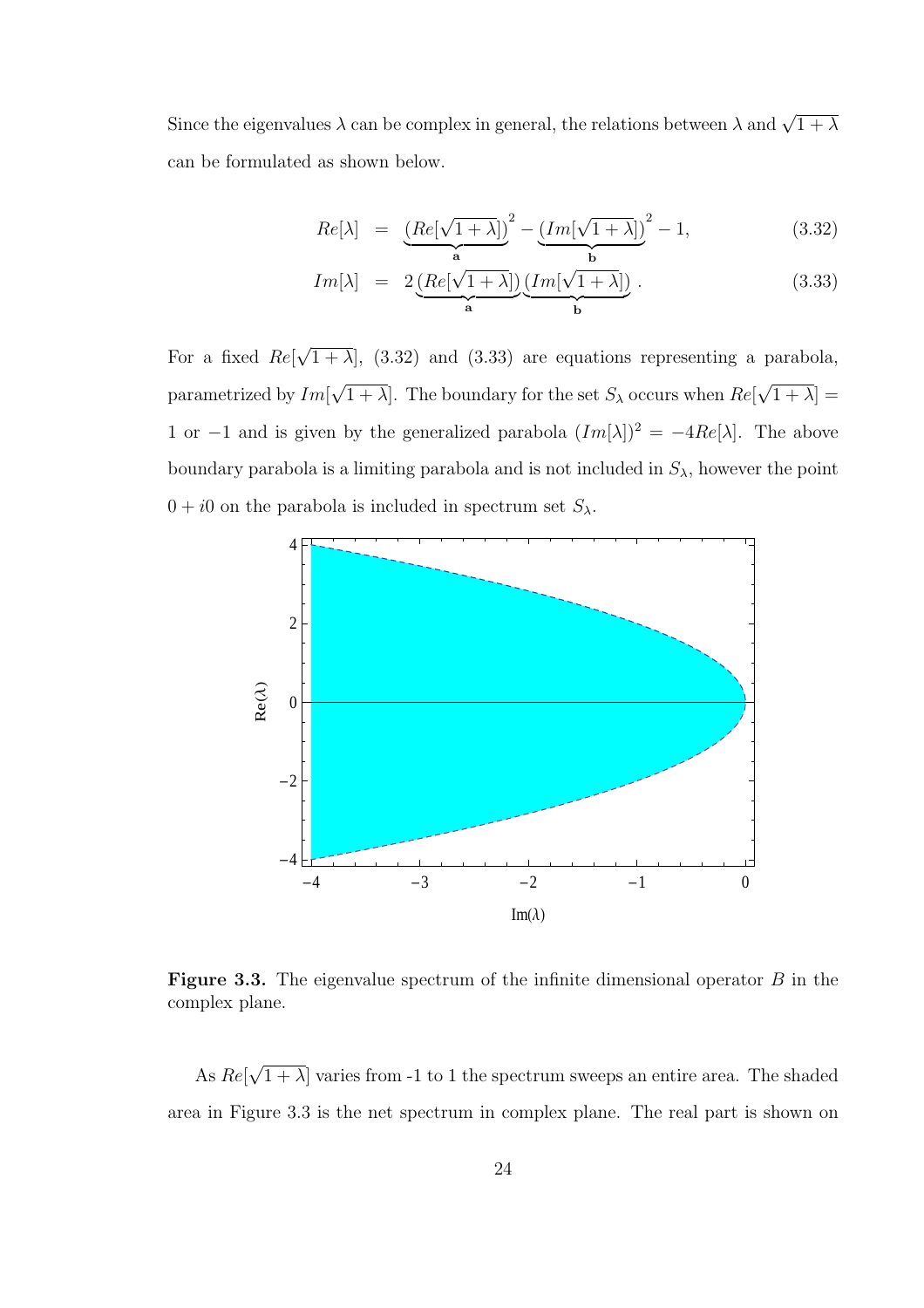horizontal axis and imaginary part on the vertical axis. From Figure 3.3, it can be seen that the spectrum of B is unbounded, is connected and fills the entire area to the left of parabola.

## 3.8 Spectrum Variation with Viscosity and Baseflow

The key parameters in this problem are viscosity  $\nu$  and the base flow velocity a. An interesting observation and explanation of how the spectrum and eigenfunctions change as  $\nu$  and  $\alpha$  are varied is presented below.



**Figure 3.4.** Effect of Fluid viscosity on the spectrum  $S_{\Theta}$  in the complex plane. The area on the left of the dashed line is for  $\frac{a^2}{\nu} = 5$ , the area on the left of solid line is for  $\frac{a^2}{\nu} = 1$ , the area on the left of dotted line is for  $\frac{a^2}{\nu} = 0.1$ . Symmetry of each curve with  $Re[\theta]$  is shown in different colors.

Since  $\mu$  and  $\lambda$  are the eigenvalues of the nondimensional adjoint and forward operators respectively, we denote the respective eigenvalues of the dimensional operators as  $\Delta$ ,  $\Theta$  (the associated spectrum as  $S_{\Delta}$  and  $S_{\Theta}$ ). From the non-dimensional relations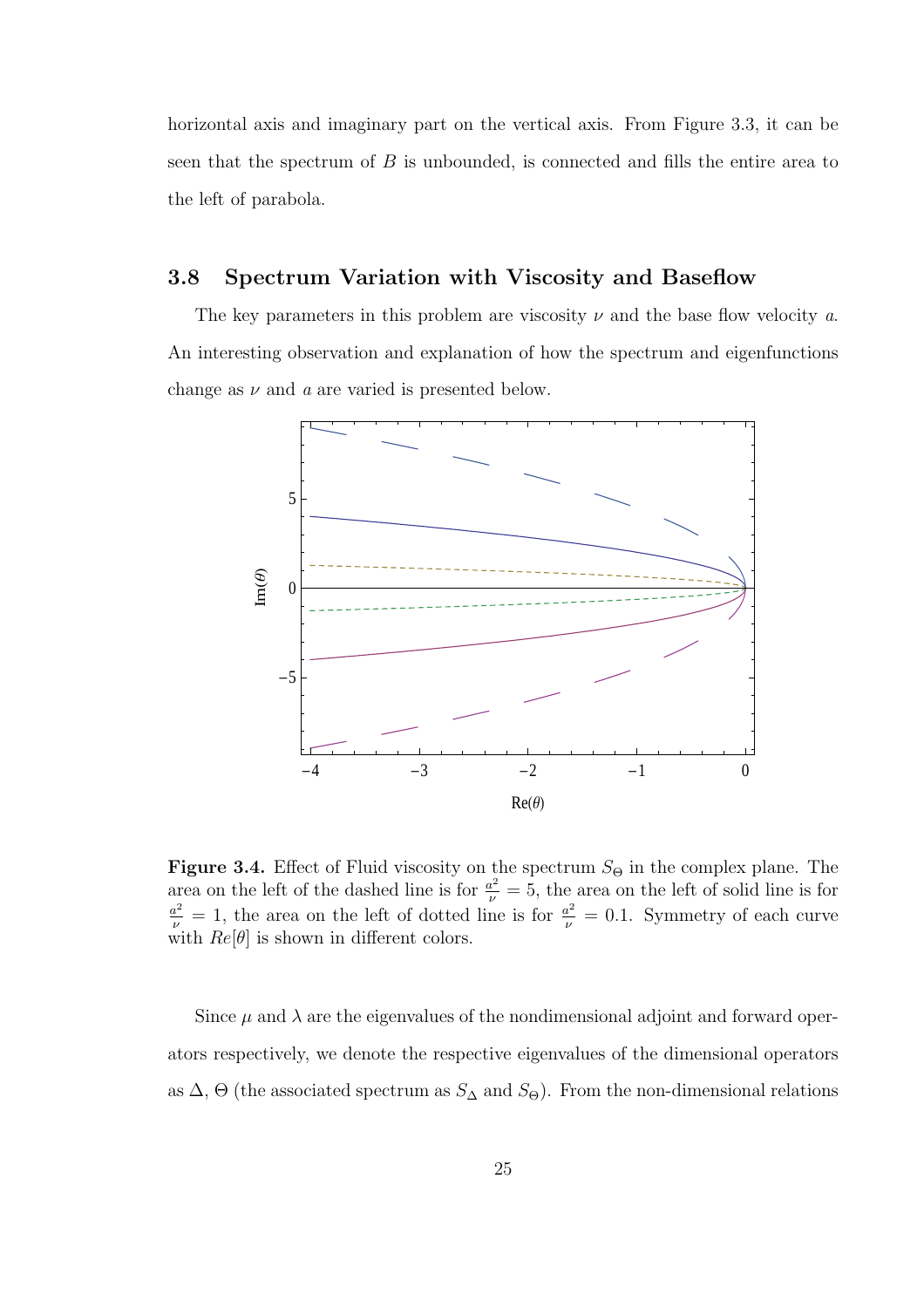we have  $\Delta = \frac{\mu a^2}{\nu}$  and  $\Theta = \frac{\lambda a^2}{\nu}$ . Since increasing (or decreasing)  $\nu$  with a fixed is equivalent to decreasing or increasing) a at fixed  $\nu$ . For the following, we assume that a is fixed and  $\lambda$  is varied. Utilizing the above facts we have the boundary set  $S_{\Theta}$  become  $(Im[\Theta])^2 = (\frac{4a^2}{\nu})$  $\frac{a^2}{\nu}$ )  $Re[\Theta]$ . This implies that as the viscosity decreases, the size or vertical width of the parabola grows and in the limit of zero viscosity covers almost entire left half plane. On the other hand, as viscosity increases the width of parabola decreases and in the limit of infinite viscosity  $S_{\Theta}$  becomes negative real axis. This happens to be the spectrum of 1D Heat equation on an infinite domain, as mentioned at the beginning of this chapter. We also point out that the parabolas right most point  $(0 + i0)$  always remains the same, as viscosity is varied. The spectrum of adjoint problem  $S_\Delta$  is empty.

The above observation that the spectrum of A tends to the spectrum of the heat equation, in the limit of increasing viscosity can also be shown true with the following: From (3.5) it can be seen that as  $\nu \to \infty$  i.e. as the value of  $\nu$  increases we can see that forward operator  $A \to \nu \frac{\partial^2}{\partial x^2}$  which is similar to the operator form of one dimensional heat equation. This can be seen as an explanation to the coincidence of the respective spectrums of forward operator and heat equation, in the limit of viscosity approaching higher values.

Similarly from (3.8), we can see that the adjoint operator  $A^* \to \nu \frac{\partial^2}{\partial x^2}$  $\frac{\partial^2}{\partial x^2}$  for very high values of  $\nu$  ( also generalized as  $\nu \to \infty$ ). But interestingly their limit spectrums are not alike, the adjoint operator has an empty set to its spectrum and heat equation the negative real axis. Though this might look as a surprise, operators of this kind, where the limit of spectrum of operators( the adjoint operator here) is different from the spectrum of the limit operator (heat equations operator), are not uncommon in functional analysis literature.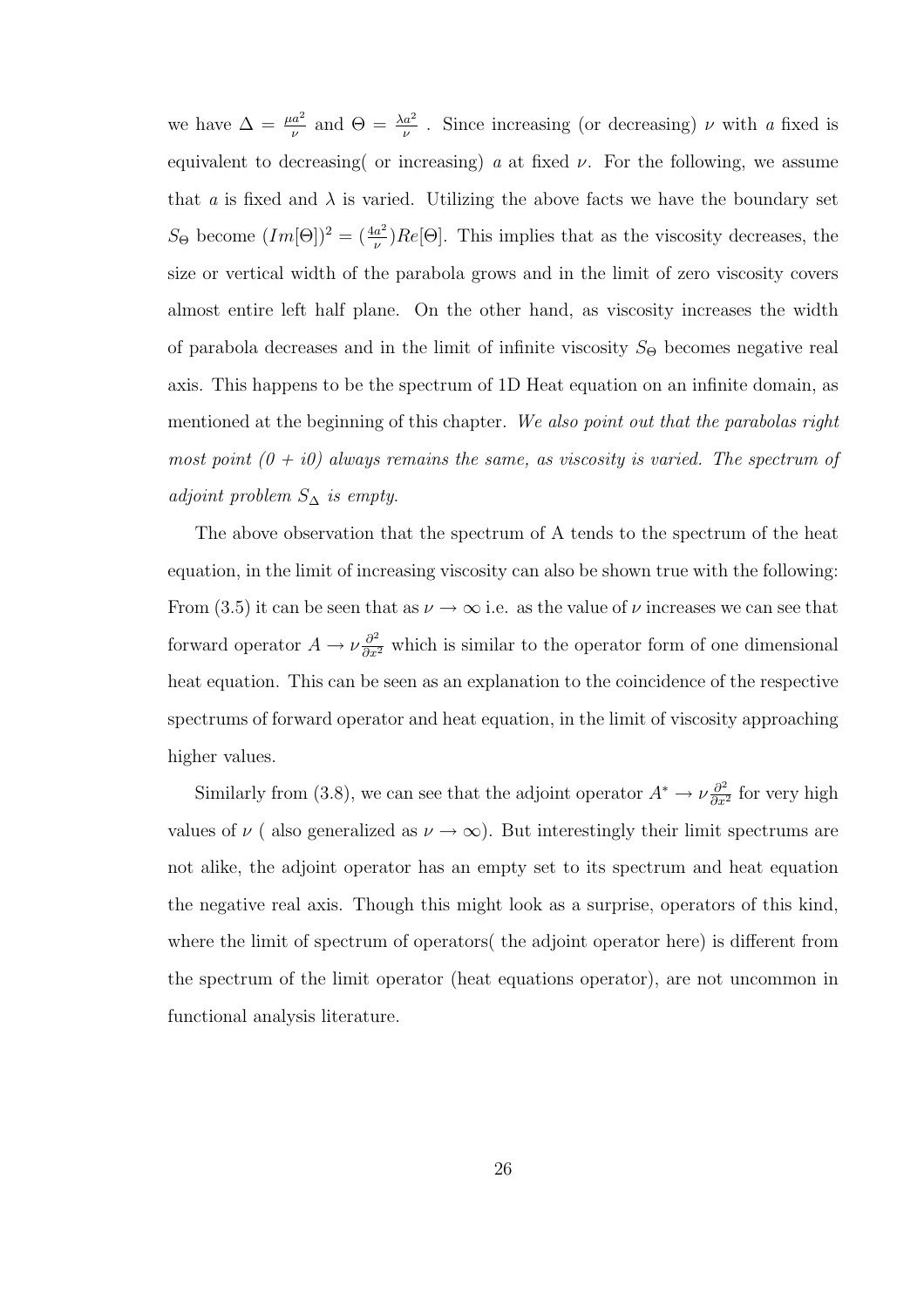## 3.9 Discussion

Two infinite dimensional operators, that arise in the context of fluid mechanics, whose spectrum is empty in one case and unbounded in another case are presented. In the unbounded case, the spectrum fills the entire area on one side of a parabola in the complex plane and is connected. The variation of the spectrum and eigenfunctions as the viscsosity and eigenfunctions are varied is also presented.

To put in a larger perspective, fluid operators of the kind presented in this chapter pose several new challenges from theoretical fluid mechanics and feedback flow control standpoint. In the former case, it is not clear how techniques like eigenfunction expansion, Laplace transforms, etc. can be applied here. In the latter case, no practical controller can manipulate, or relocate open loop eigenvalues in complex plane, that many modes at the same time.

In the next chapter we consider how the spectrum and stability properties vary as the domain size is made finite in size.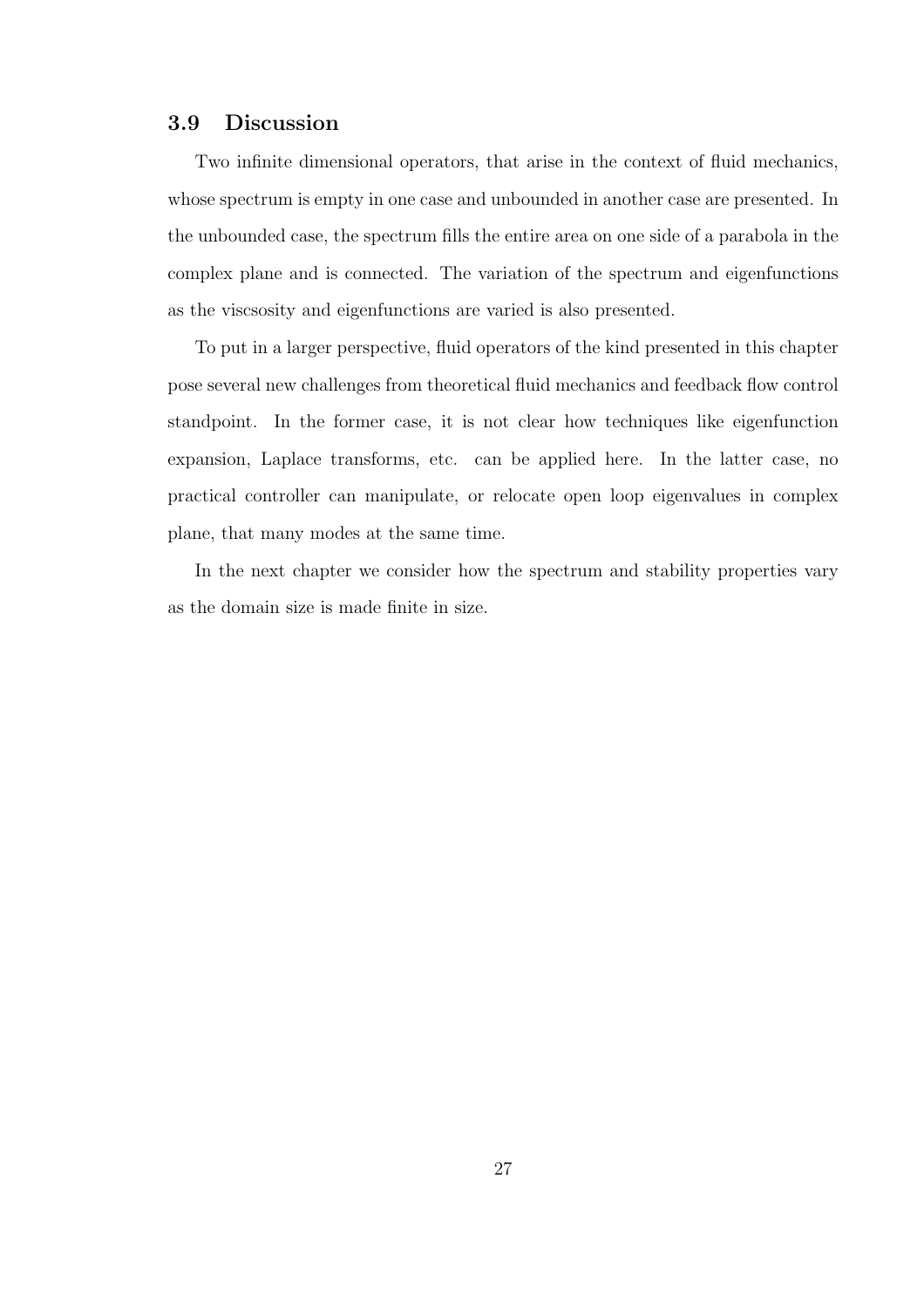## CHAPTER 4

# STABILITY OF THE DISCONTINUITY IN THE FINITE DOMAIN

In this chapter we will study

- 1. the effect of domain size on the point spectrum of Burgers equation and
- 2. the exponential stability behavior of the base flow state.

## 4.1 Linearized Forward Disturbance Equation

The afore mentioned Burgers' equation [39] in a finite domain is

$$
\frac{\partial u}{\partial t} + u \frac{\partial u}{\partial x} = \nu \frac{\partial^2 u}{\partial x^2} + f(x, t) \quad \text{where} \quad x \in (-c, c). \tag{4.1}
$$

Here u is the velocity field and is a function of space x and time t,  $\nu$  is kinematic viscosity of fluid with  $\nu \geq 0$  and c is the domain size. The forcing term f(x,t) is assumed to be zero. We have seen before that

$$
\bar{u}(x) = -2a \tanh\left(\frac{ax}{\nu} + b\right) \tag{4.2}
$$

is a time independent solution of (4.1).

Without loss of generality one can take  $b = 0$  and in this case  $\bar{u}(0) = 0$ ,  $\bar{u}(c) = \beta$ and  $\bar{u}(-c) = \alpha$  , where  $\alpha = -\beta$  are the boundary conditions.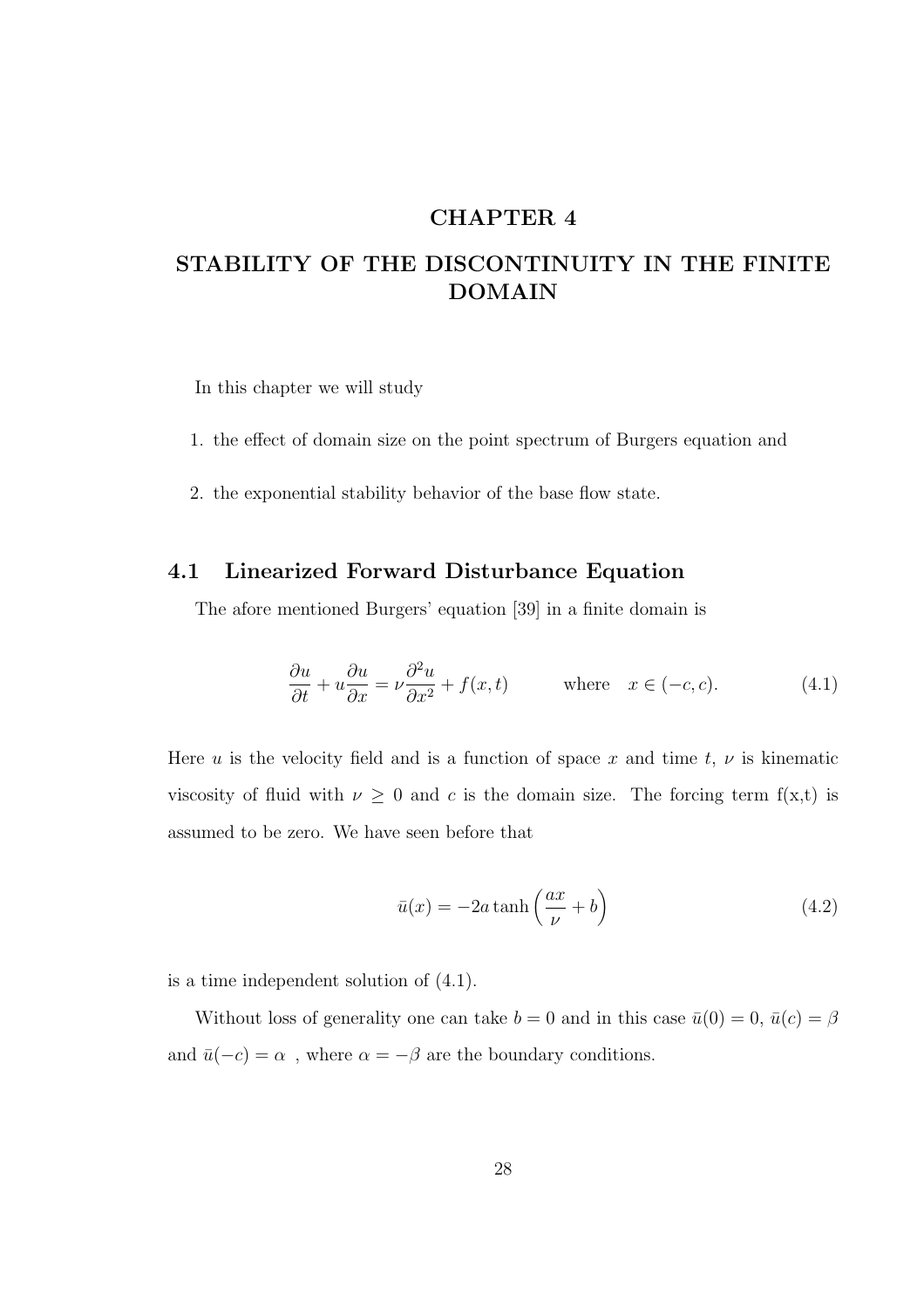

Figure 4.1. Plot of steady state solution for different viscosity values

In physical terms, this steady state can be thought of as a standing shock wave at the origin. Writing the velocity field as

$$
u(x,t) = \bar{u}(x) + U(x,t)
$$
\n(4.3)

and linearizing the Burgers' equation about the steady state solution gives

$$
\frac{\partial U}{\partial t} + \bar{u}(x)\frac{\partial U}{\partial x} + U(x,t)\frac{d\bar{u}}{dx} = \nu \frac{\partial^2 U}{\partial x^2}
$$
(4.4)

where  $U(x = \pm c) = 0$  (assuming that the perturbations decay at the boundaries). The above equations can be written in the operator form as

$$
\frac{\partial U}{\partial t} \equiv AU \qquad \text{where} \qquad A \equiv \nu \frac{\partial^2}{\partial x^2} - \bar{u} \frac{\partial}{\partial x} - \frac{d\bar{u}}{dx}.
$$
 (4.5)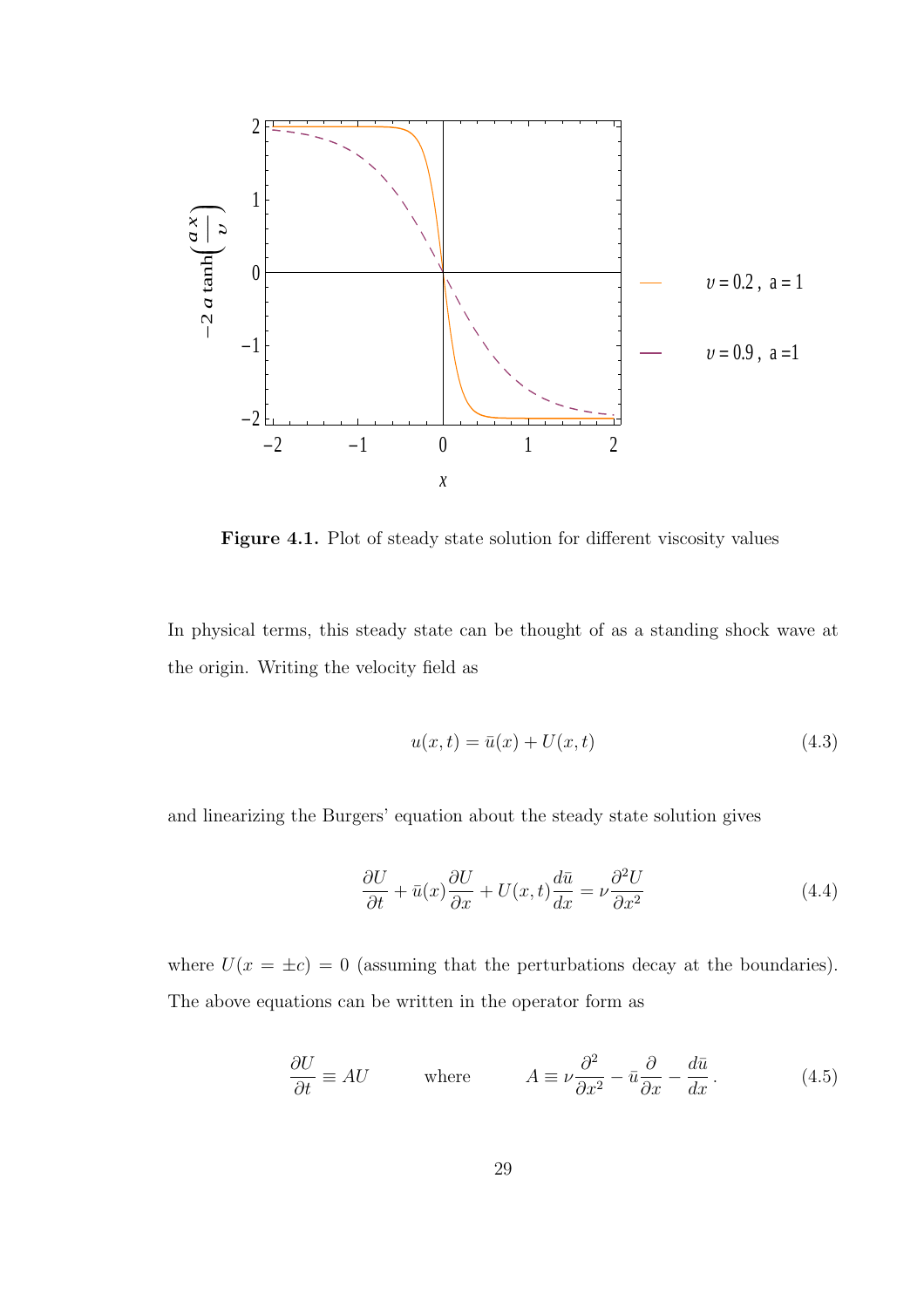## 4.2 Adjoint Disturbance Equation

Defining the spatial  $L_2$  inner product to be

$$
\langle F_1(x), F_2(x) \rangle_{L_2} = \int_{-c}^c F_1(x) F_2(x) dx.
$$

Using this, the adjoint  $(A^*)$  of operator A is defined as

$$
\langle AF_1(x), F_2(x) \rangle_{L_2} = \langle F_1(x), A^* F_2(x) \rangle_{L_2}.
$$
\n(4.6)

Considering the left hand side of expression initially leads to

$$
\langle AF_1(x), F_2(x) \rangle_{L_2} = \int_{-c}^c \left( \nu \frac{\partial^2 F_1(x)}{\partial x^2} - \bar{u} \frac{\partial F_1(x)}{\partial x} - F_1(x) \frac{d\bar{u}}{dx} \right) F_2(x) dx.
$$

Individually the above three integrands are

$$
\int_{-c}^{c} \nu \frac{\partial^2 F_1(x)}{\partial x^2} F_2(x) dx = \left( \nu F_2(x) \frac{\partial F_1(x)}{\partial x} \right)_{-c}^{c} - \int_{-c}^{c} \nu \frac{\partial F_2(x)}{\partial x} \frac{\partial F_1(x)}{\partial x}
$$

$$
= -\left( \nu \frac{\partial F_2(x)}{\partial x} \right)_{-c}^{c} + \nu \int_{-c}^{c} \frac{\partial^2 F_1(x)}{\partial x^2} F_1(x) dx
$$

$$
= \nu \int_{-c}^{c} \frac{\partial^2 F_1(x)}{\partial x^2} F_1(x) dx.
$$
(4.7)

since 
$$
F_1(\pm c) = 0
$$
, from (4.4)  
\n
$$
-\int_{-c}^{c} \frac{\partial \bar{u}}{\partial x} F_1(x) F_2(x) dx = -\int_{-c}^{c} \frac{\partial \bar{u}}{\partial x} F_2(x) F_1(x) dx.
$$
\n(4.8)  
\n
$$
\int_{-c}^{c} \frac{\partial F_1(x)}{\partial x} F_2(x) dx = -\int_{-c}^{c} \frac{\partial \bar{u}}{\partial x} F_2(x) F_1(x) dx.
$$

$$
-\int_{-c}^{c} \bar{u} \frac{\partial F_1(x)}{\partial x} F_2(x) dx = -(\bar{u}F_2(x)F_1(x))_{-c}^c + \int_{-c}^{c} F_1(x) \frac{\partial \bar{u}F_2(x)}{\partial x} dx.
$$
 (4.9)

From  $(4.7)$ , $(4.8)$  and $(4.9)$  it is understood that there is a constitutive expression for the left hand side of expression in (4.6) which is equal to the right hand side

$$
\langle F_1(x), A^* F_2(x) \rangle_{L_2} = \int_{-c}^c F_1(x) A^* F_2(x) dx.
$$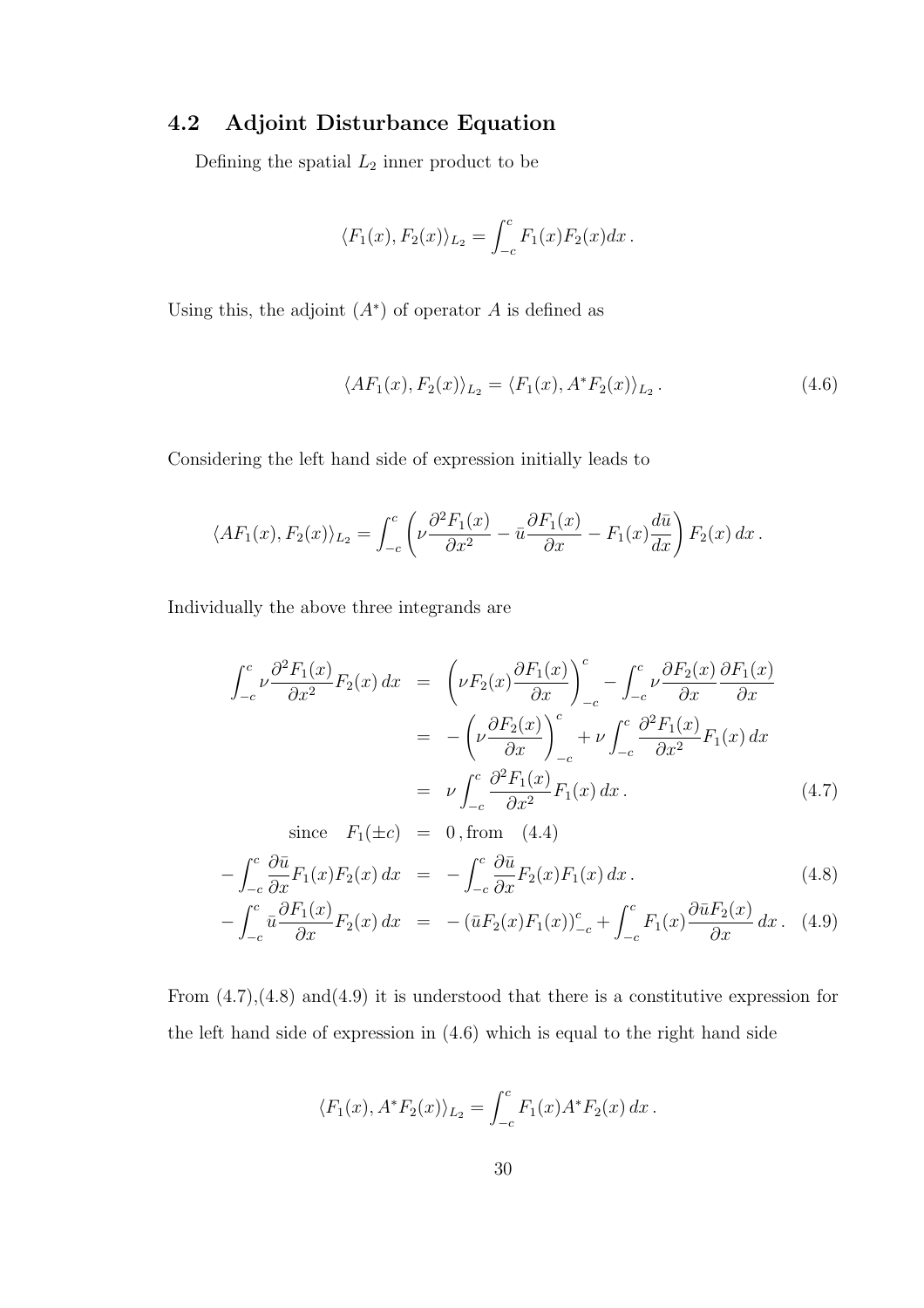Comparing the Integral terms on both right and left hand side respectively

$$
A^*F_2(x) = \nu \frac{\partial^2 F_2(x)}{\partial x^2} - \frac{\partial \bar{u}}{\partial x} F_2(x) + \frac{\partial (\bar{u}F_2(x))}{\partial x}
$$
  
=  $\nu \frac{\partial^2 F_2(x)}{\partial x^2} - \frac{\partial \bar{u}}{\partial x} F_2(x) + \frac{\partial \bar{u}}{\partial x} F_2(x) + \bar{u} \frac{\partial F_2(x)}{\partial x}$   
=  $\bar{u} \frac{\partial F_2(x)}{\partial x} + \nu \frac{\partial^2 F_2(x)}{\partial x^2}.$ 

$$
A^*V(x,t) = \nu \frac{\partial^2 V}{\partial x^2} + \bar{u} \frac{\partial V}{\partial x}, \quad V(x = \pm c) = 0.
$$
 (4.10)

## 4.3 Non-Normality and Non-Hermitian Properties

From the values of A and  $A^*$  obtained in (4.5),(4.10) it can be seen that  $A \neq A^*$ and therefore A is non-Hermitian. On a side note, it can also be seen that

$$
AA^* = \nu^2 \frac{\partial^4}{\partial x^4} + \left(-\bar{u}^2 + \nu \bar{u}'\right) \frac{\partial^2}{\partial x^2} + \left(-2\bar{u}\bar{u}' + \nu \bar{u}''\right) \frac{\partial}{\partial x} \quad \text{and} \quad (4.11)
$$

$$
A^*A = \nu^2 \frac{\partial^4}{\partial x^4} + (-\bar{u}^2 - 2\nu \bar{u}') \frac{\partial^2}{\partial x^2} + (-\bar{u}\bar{u}' - \nu \bar{u}'') \frac{\partial}{\partial x} - \bar{u}\bar{u}'' - \nu \bar{u}'''.
$$
 (4.12)

Where ' denotes  $d/dx$ . From above we see that  $AA^* \neq A^*A$  and hence A is not only non-hermitian but also non-normal in the chosen inner product.

One can see that it is only in the limit when base flow velocity  $\bar{u} = 0$ , that the operators  $A = A^*$  and  $AA^* = A^*A$ , showing *hermitian* and *normal* operator behavior unlike above.

## 4.4 Non-Dimensionalization

Since there is no length scale in the problem, but there is velocity scale  $a$ , using  $a$ and  $\nu$ , one can form length scale as  $\nu/a$  and time scale as  $a^2/\nu$ . Denoting  $s = t\nu/a^2$ ,  $y = xa/\nu$ ,  $M = U/a$  and  $N = V/a$  we get the non-dimensional A equation as

$$
\frac{\partial M}{\partial s} \equiv BM \qquad \text{where} \quad M(y = \pm c) = 0 \qquad \text{and}
$$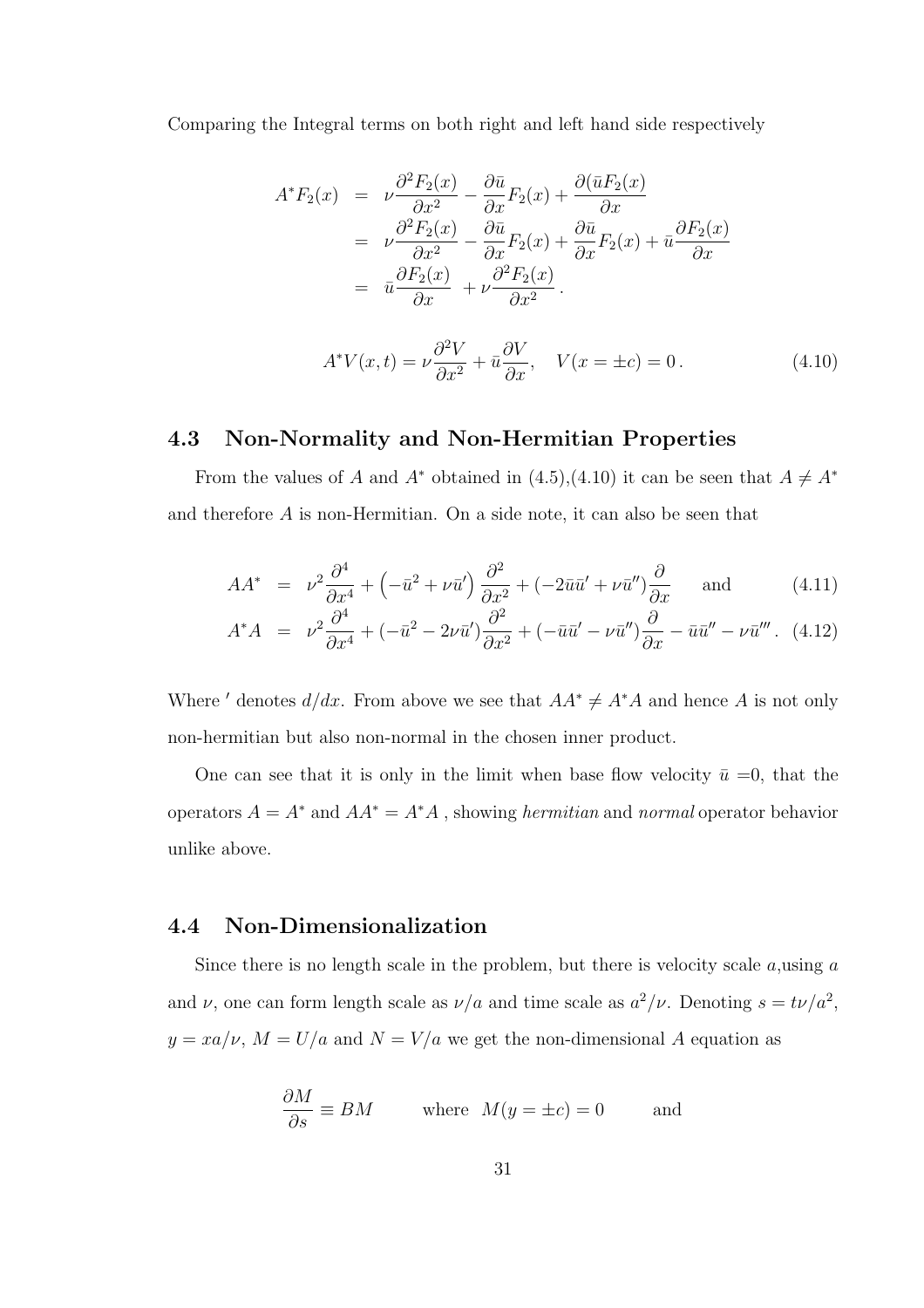$$
BM(y,s) = \frac{\partial^2 M}{\partial y^2} + 2tanh(y)\frac{\partial M}{\partial y} + 2sech^2(y)M.
$$
 (4.13)

B is the non-dimensional A. Similarly the adjoint  $A^*$  equations become

$$
\frac{\partial N}{\partial s} \equiv B^* N \quad \text{where} \quad N(y = \pm c) = 0 \quad \text{and}
$$

$$
B^* N(y, s) = \frac{\partial^2 N}{\partial y^2} - 2 \tanh(y) \frac{\partial N}{\partial y}.
$$
(4.14)

## 4.5 Eigen Spectrum of the Adjoint Operator

Considering the adjoint equation, the corresponding eigenvalue problem (EVP)(4.14) is given by

$$
B^*\phi(y) = \mu\phi(y) \qquad \text{where} \qquad \phi(y = \pm c) = 0. \tag{4.15}
$$

 $\mu$  and  $\phi$  are the corresponding eigenvalues and eigenfunctions respectively. Solving these second order ordinary differential equations corresponding to EVP exactly:

Let,

$$
p_1(y) = -2 \tanh(y)
$$
 and  $p_0(y) = -\mu.$  (4.16)

And using the transformation

$$
\eta(y) = \phi(y) \exp^{\int (p_1(y)/2) \, dy} = \phi(y) \sech(y) \tag{4.17}
$$

(4.14) becomes

$$
\eta''(y) + q_0(y)\eta(y) = 0 \quad \text{where} \quad \eta(\pm c) = 0,
$$
\n(4.18)

and  $q_0(y) = p_0 - (p_1^2/4) - (p_1^2/2) = 2sech^2(y) - 1 - \mu$ . If one of the solution  $\eta_1(y)$  can be found to (4.18), the other independent solution is given by  $\eta_2(y) = \eta_1(y) \int \eta_1^{-2}(y) dy.$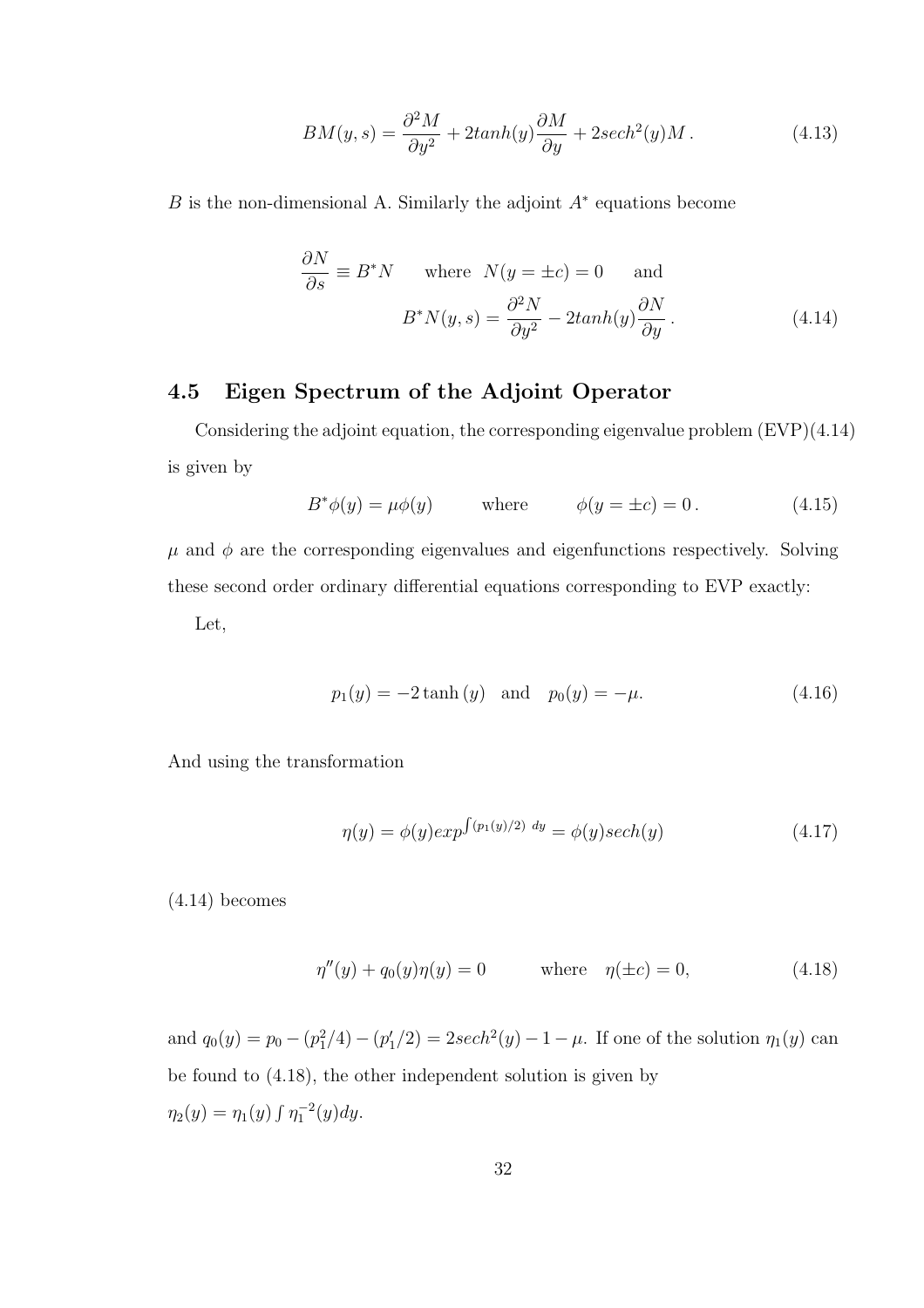We will generate a solution to (4.18) by factorizing it into the following form

$$
(\frac{d}{dy} + \alpha_1(y))(\frac{d}{dy} + \alpha_2(y))\eta = 0.
$$
 (4.19)

Solving the above equation gives the following relations

$$
\alpha_2'(y) - \alpha_2^2(y) = 2sech^2(y) - 1 - \mu \tag{4.20}
$$

and  $\alpha_1 = -\alpha_2$ . With slight abuse of notation, denote  $d/dy$  by still '. The above equation is a nonlinear non-homogeneous Riccati equation, which has many solutions owing to it's nonlinearity.

Making the transformation  $\beta_2(y) = \alpha_2 - \tanh(y)$ , (4.20) transforms into a nonlinear Bernoulli equation

$$
\beta_2' - \beta_2^2 - 2\beta_2 \tanh(y) + \mu = 0. \tag{4.21}
$$

Making the transformation  $\gamma_2(y) = \mu/\beta_2$ , (4.21) transforms into

$$
\gamma_2' - \gamma_2^2 + 2\tanh(y)\gamma_2 + \mu = 0.
$$
 (4.22)

An explicit solution of (4.22) is given by

$$
\gamma_2(y) = \tanh(y) - \sqrt{1 + \mu} \tanh\left(y\sqrt{1 + \mu}\right). \tag{4.23}
$$

Substituting and solving back for the intermediate transformed solution we have

$$
\alpha_2 = \tanh(y) + \frac{\mu}{\left(\tanh(y) - \sqrt{1 + \mu} \tanh\left(y\sqrt{1 + \mu}\right)\right)}.
$$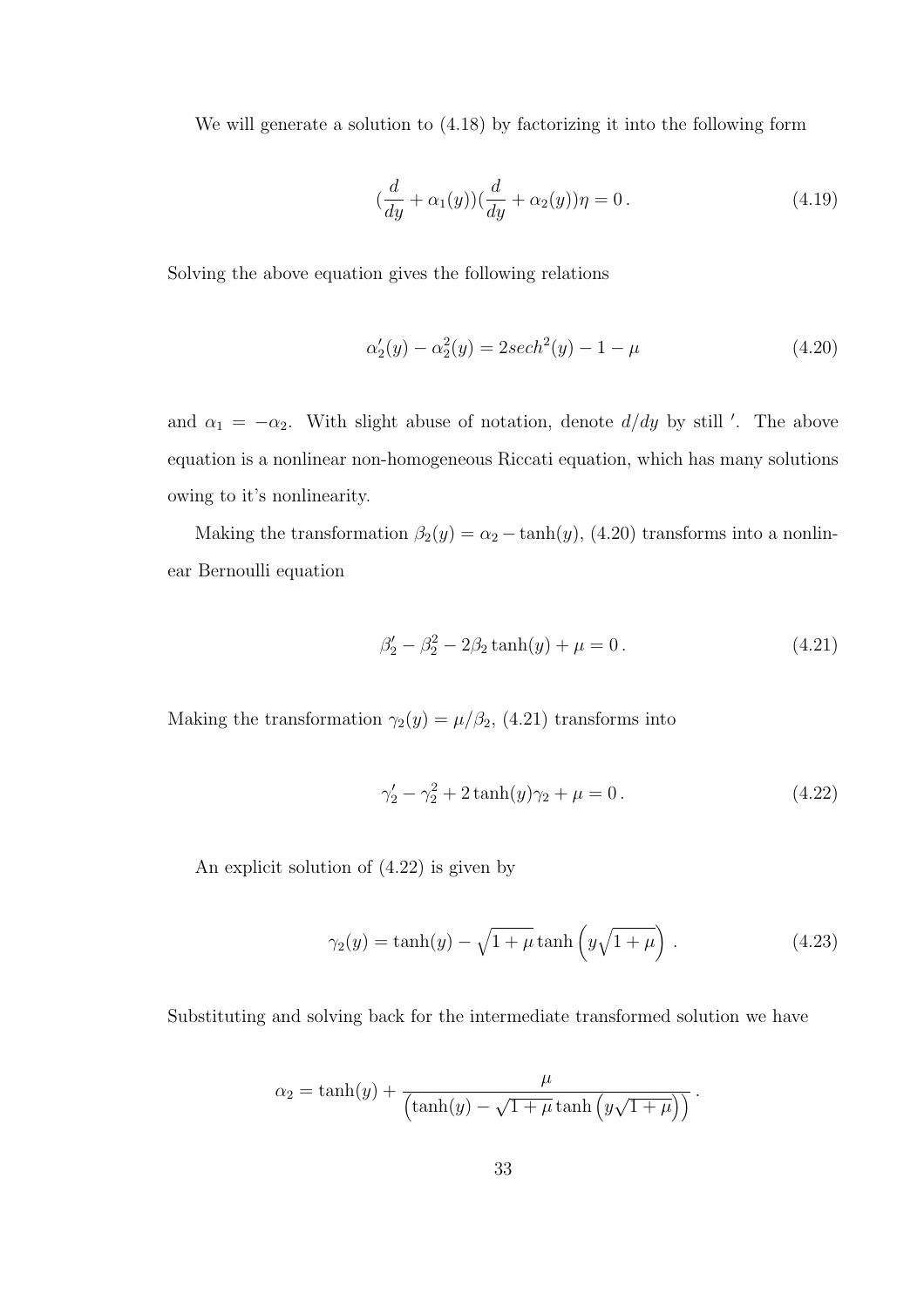From  $(4.19)$  a solution of  $(4.18)$  is given by

$$
\eta_1(y) = e^{-\int \alpha_2(y) dy} \,. \tag{4.24}
$$

Using Risch algorithm  $\eta_1$  can be solved for as

$$
\eta_1(y) = \sqrt{1 + \mu} \sinh(y\sqrt{1 + \mu}) - \tanh(y)\cosh(y\sqrt{1 + \mu}).
$$
\n(4.25)

When  $\mu = 0$  the above solution becomes a trivial solution and hence this case need to be treated separately. Similarly by Risch algorithm  $\eta_2(y)$  can be solved for as

$$
\eta_2(y) = \frac{1}{2\mu\sqrt{1+\mu}}[\tanh(y)\sinh(y\sqrt{1+\mu}) - \sqrt{1+\mu}\cosh(y\sqrt{1+\mu})].
$$
 (4.26)

When  $\mu = -1$  the above solution becomes trivial and hence this case also needs to be treated separately. Therefore, when  $\mu \neq 0, -1$  the general solution to (4.18) is  $\eta(y) = a_1 \eta_1(y) + a_2 \eta_2(y)$  with  $a_1$  and  $a_2$  being constants.

When  $\mu = 0$ , (4.18) becomes  $\eta''(y) + (2sech^2(y) - 1)\eta = 0$ , and the two independent solutions are

$$
\eta_1^{(0)}(y) = -\frac{y\sech(y)}{2} - \frac{\sinh(y)}{2} \text{ and}
$$
\n
$$
\eta_2^{(0)}(y) = -\sech(y).
$$
\n(4.27)

When  $\mu = -1$ , (4.18) becomes  $\eta''(y) + 2sech^2(y)\eta = 0$ , and the solutions are

$$
\eta_1^{(-1)}(y) = -\tanh(y) \text{ and } \eta_2^{(-1)}(y) = 1 - y \tanh(y). \tag{4.28}
$$

#### 4.5.1 Eigen Functions of the Adjoint Operator

Combining the above results, the general solution of (4.15) are

$$
\phi(y) = a_1 \phi_1^{(b)}(y) + a_2 \phi_2^{(b)}(y) \quad \text{where} \quad (4.29)
$$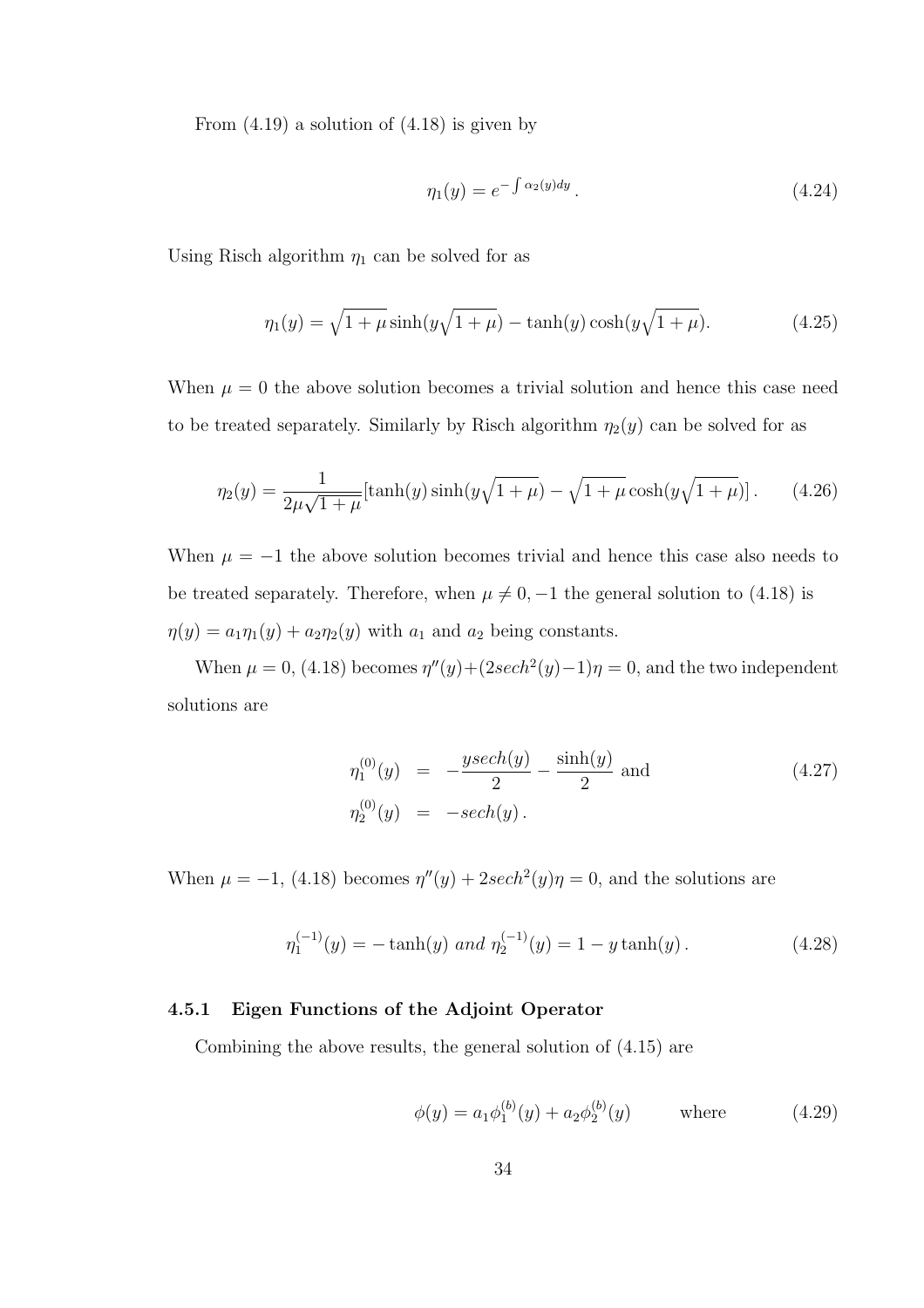$$
\phi_1^{(b)}(y) = \cosh(y)\eta_1^{(b)}(y) \quad \text{and} \quad \phi_2^{(b)}(y) = \cosh(y)\eta_2^{(b)}(y). \quad (4.30)
$$

When  $\mu \neq 0, -1$  b is empty, when  $\mu = 0$  b = 0 and when  $\mu = -1$  b = -1. The eigenvalues and corresponding values of  $a_1$  and  $a_2$  are determined from the boundary conditions  $(4.15)$ . By considering the finite domain  $(c,-c)$  to be  $(-2,2)$  and substituting the boundary conditions in (4.29), the analysis can be done in the following three cases for the eigen values

**Case (a)** k= $\sqrt{1+\mu} = 1$  Implementing the boundary condition with k=1 in

$$
\phi(y) = a_1(\cosh(y))[(\sqrt{1+\mu}\sinh(y\sqrt{1+\mu}) - \tanh(y)\cosh(y\sqrt{1+\mu})] + a_2(\cosh(y))[(\frac{1}{2\mu\sqrt{1+\mu}}[\tanh(y)\sinh(y\sqrt{1+\mu}) - \sqrt{1+\mu}\cosh(y\sqrt{1+\mu})]]
$$

results into the following coupled set of equations

$$
\phi(+y) = a_1[\tanh(y) + sech^2(y)] + a_2[sech^2(y)] = 0 \text{ and}
$$
  

$$
\phi(-y) = a_1[-\tanh(y) + sech^2(y)] + a_2[sech^2(y)] = 0.
$$

Solving the above two equations gives  $a_1 = 0$  and  $a_2 = 0$ . Hence k=1 does not provide non trivial solutions for the eigen function.

Case (b) k= $\sqrt{1+\mu} = 0$ Implementing the boundary condition with  $k=0$  in

$$
\phi(y) = a_1(\cosh(y))[(\sqrt{1+\mu}\sinh(y\sqrt{1+\mu}) - \tanh(y)\cosh(y\sqrt{1+\mu})] +
$$
  

$$
a_2(\cosh(y))[\frac{1}{2\mu\sqrt{1+\mu}}[\tanh(y)\sinh(y\sqrt{1+\mu}) - \sqrt{1+\mu}\cosh(y\sqrt{1+\mu})]]
$$

results into the following coupled set of equations

$$
\phi(+y) = a_1[sech^2(y)(1 - y \tanh(y))] + a_2[-sech(y) \tanh(y)] = 0
$$
 and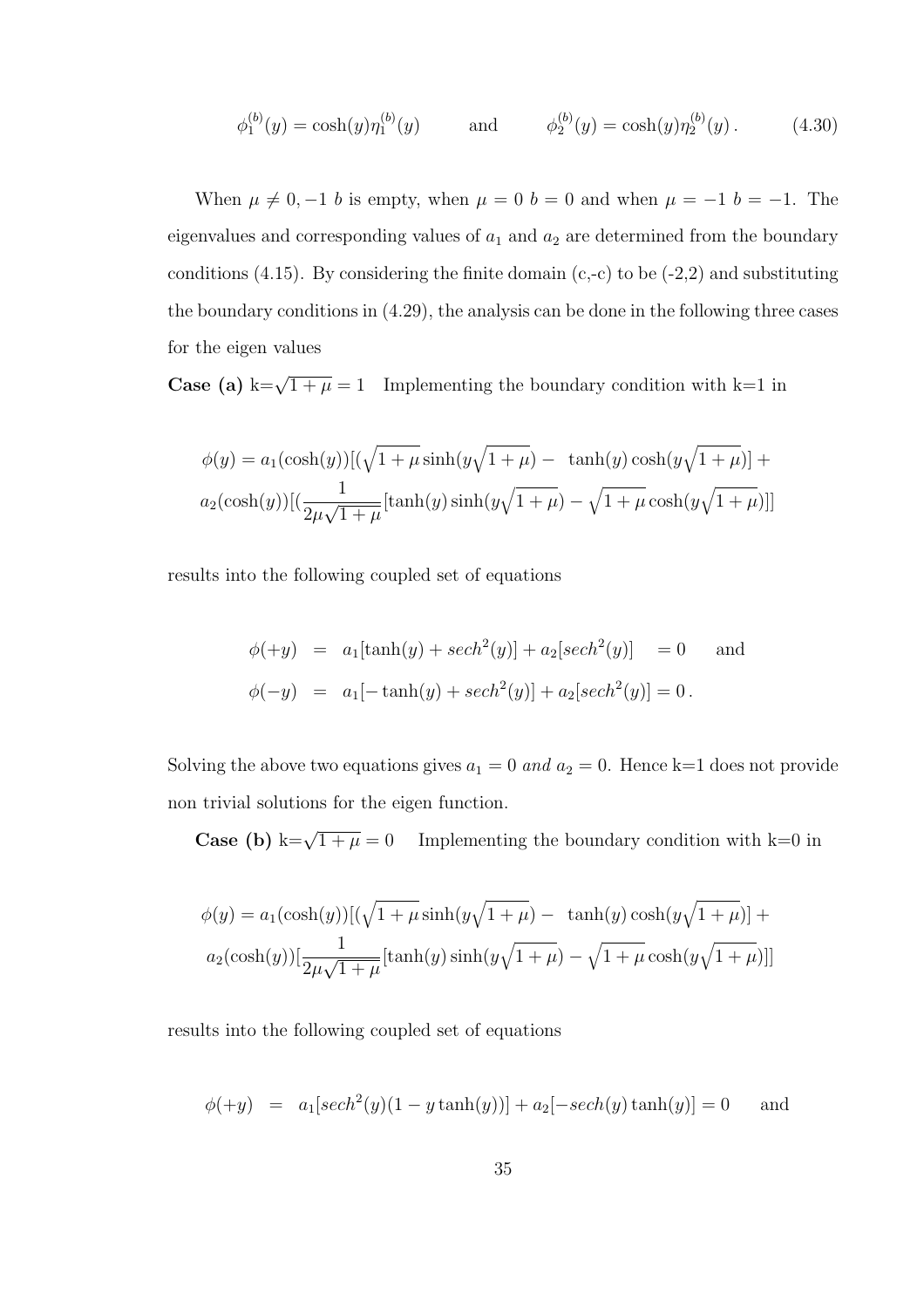$$
\phi(-y) = a_1[sech^2(y)(1 - y \tanh(y))] + a_2[sech(y) \tanh(y)] = 0.
$$

Solving the above two equations leads to  $a_1 = 0$  and  $a_2 = 0$ . Hence k=0 also does not provide non trivial solutions for the eigenfunctions.

Case (c)  $k = \sqrt{1 + \mu} \neq 1, -1, 0$ 

$$
\phi(y) = a_1(\cosh(y))[(\sqrt{1+\mu}\sinh(y\sqrt{1+\mu}) - \tanh(y)\cosh(y\sqrt{1+\mu})] + a_2(\cosh(y))[(\frac{1}{2\mu\sqrt{1+\mu}}[\tanh(y)\sinh(y\sqrt{1+\mu}) - \sqrt{1+\mu}\cosh(y\sqrt{1+\mu})]]
$$

implementing the boundary conditions in the above equation we have

$$
\phi(-2) = a_1\phi_1(-2) + a_2\phi_2(-2) = 0 \text{ and}
$$
  

$$
\phi(2) = a_1\phi_1(2) + a_2\phi_2(2) = 0
$$

The Nontrivial solution of above equations exists if the determinant of the coefficient matrix vanishes. This condition leads to the following characteristic equation:

$$
(\sqrt{1+\mu} \tanh(y\sqrt{1+\mu}) - \tanh(y)) * (\sqrt{1+\mu} \coth(y\sqrt{1+\mu}) - \tanh(y)) = 0.
$$

$$
\sqrt{1 + \mu} \tanh(y\sqrt{1 + \mu}) - \tanh(y) = 0 \quad \text{and} \quad (4.31)
$$

$$
\sqrt{1+\mu}\coth(y\sqrt{1+\mu}) - \tanh(y) = 0
$$
\n(4.32)

(i) Consider  $k=\sqrt{1+\mu}$  has real roots:

Evaluating (4.31)  $\Rightarrow$  k=0,  $\pm \delta$  as the roots where for small values of y ,  $\delta \to 0$  Evaluating  $(4.32) \Rightarrow k=1, -1$ , but from above analysis it is understood that there is no nontrivial solution for these values of k, hence these does not represent the solution.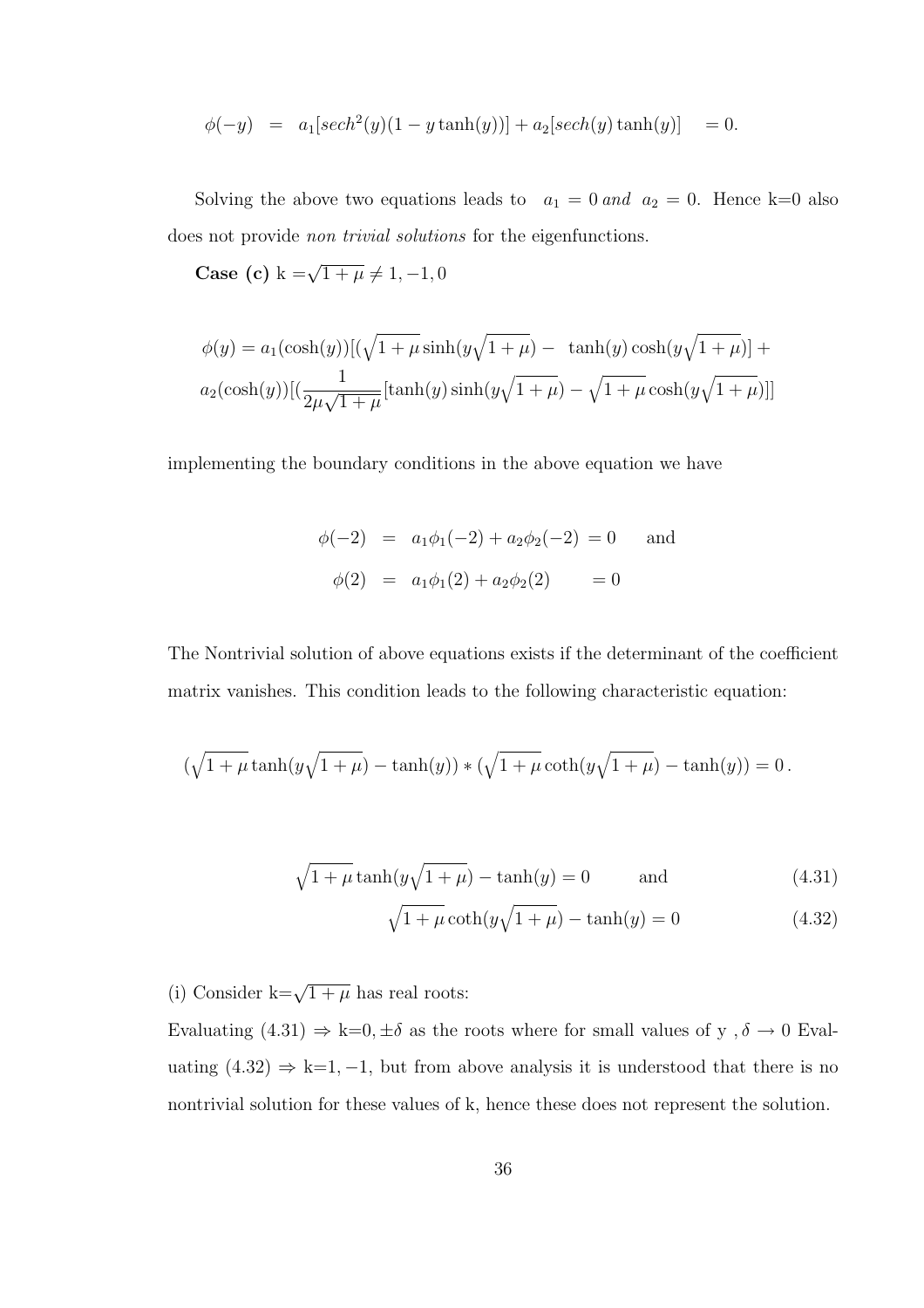

**Figure 4.2.** Plot showing eigenvalue  $\mu_1$  calculation for Case (c), for  $k_1$  Real.

(ii) Consider k having purely imaginary roots i.e.  $k=iz$  substituting in  $(4.31),(4.32)$ we have

$$
z \tan(zy) + \tanh(y) = 0 \qquad z \coth(y) - \tan(zy) = 0
$$

Solving which we have  $k=i1.24047$  and  $k=i2.145$  ......, as shown in Figure (4.2) and Figure (4.3)

(iii) Consider k to be a complex number we have i.e...  $k=p + iq$ , where p is the real part and q is the complex part. Upon evaluating with the complex form of k in (4.31),(4.32) it can be seen that to have non-trivial solutions the imaginary part of k must be 0, indicating that the complex assumption reduces itself to REAL form, hence there is no k in complex form.

The eigenvalues thus obtained from the above analysis are tabulated in Table  $(4.1).$ 

Since we have the eigenvalues, substituting them in (4.29) gives the individual eigenfunction explicitly as a function of non-dimensional domain length.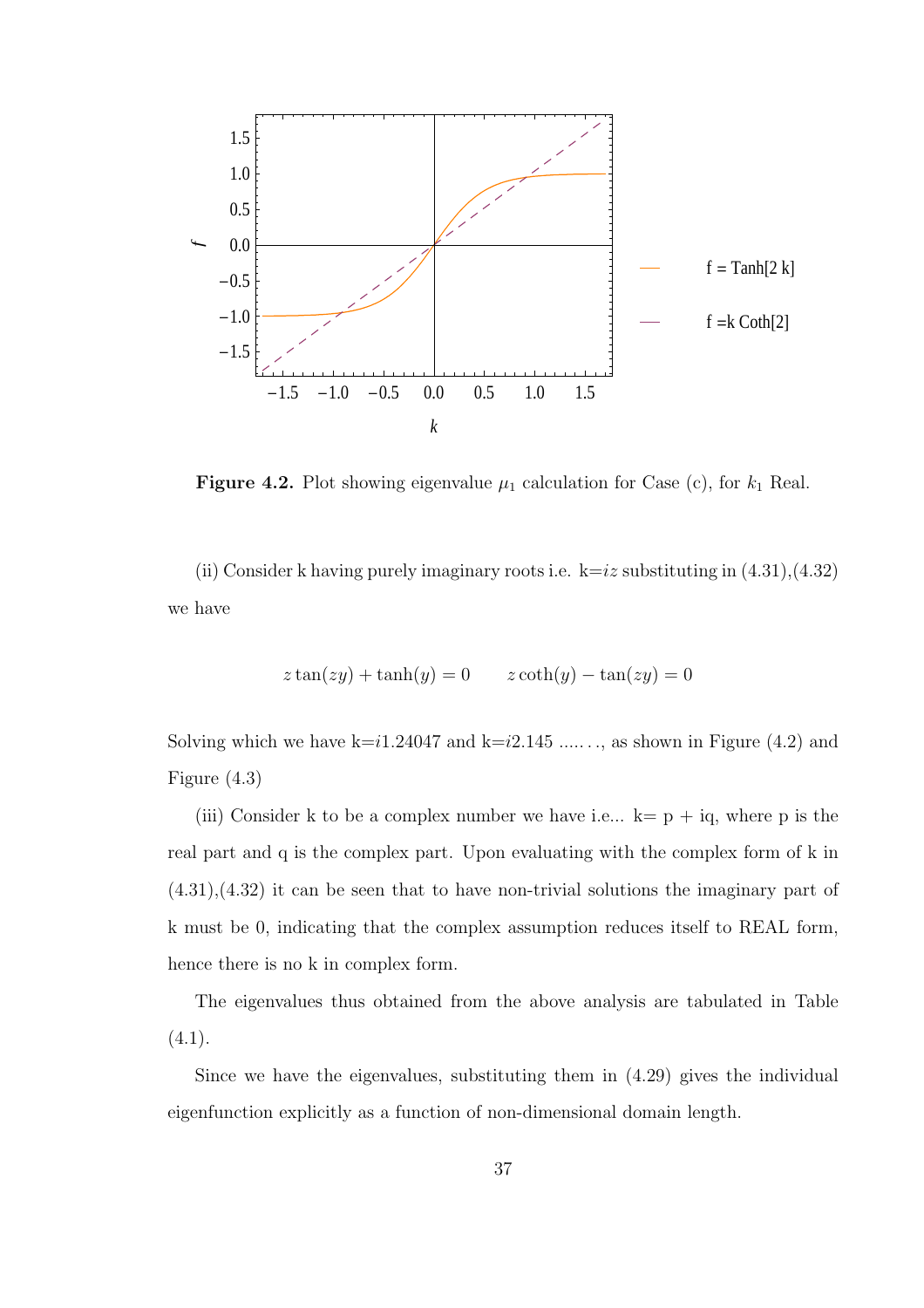

Figure 4.3. Plot showing eigenvalue's  $\mu_2, \ldots, \mu_6$  calculated for Case (c) with  $k_2, \ldots, k_6$  being purely complex.



Figure 4.4. Plot of eigenvalues of the adjoint operator  $B^*$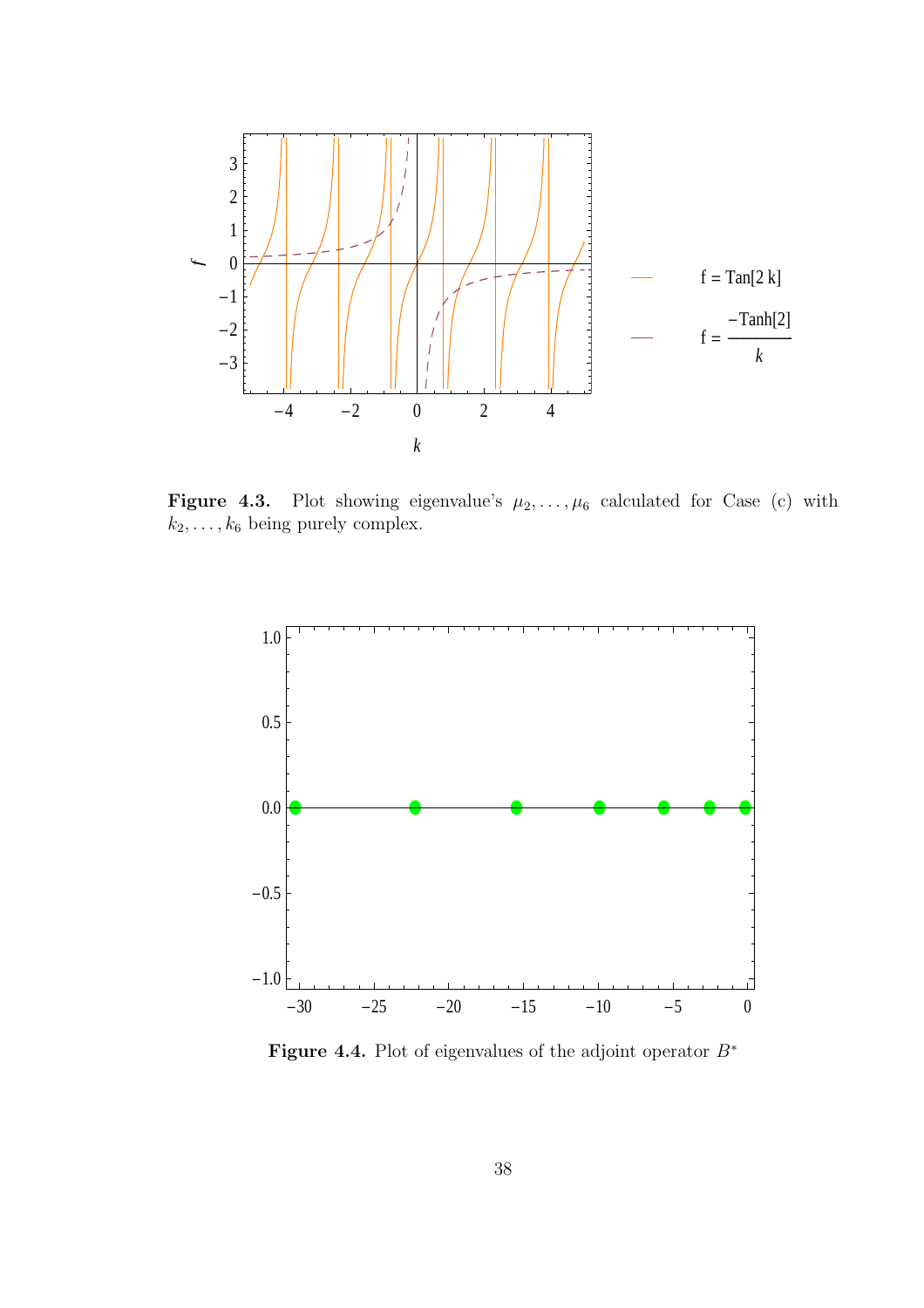Table 4.1. Eigen Values of  $B^*$  in the finite domain case

| Symbol    | Value      |
|-----------|------------|
| $\mu_1$   | $-0.16129$ |
| $\mu_2$   | $-2.53877$ |
| $\mu_3$   | $-5.60103$ |
| $\mu_4$   | $-9.91273$ |
| $\mu_5$   | -22.24564  |
| $\mu_{6}$ | -30.26388  |



Figure 4.5. The eigenfunction of the finite dimensional operator  $B^*$  corresponding to eigenvalue  $\mu_1$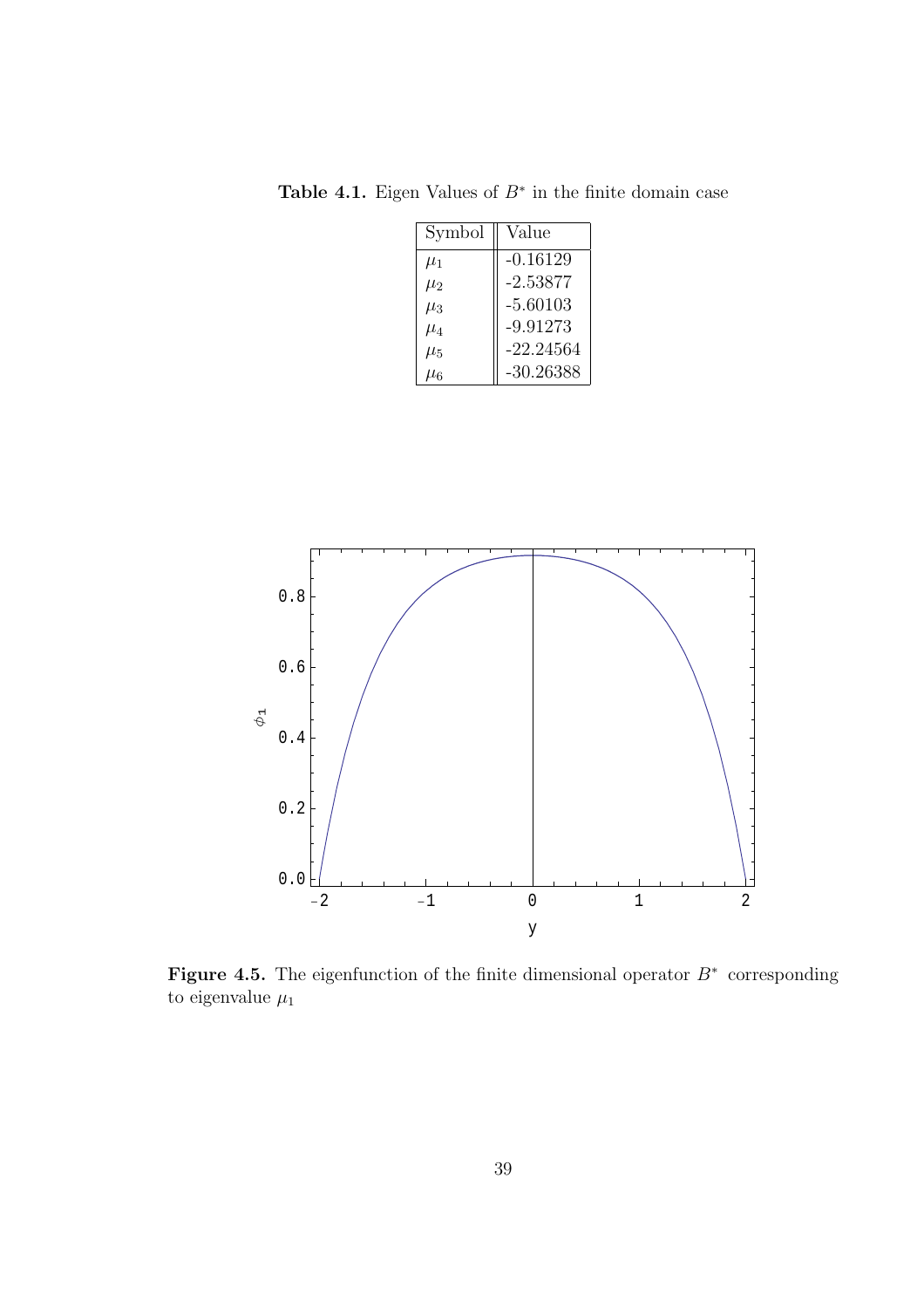

Figure 4.6. The eigenfunction of the finite dimensional operator  $B^*$  corresponding to eigenvalue  $\mu_2$ 



Figure 4.7. The eigenfunction of the finite dimensional operator  $B^*$  corresponding to eigenvalue  $\mu_3$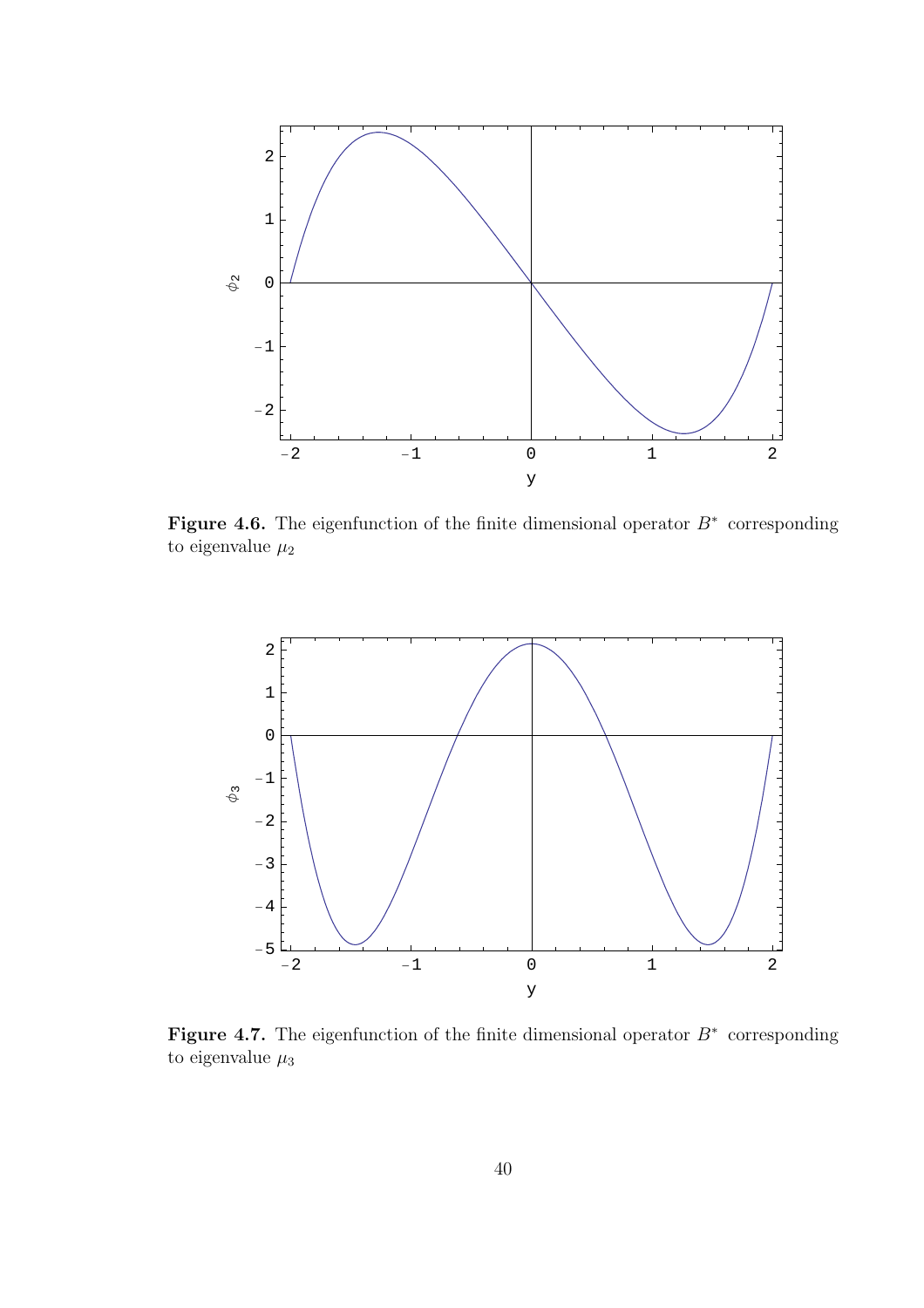Plotting the eigenfunctions for the first three eigenvalues in Table (4.1) we have Figure (4.5), Figure (4.6) and Figure (4.7). The respective plots clearly show that the eigenfunctions are bounded and decay at boundaries. Also, Figure (4.5) and Figure (4.7) indicate that the respective eigenfunctions are symmetric with respect to vertical axis and Figure (4.6) is antisymmetric with respect to the vertical axis. This symmetric/anti-symmetric property associated with the eigenfunctions is very useful for the analysis procedures adopted in Chapter's 5 and 6.

So far, exact solution to the disturbed equation is formulated using transformations. And various possibilities that arise for solution of the equations thus obtained are postulated and solved for the eigenvalues and eigenfunctions respectively. Thus a similar procedure as followed for the adjoint operator is used to account for the eigenvalues and eigenfunctions of the forward operator in (4.13).

### 4.6 Eigen Spectrum for the Forward Operator

The eigenvalue problem (EVP) corresponding to (4.13) is given by

$$
B\psi(y) = \lambda\psi(y) \quad \text{where} \quad \psi(y = \pm c) = 0 \quad \text{and} \quad (4.33)
$$

 $\lambda$ ,  $\psi$  are the respective eigenvalues and eigenfunctions. Next we solve this EVP exactly. Let,

$$
r_1(y) = 2 \tanh(y)
$$
 and  $r_0(y) = 2 \operatorname{sech}^2(y) - \lambda$ .

Using the transformation

$$
\zeta(y) = \psi(y) \exp^{\int (r_1(y)/2) \ dy} = \psi(y) \cosh(y) \tag{4.34}
$$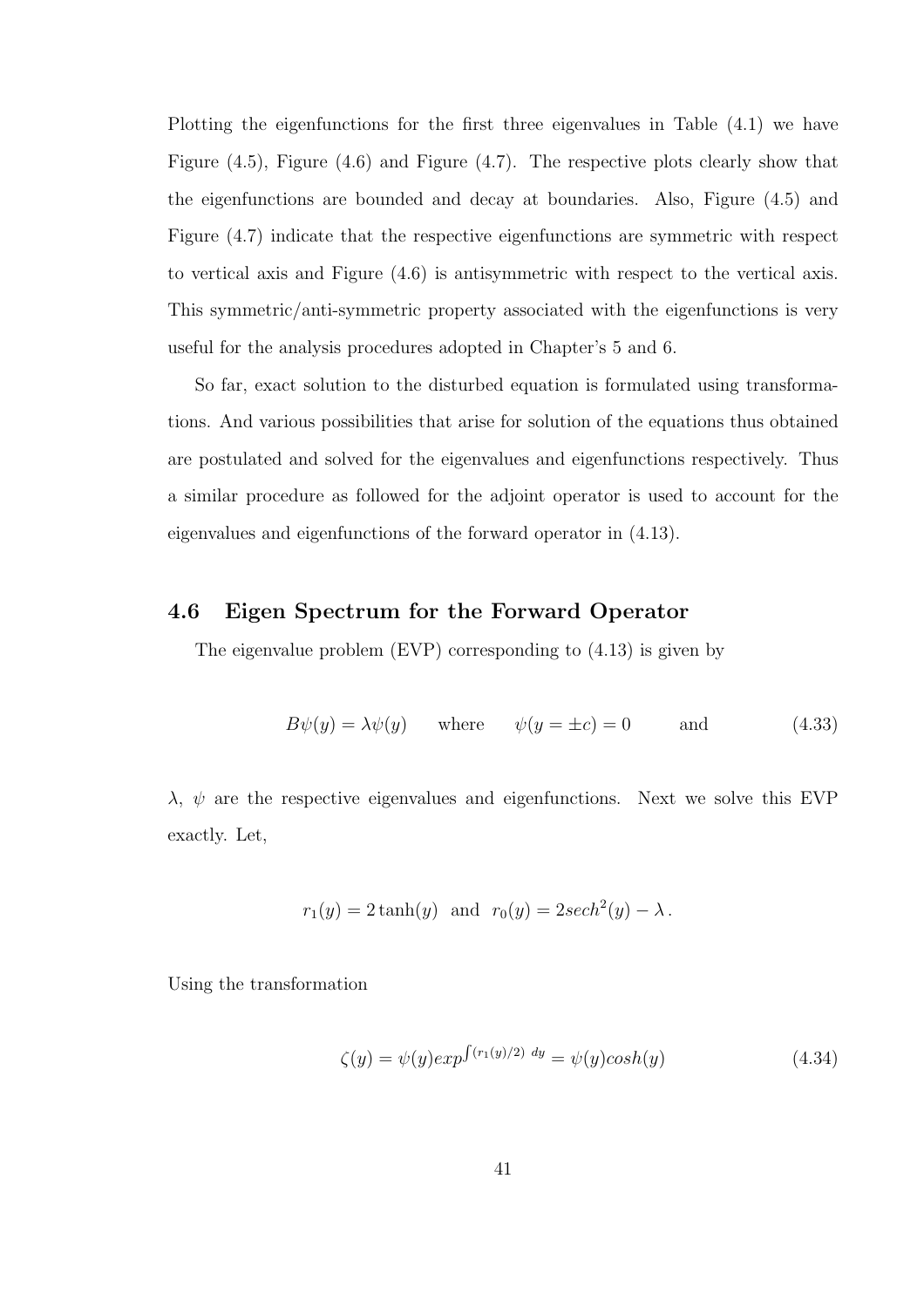(4.13) transforms into the following second order differential equation

$$
\zeta''(y) + s_0(y)\zeta(y) = 0 \quad \text{where} \quad \zeta(\pm \infty) = 0 \quad \text{and} \quad (4.35)
$$

$$
s_0(y) = r_0 - (r_1^2/4) - (r_1'/2) = 2sech2(y) - 1 - \lambda.
$$

Comparing (4.35) with (4.18), shows that (4.35) is same as (4.18) if  $\lambda$  is replaced by  $\mu$ . Hence, following the steps as before in §3.7 for the solution of intermediate transformation we have:

when  $\lambda \neq 0, -1$ 

$$
\zeta_1(y) = \sqrt{1 + \lambda} \sinh(y\sqrt{1 + \lambda}) - \tanh(y)\cosh(y\sqrt{1 + \lambda}) \quad \text{and}
$$
  

$$
\zeta_2(y) = \frac{1}{2\lambda\sqrt{1 + \lambda}}[\tanh(y)\sinh(y\sqrt{1 + \lambda}) - \sqrt{1 + \lambda}\cosh(y\sqrt{1 + \lambda})]
$$

When  $\lambda = 0$ , the two independent solutions of (4.35) are

$$
\zeta_1^{(0)}(y) = -\frac{y \sech(y)}{2} - \frac{\sinh(y)}{2}
$$
 and  

$$
\zeta_2^{(0)}(y) = -\sech(y).
$$

When  $\lambda = -1$ , the solutions are

$$
\zeta_1^{(-1)}(y) = -\tanh(y)
$$
 and  $\zeta_2^{(-1)}(y) = 1 - y \tanh(y)$ .

#### 4.6.1 Eigen Functions of the Forward Operator B

Combining the above results, the general solution of (4.33) is

$$
\psi(y) = c_1 \psi_1^{(b)}(y) + c_2 \psi_2^{(b)}(y) \quad \text{where} \quad (4.36)
$$
  

$$
\psi_1^{(b)}(y) = sech(y)\zeta_1^{(b)}(y) \quad \text{and} \quad \psi_2^{(b)}(y) = sech(y)\zeta_2^{(b)}(y).
$$

When  $\lambda \neq 0, -1$  b is empty, when  $\lambda = 0$  b = 0and when  $\lambda = -1$  b = -1. The eigenvalues, and values of  $c_1$  and  $c_2$  are determined from the boundary conditions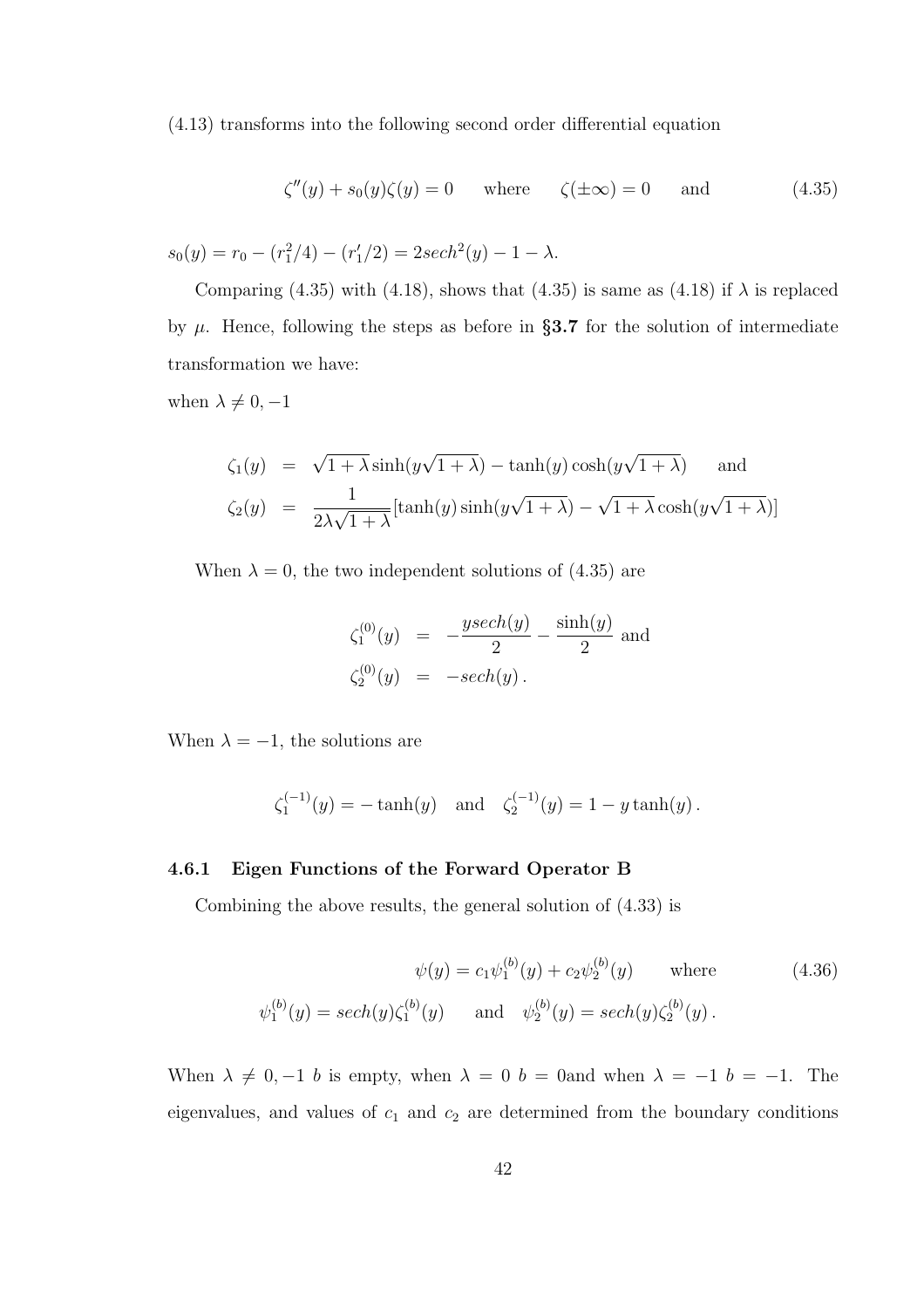$(4.33)$ . By considering the finite domain  $(c,-c)$  to be  $(-2,2)$  and substituting the boundary conditions in (4.29)

**Case (a)** k= $\sqrt{1 + \lambda}$ =1, Implementing the boundary condition with k=1 in

$$
\psi(y) = a_1(\cosh(y))[(\sqrt{1+\lambda}\sinh(y\sqrt{1+\lambda}) - \tanh(y)\cosh(y\sqrt{1+\lambda})] + a_2(\cosh(y))[(\frac{1}{2\mu\sqrt{1+\lambda}})[\tanh(y)\sinh(y\sqrt{1+\lambda}) - \sqrt{1+\lambda}\cosh(y\sqrt{1+\lambda})]]
$$

leads to the following set of coupled equations

$$
\psi(+y) = a_1[\tanh(y) + sech^2(y)] + a_2[sech^2(y)] = 0 \text{ and}
$$
  

$$
\psi(-y) = a_1[-\tanh(y) + sech^2(y)] + a_2[sech^2(y)] = 0.
$$

Solving the above two equations  $\Rightarrow a_1 = 0$  and  $a_2 = 0$ . Hence k= $\sqrt{1 + \lambda} = 1$  does not provide non trivial solutions for the eigenfunction.

**Case (b)** k=0 Implementing the boundary condition with k= $\sqrt{1 + \lambda}$ =0 in

$$
\psi(y) = a_1(\cosh(y))[(\sqrt{1+\lambda}\sinh(y\sqrt{1+\lambda}) - \tanh(y)\cosh(y\sqrt{1+\lambda})] + a_2(\cosh(y))[(\frac{1}{2\lambda\sqrt{1+\lambda}})[\tanh(y)\sinh(y\sqrt{1+\lambda}) - \sqrt{1+\lambda}\cosh(y\sqrt{1+\lambda})]]
$$

gives the following coupled set of equations

$$
\psi(+y) = a_1[sech^2(y)(1 - y \tanh(y))] + a_2[-sech(y) \tanh(y)] = 0 \text{ and}
$$
  

$$
\psi(-y) = a_1[sech^2(y)(1 - y \tanh(y))] + a_2[sech(y) \tanh(y)] = 0.
$$

Solving the above two equations  $\Rightarrow a_1 = 0$  and  $a_2 = 0$ . Hence k=0 also does not provide non trivial solutions for the eigenfunction.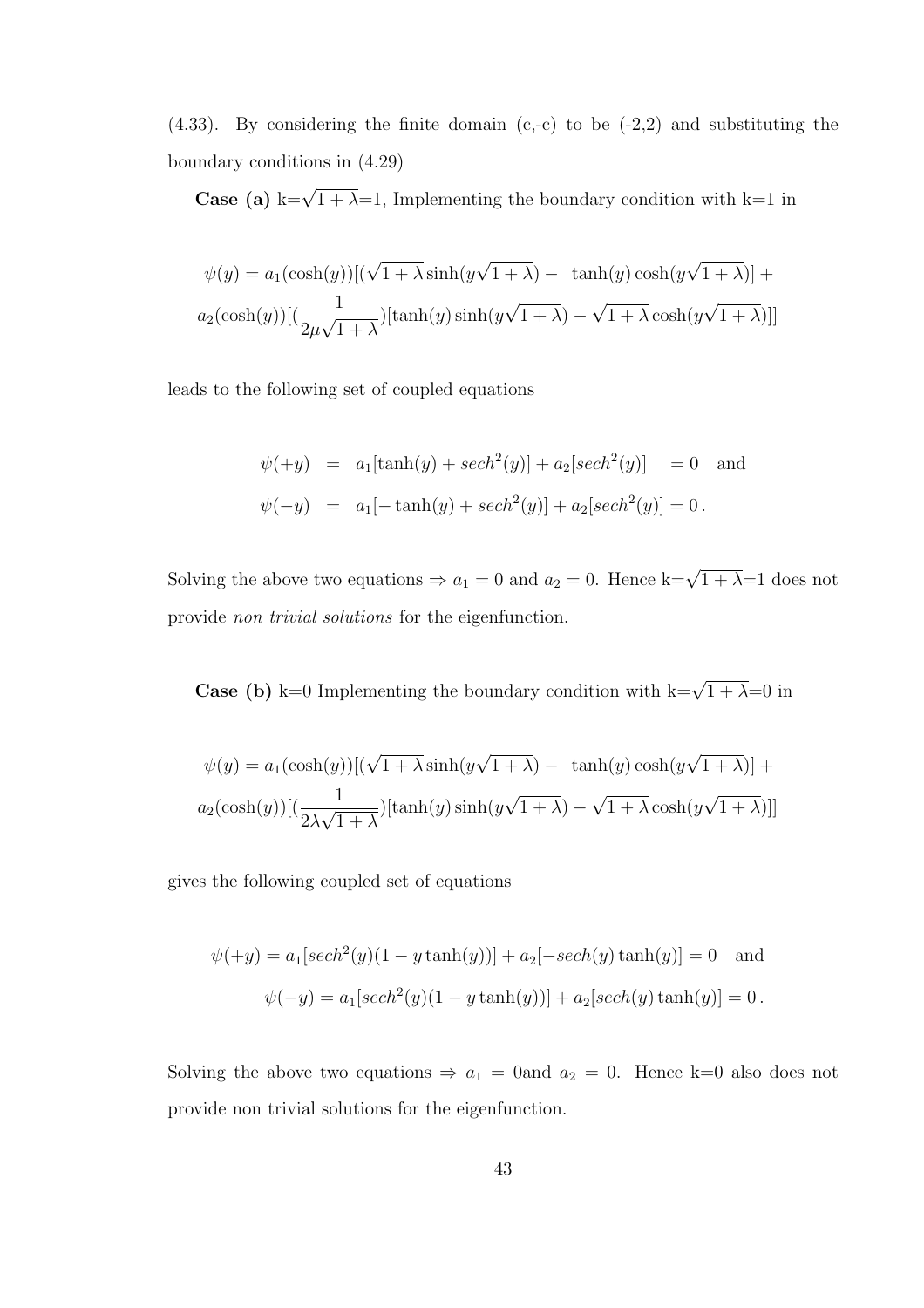Case (c)  $k=\sqrt{1+\lambda}\neq 1, -1, 0$ 

$$
\psi(y) = a_1(\cosh(y))[(\sqrt{1+\lambda}\sinh(y\sqrt{1+\lambda}) - \tanh(y)\cosh(y\sqrt{1+\lambda})] + a_2(\cosh(y))[(\frac{1}{2\lambda\sqrt{1+\lambda}}[\tanh(y)\sinh(y\sqrt{1+\lambda}) - \sqrt{1+\lambda}\cosh(y\sqrt{1+\lambda})]] \quad (4.37)
$$

Implementing the boundary conditions as before gives the following set of equations

$$
\psi(-2) = a_1\psi_1(-2) + a_2\psi_2(-2) = 0 \text{ and}
$$
  

$$
\psi(2) = a_1\psi_1(2) + a_2\psi_2(2) = 0.
$$

The Nontrivial solution of above equations exists if the determinant of the coefficient matrix vanishes. This condition leads to the following characteristic equations:

$$
(\sqrt{1+\lambda}\tanh(y\sqrt{1+\lambda})-\tanh(y))*(\sqrt{1+\lambda}\coth(y\sqrt{1+\lambda})-\tanh(y))=0
$$

$$
\sqrt{1 + \lambda} \tanh(y\sqrt{1 + \lambda}) - \tanh(y) = 0 \quad \text{and} \tag{4.38}
$$

$$
\sqrt{1 + \lambda} \coth(y\sqrt{1 + \lambda}) - \tanh(y) = 0.
$$
 (4.39)

(i) Considering the case that k has real roots:

Evaluating (4.38) we have k=0,  $\pm \delta$  as the roots where for small values of y ,  $\delta \to 0$ Evaluating  $(4.39)$  we have k=1, -1, but from above analysis it is understood that there is no nontrivial solution for these values of k, hence these does not represent the solution.

(ii) Considering k having imaginary roots i.e.  $k=iz$  substituting in  $(4.38)$ , $(4.39)$ leads to the following condition

$$
z \tan(zy) + \tanh(y) = 0 \qquad , \quad z \coth(y) - \tan(zy) = 0
$$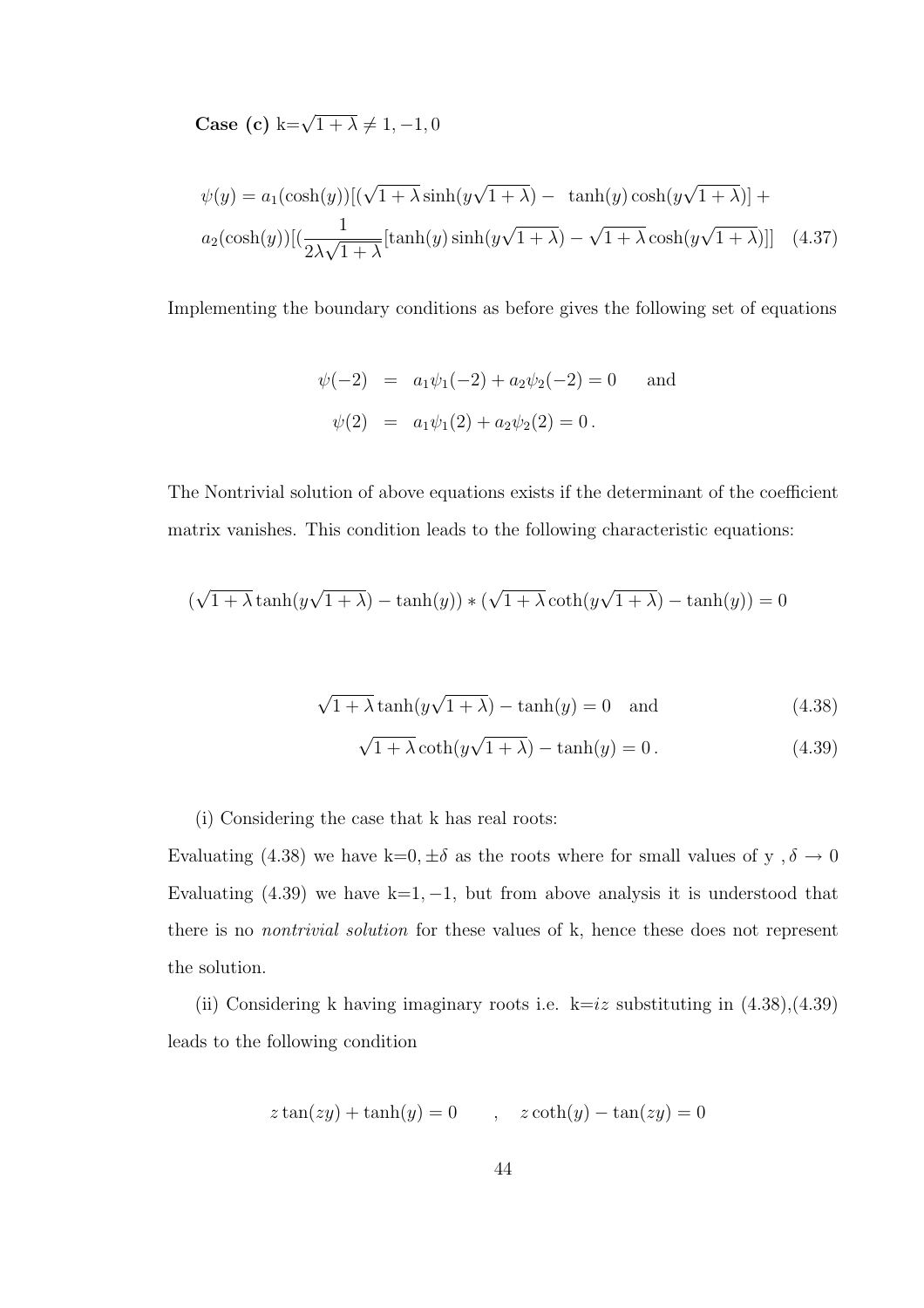| Symbol      | Value       |
|-------------|-------------|
| $\lambda_1$ | $-0.16129$  |
| $\lambda_2$ | $-2.53877$  |
| $\lambda_3$ | $-5.60103$  |
| $\lambda_4$ | $-9.91273$  |
| $\lambda_5$ | $-22.24564$ |
|             | $-30.26388$ |

Table 4.2. Eigen Values of  $B$  in the finite domain case

upon solving for k results in  $k = i1.24047$  and  $k = i2.145$  ....., as shown in Figure (4.2) and Figure (4.3)

(iii) Considering k to be a complex number we have i.e..  $k = p + iq$ , where pthe real part and q-the complex part. Upon evaluating with the complex form of k in (4.38),(4.39)

$$
\tanh(kL) = \frac{1}{k}\tanh(L)
$$

$$
\Rightarrow \frac{e^{(p+iq)L} - e^{-(p+iq)L}}{e^{(p+iq)L} + e^{-(p+iq)L}} = \frac{1}{p+iq}\tanh(L)
$$

$$
\Rightarrow (p + iq) \left( e^p \cos(q) + ie^p \sin(q) - e^{-p} \cos(q) + ie^{-p} \sin(q) \right) =
$$
  
\n
$$
\tanh(L) \left( e^p \cos(q) + ie^p \sin(q) + e^{-p} \cos(q) - ie^{-p} \sin(q) \right)
$$

Individually separating and equating the Real and Imaginary parts of the above equation and solving for p and q results in  $p \to 0$  always  $\Rightarrow k = 0 + iq$ , i.e. it moves to the purely complex regime as described above in (ii). This result clearly indicates that there is no complex eigen value existing for the problem.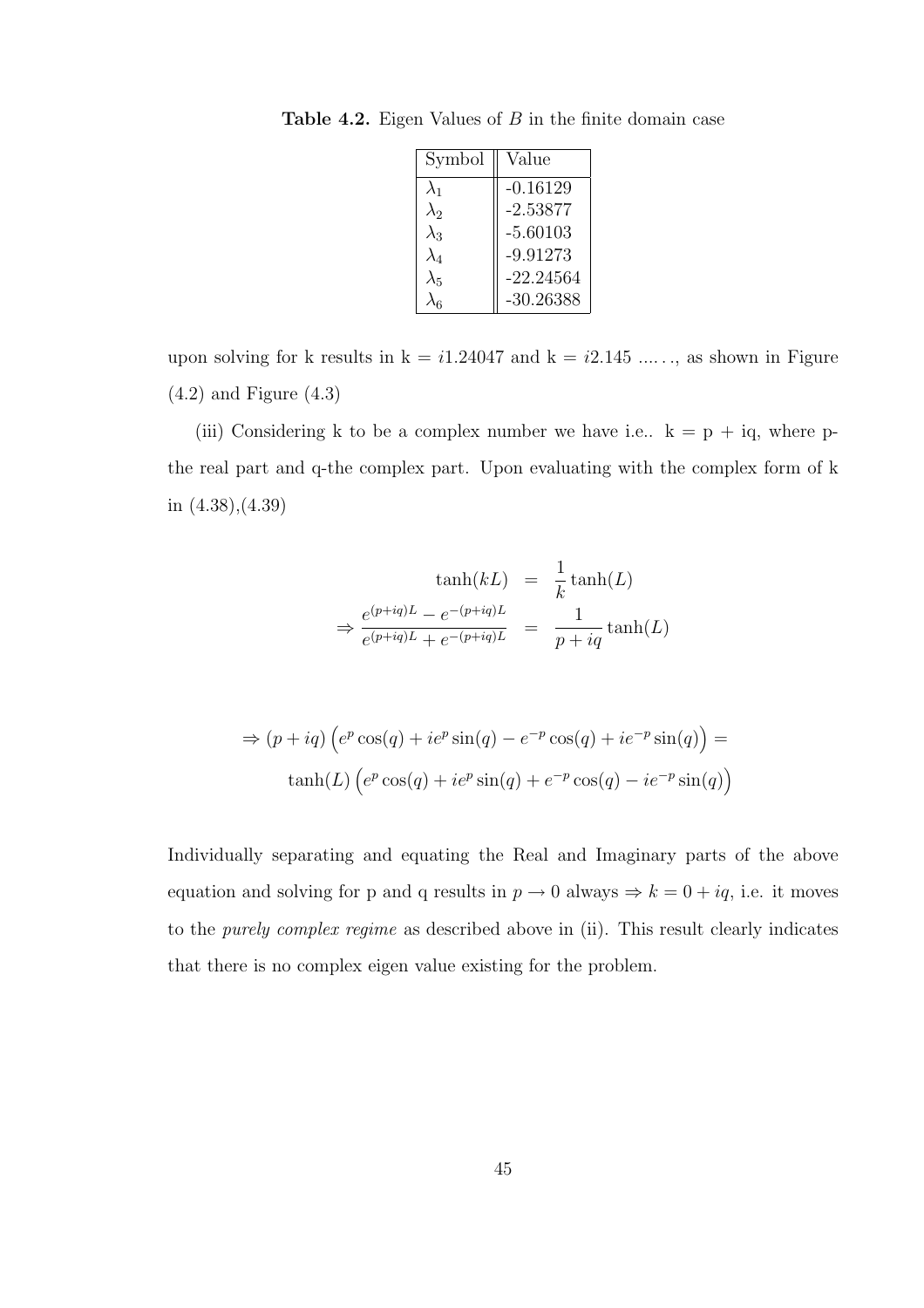

Figure 4.8. Plot of the eigenvalues of the forward operator  $B$ 



Figure 4.9. The eigenfunction of the finite dimensional operator B corresponding to the eigenvalue  $\lambda_1$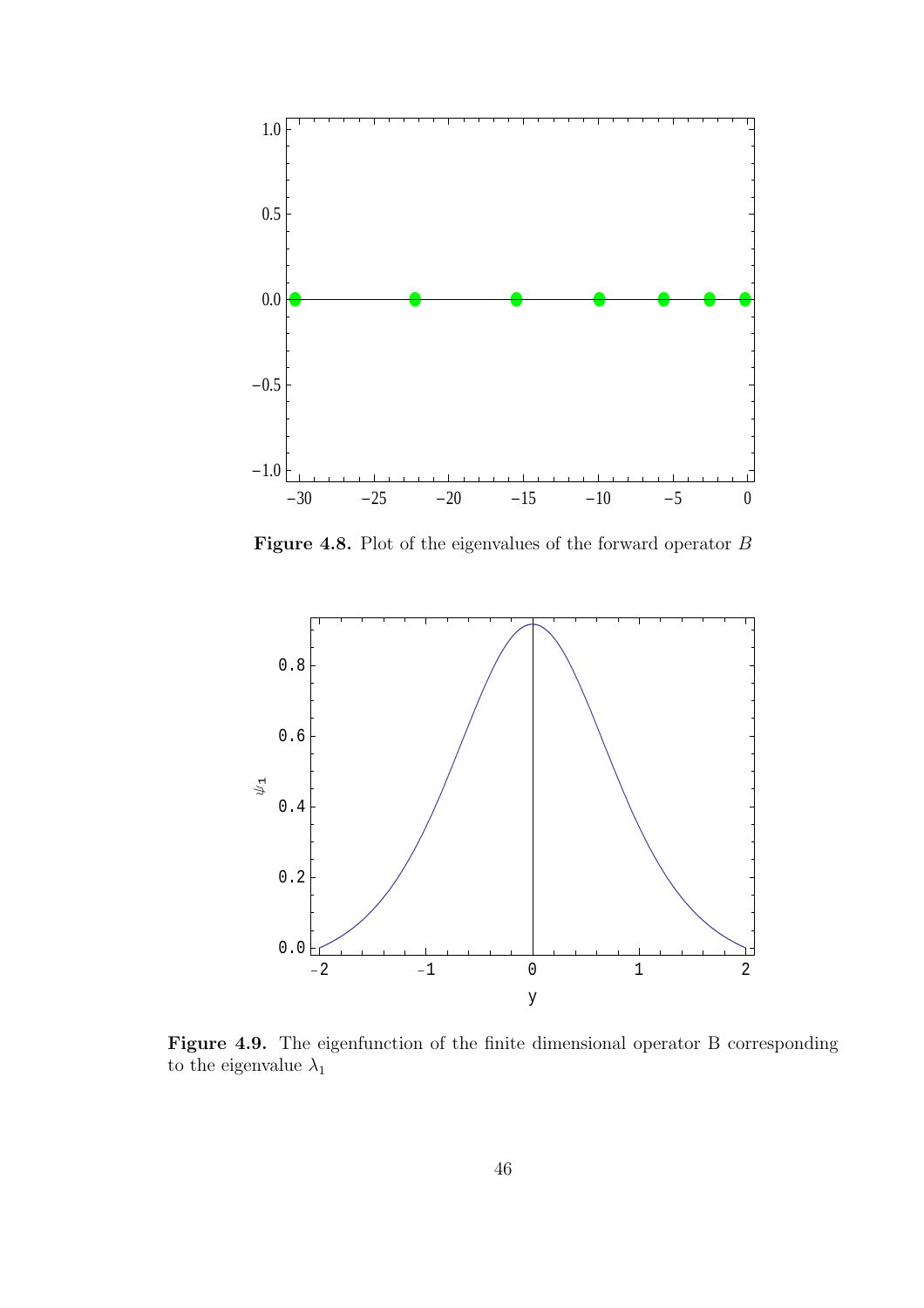

Figure 4.10. The eigenfunction of the finite dimensional operator B corresponding to the eigenvalue  $\lambda_2$ 



Figure 4.11. The eigenfunction of the finite dimensional operator B corresponding to the eigen value  $\lambda_3$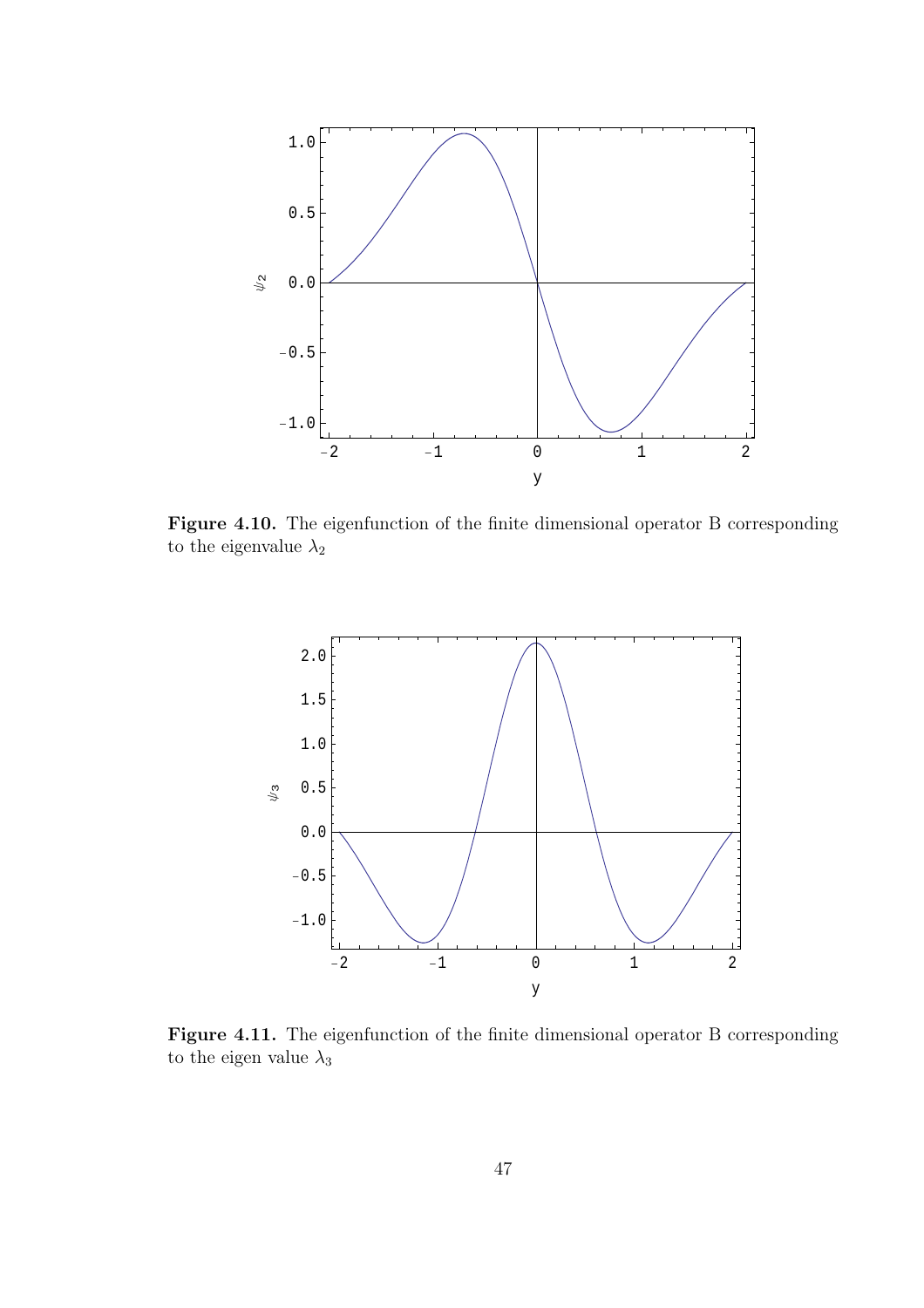## 4.7 Discussion

In this chapter we studied the spectral properties of the linearized Burgers equation on a finite spatial domain. An interesting observation is that the change of domain size dramatically alters the spectrum of the operators, comparing with infinite domain results of previous chapter. It was found that both the forward and adjoint operators have the same eigenvalues (all lie on open Left Half Plane (LHP)), but different eigenfunctions. Since all the eigenvalues are in open LHP, both the forward and adjoint operators are exponentially stable.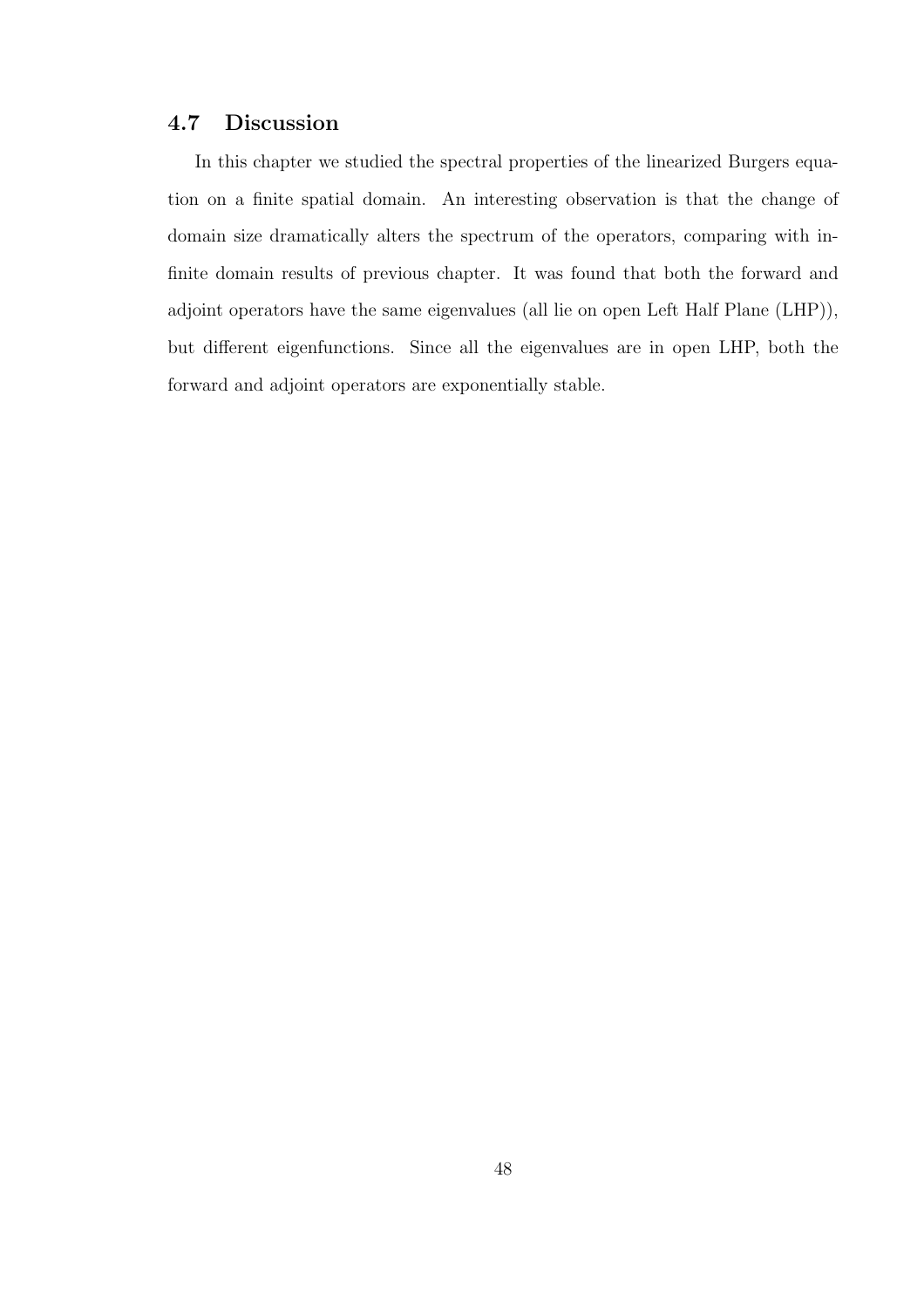## CHAPTER 5

# EXACT SOLUTIONS USING BI-ORTHOGONAL BASIS **FUNCTIONS**

In this chapter, we will generate exact solution for the forward partial differential equation using a Galerkin like method, using bi-orthogonal basis functions.

## 5.1 Orthogonality and Bi-orthogonality

Orthogonality for an inner product space V with basis elements  $x_i$  is defined by

$$
\langle x_i, x_j \rangle = \delta_{ij} \begin{cases} 1 & \text{for} \quad i = j, \\ 0 & \text{for} \quad i \neq j. \end{cases} \tag{5.1}
$$

Note that without loss of generality we assumed that the basis elements are of unit length (or orthonormal). If this is not so, one can always normalize them.

Bi-orthogonality is a property relating two different vector spaces and it's respective basis elements. Mathematically it is stated as, for some given vector spaces X and Y with basis elements  $x_i$  and  $y_i$  respectively, are said to be bi-orthogonal if

$$
\langle x_i, y_j \rangle = \delta_{ij} \begin{cases} 1 & \text{for } i = j, \\ 0 & \text{for } i \neq j. \end{cases}
$$
 (5.2)

It can be shown that the eigenfunctions of the forward and adjoint operators form a bi-orthogonal basis, i.e.,  $\langle \psi_n, \phi_m \rangle = a_n \delta_{nm}$ , where  $a_n$  is some constant. With some abuse of notation, we assume that there is no summation over  $n$  in the above equation.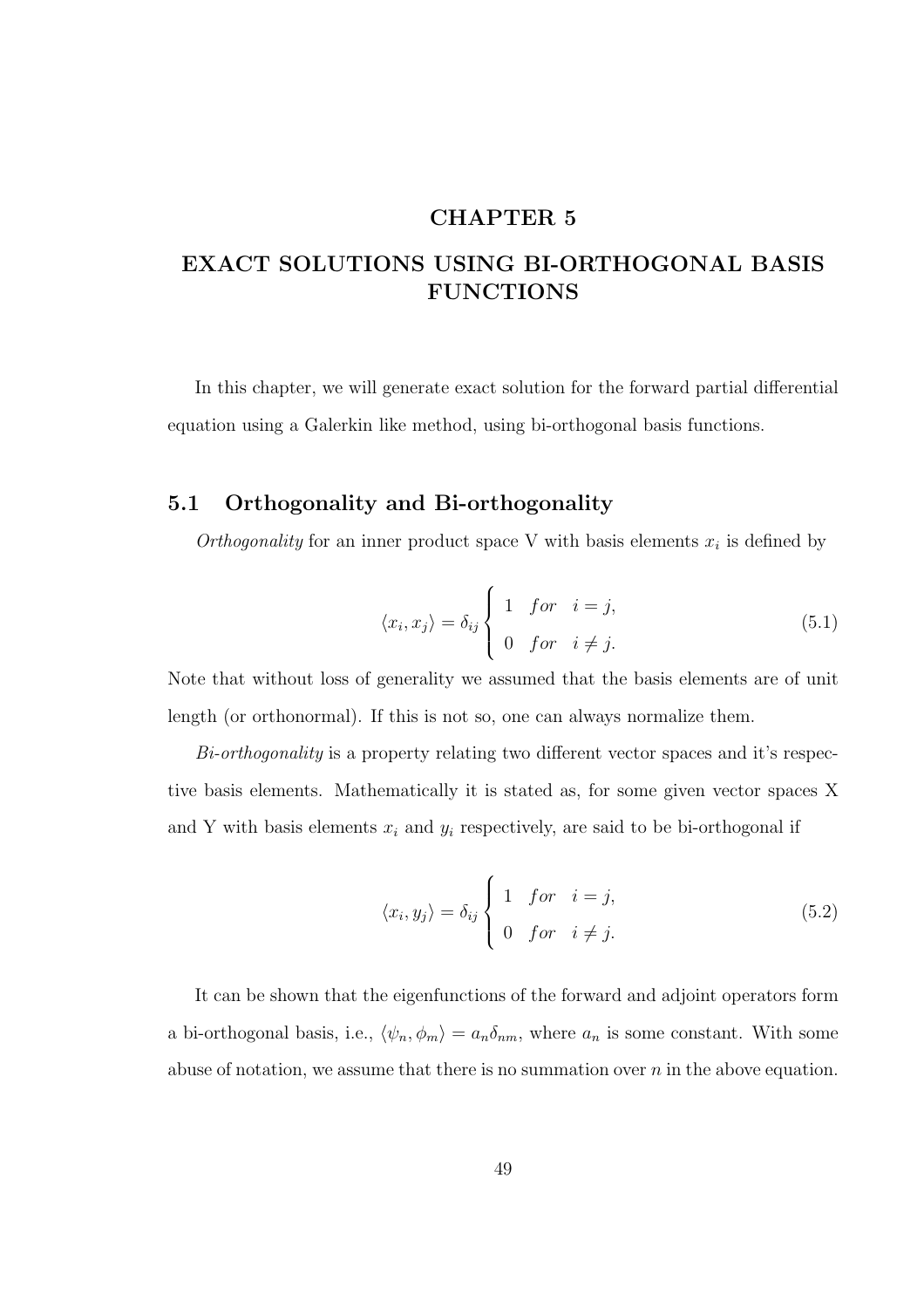Normalizing eigenfunction  $\psi_i$  using the  $L_2$  norm gives,

$$
\int_{-c}^{c} \psi_i(y)\bar{\psi}_i(y) \, dy = b_i, \quad \psi_i^n(y) = (1/\sqrt{b_i})\psi_i(y) \quad \text{where } i = 1, 2, 3.
$$

The normalized eigenfunctions are denoted by the superscript n. Some of  $\psi_i$  are purely imaginary, for example  $\phi_3(y)$  eigen function corresponding the third eigen value. Multiplying an eigenfunction by a constant does not change its properties, as a result we take define  $\psi_i = \psi_i/I$  in these cases. Here  $I =$ √  $\overline{-1}$ .

Now we normalize  $\phi_i$  such that the bi-orthogonal relation  $\langle \psi_n^n, \phi_m^n \rangle = \delta_{nm}$ . Since  $\langle \psi_n^n, \phi_m \rangle = c_n \delta_{nm}$ , we get this by defining  $\phi_i^n \equiv \phi_i^n/c_i$ .

From now on we assume that the eigenfunctions have been normalized and do not explicitly show the superscript n.

## 5.2 Solution of the Linear Equations

Since the eigenvectors of B form a *bi-orthogonal* set with respect to the eigenvectors of  $B^*$ , that is  $\langle \psi_n, \phi_m \rangle = \delta_{nm}$ , we will utilize this property to solve the linear equations exactly.

Consider the nondimensional operator equation

$$
\frac{\partial M(y,s)}{\partial s} = B \times M(y,s). \tag{5.3}
$$

Any solution can be represented as a superposition of the eigenfunctions as

$$
M(y,s) \approx \sum_{i=1}^{i=N} p_i(s)\psi_i(y). \tag{5.4}
$$

Here N can be  $\infty$  or a finite number, if we are doing an approximation. Substituting (5.4) in (5.3) gives

$$
\sum_{i=1}^{i=N} \dot{p}_i \psi_i = \left(\sum_{i=1}^{i=N} B p_i \psi_i\right) = \sum_{i=1}^{i=N} p_i \lambda_i \psi_i.
$$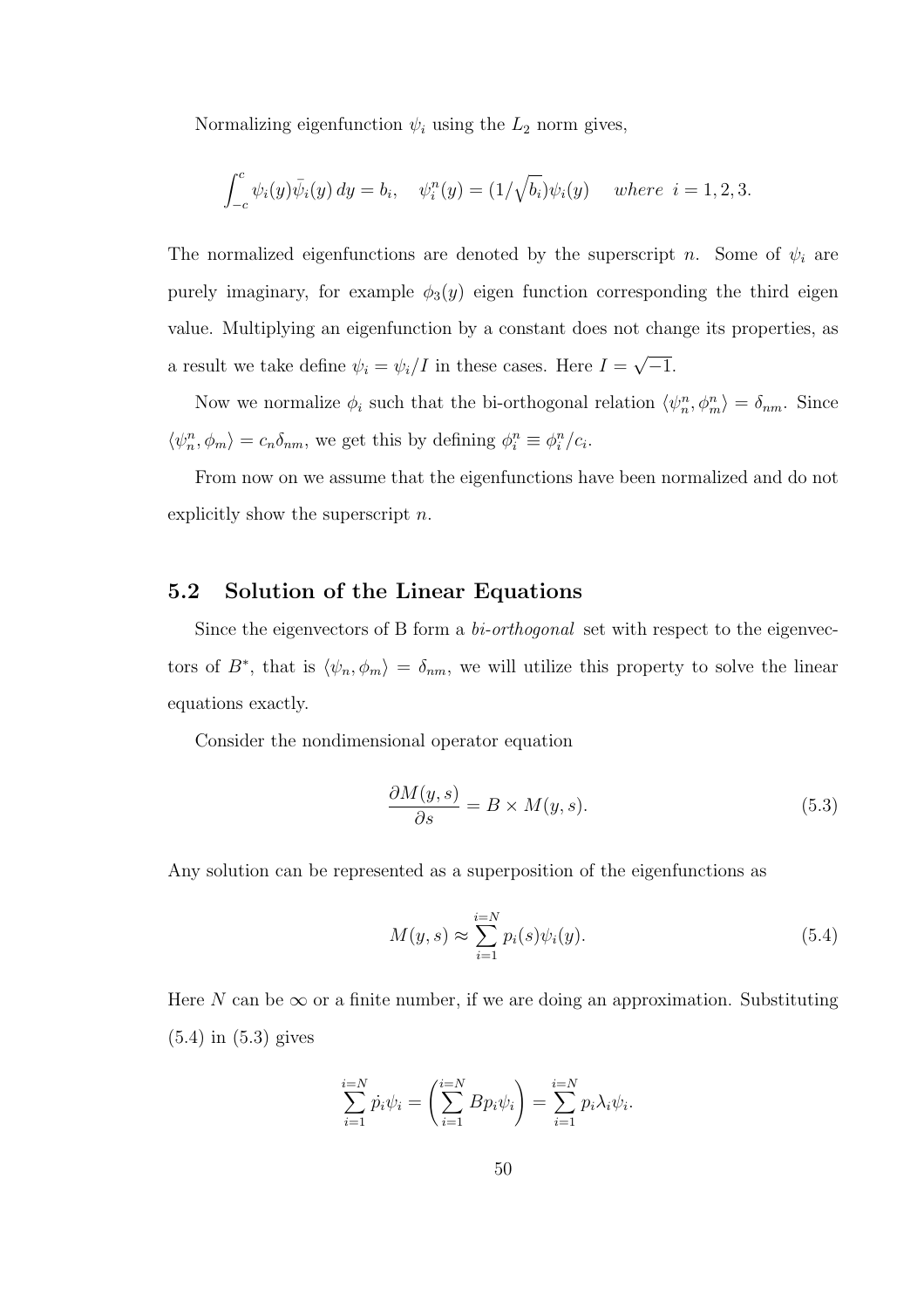Taking innerproduct with respect to  $\phi_j$  to the above equation results in the following equations

$$
\begin{aligned}\n\dot{p}_1 + 0 + 0 + \dots &= p_1 \lambda_1 + 0 + 0 + \dots, \\
0 + \dot{p}_2 + 0 + \dots &= 0 + p_2 \lambda_2 + 0 + \dots, \\
0 + 0 + \dot{p}_3 + \dots &= 0 + 0 + p_3 \lambda_3 + \dots, \\
\dots \\
0 + 0 + \dots + \dot{p}_N &= 0 + 0 + \dots + p_N \cdot \lambda_N\n\end{aligned}\n\tag{5.5}
$$

From  $(5.5)$  we get

$$
p_1(s) = e^{\lambda_1 s} p_{1_0}, \quad p_2(s) = e^{\lambda_2 s} p_{2_0}, \quad p_3(s) = e^{\lambda_3 s} p_{3_0}, \dots
$$

$$
M(y, s) = e^{\lambda_1 s} p_{1_0} \psi_1 + e^{\lambda_2 s} p_{2_0} \psi_2 + e^{\lambda_3 s} p_{3_0} \psi_3 + \dots,
$$

$$
M_0(x) = M_{1_0} \psi_1 + M_{2_0} \psi_2 + M_{3_0} \psi_3 + \dots,
$$

where  $\langle M_0, \phi_1 \rangle = p_{1_0}, \langle M_0, \phi_2 \rangle = p_{2_0}, \langle M_0, \phi_3 \rangle = p_{3_0} \dots$ 

Using the above results, we finally get the semigroup representation of disturbance velocity as

$$
M(y,s) = e^{\lambda_1 s} \langle M_0(y), \phi_1 \rangle \psi_1 + e^{\lambda_2 s} \langle M_0(y), p h i_2 \rangle \psi_2 + \ldots = \sum_{i=1}^N e^{\lambda_i t} \langle M_0(y), \phi_i \rangle \psi_i.
$$

5.3 Numerical Simulations: Effect of the Number of Modes and the Initial Conditions on the Transient Growth

We define the energy norm as

$$
E(s) = ||M(y, s)||_{L_2}^2 dx = \frac{1}{2} \langle M, M \rangle_{L_2} = \int_{-c}^{c} M^2 dy
$$
  
=  $\langle p_1 \psi_1 + p_2 \psi_2 + \cdots , p_1 \psi_1 + p_2 \psi_2 + \cdots \rangle$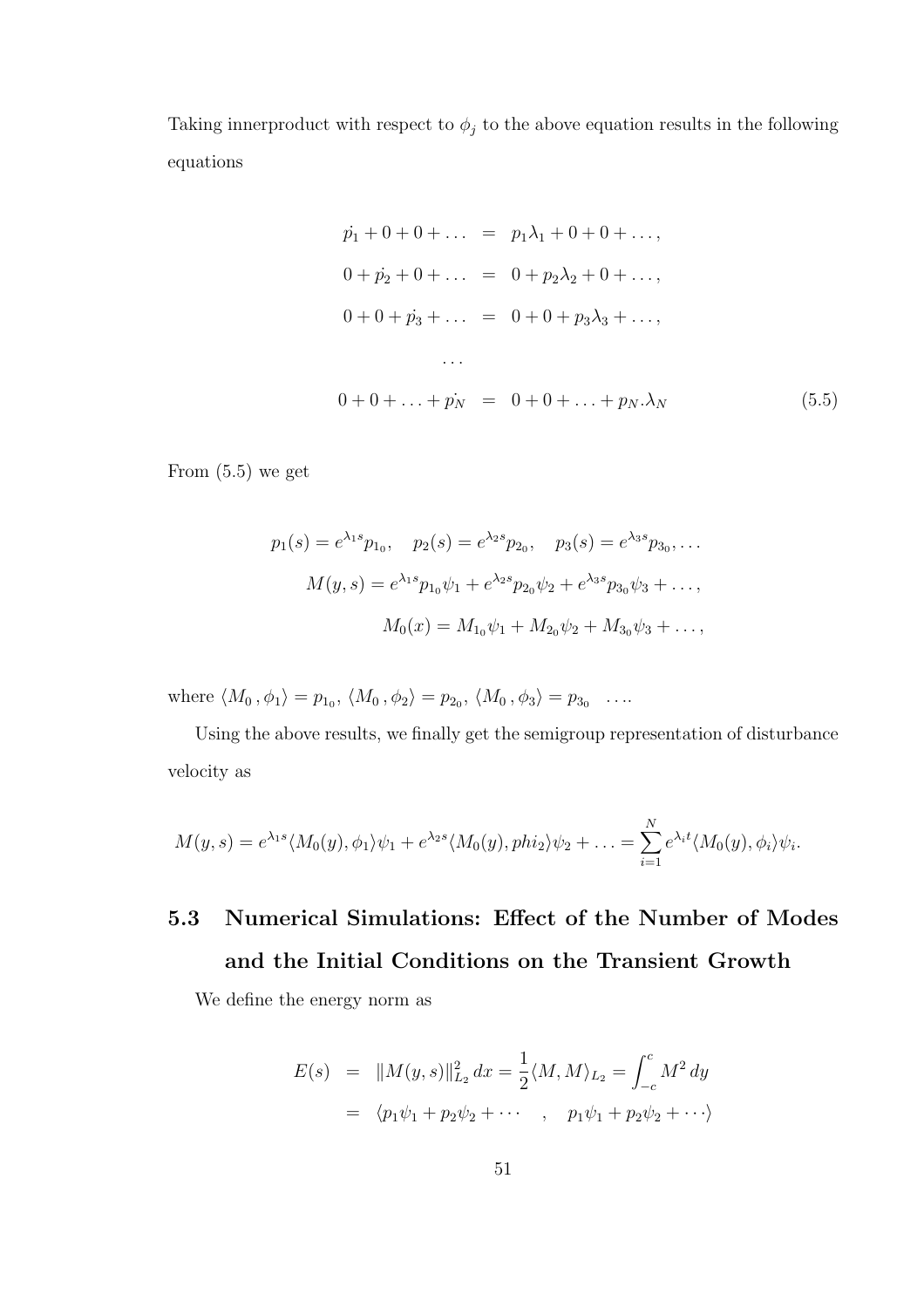$$
= \int_{-c}^{c} (p_1 \psi_1 + p_2 \psi_2 + \cdots)^2 dy.
$$

In this section, we consider the effect of number of retained modes and the initial conditions on the transient growth properties of the equations. To illustrate the ideas we consider  $N = 2$  and  $N = 3$  cases.

#### Case 1: N=2

The two mode approximation gives

$$
E(t) = \frac{1}{2} \langle p_1 \psi_1 + p_2 \psi_2, p_1 \psi_1 + p_2 \psi_2 \rangle
$$
  
\n
$$
E(t) = \frac{1}{2} \left( p_1^2 + p_2^2 + 2p_1 p_2 \langle \psi_1 \psi_2 \rangle \right)
$$
  
\n
$$
E(t) = \frac{1}{2} \left( e^{2\lambda_1 s} p_{1_0}^2 + e^{2\lambda_2 s} p_{2_0}^2 \right).
$$

Since  $\psi_1$  and  $\psi_2$  are symmetric and anti-symmetric functions, as shown before, their inner product will be zero. Thus, leaving two terms which continuously decay exponentially, since the eigenvalues are in open LHP. Hence for two retained modes there can be no transient growth of the energy.

#### Case 2: N=3

The three mode approximation gives

$$
E(t) = \frac{1}{2} \langle p_1 \psi_1 + p_2 \psi_2 + p_3 \psi_3, p_1 \psi_1 + p_2 \psi_2 + p_3 \psi_3 \rangle
$$
  
\n
$$
E(t) = \frac{1}{2} \int (p_1 \psi_1 + p_2 \psi_2 + p_3 \psi_3)^2 dy
$$
  
\n
$$
E(t) = \frac{1}{2} \left( e^{2\lambda_1 s} p_{10}^2 + e^{2\lambda_2 s} p_{20}^2 + e^{2\lambda_3 s} p_{30}^2 + 2a_{10} a_{30} \langle \psi_1, \psi_3 \rangle e^{(\lambda_1 + \lambda_3)s} \right)
$$
(5.6)

Since  $\psi_1$  and  $\psi_3$  are symmetric and  $\psi_2$  is anti-symmetric the inner product of  $\psi_2$  with  $\psi_1$  and  $\psi_3$  is zero, leaving behind a coupling term (shown above as d). It is this term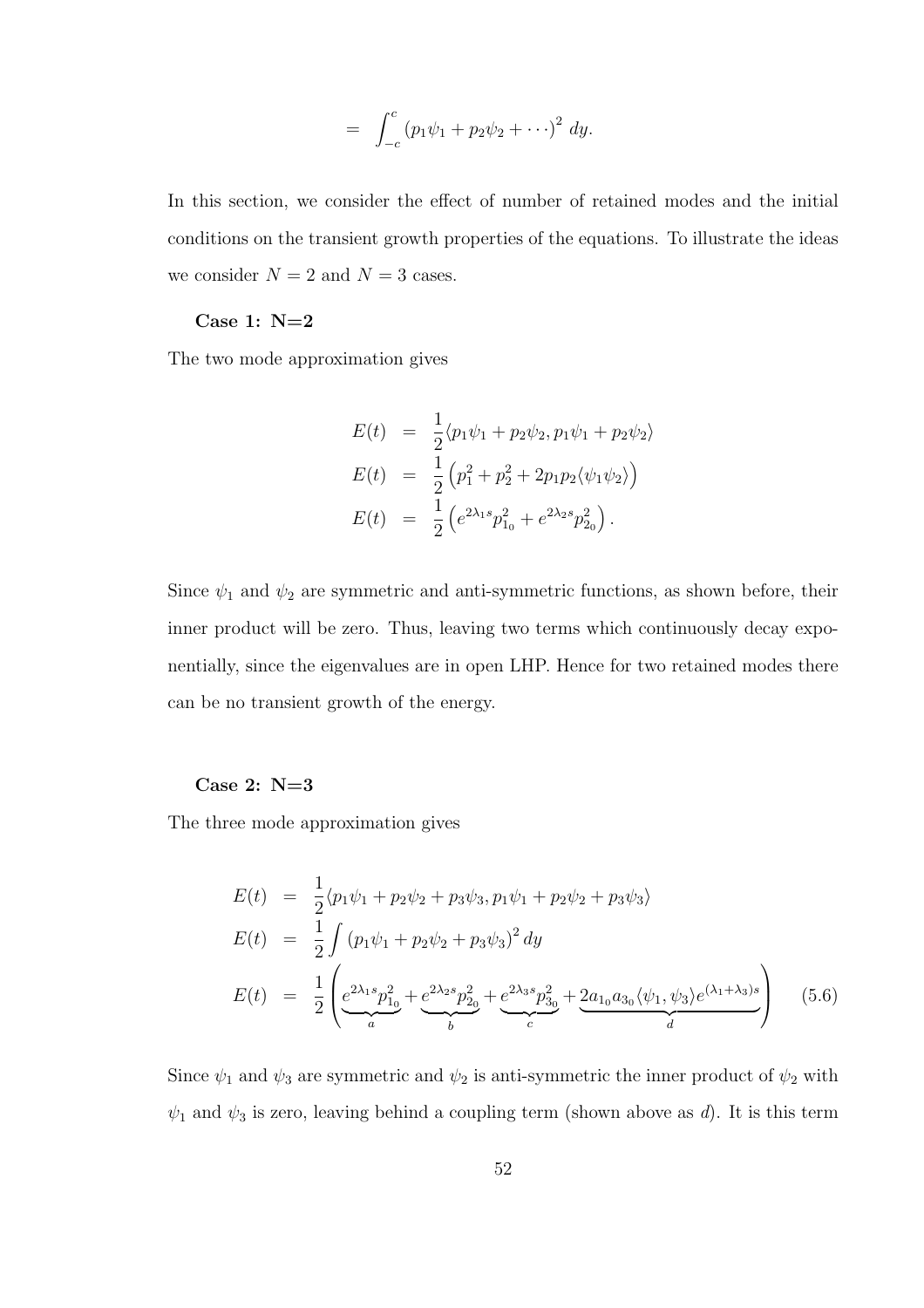

**Figure 5.1.** Plot of energy variation with time. Solid line represents  $N=2$  modes and dashed line represents N=3 modes. For a specific notation we observe that in both the above cases energy decreases monotonically

that causes the transient growth. Since all the eigen values of the system are in the open left half plane, each of the above term decays exponentially, however the sum of these terms can grow transiently, if right initial conditions are available.

Next we show few illustrative simulations. Here  $\langle \psi_1, \psi_3 \rangle = \beta > 0$ .

**Case A:** Here we take  $p_{10} = 0.2$ ,  $p_{20} = 0$  and  $p_{30} = 0.1$ . The energy variation for the two and three mode cases is shown in Figure (5.1) for the above initial conditions. Note that for these initial conditions, both the two and three mode energies decay monotonically and there is no transient growth.

**Case B:** Here we take  $p_{10} = 0.2$ ,  $p_{20} = 0$  and  $p_{30} = -0.1$ . Figure (5.2) shows the energy variation for the two and three mode cases with the above initial conditions. Note that for these initial conditions, the two mode case energy decays monotonically, while the three mode energy first decays, then grows and finally decays.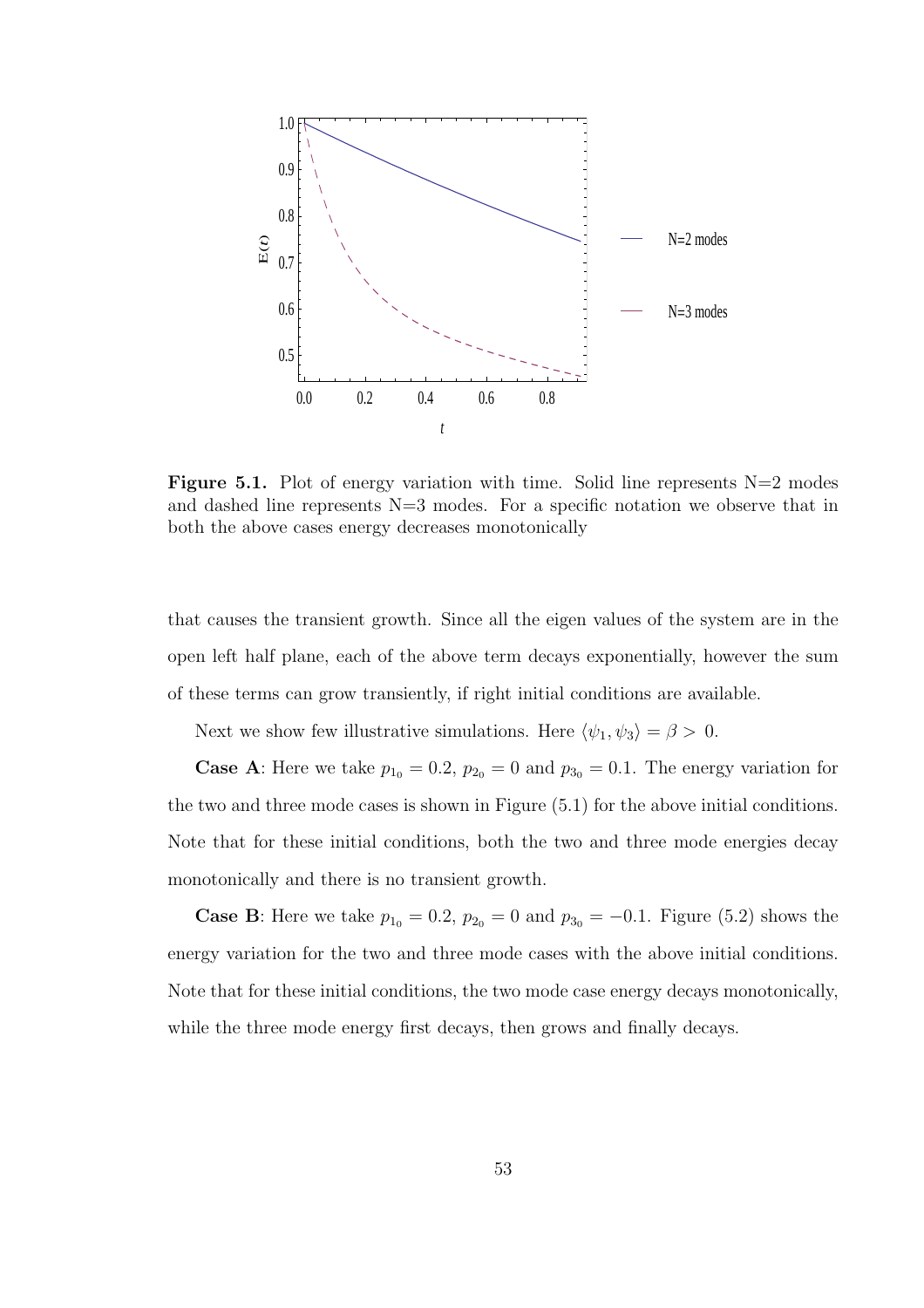

**Figure 5.2.** Plot of energy variation with time. Solid line represents  $N=2$  modes and dashed line represents  $N=3$  modes. For a specific notation we observe that, while the energy of 2 modes decreases monotonically, and that of three mode system grows transiently

From the above results, we can see that for transient growth not only nonnormality, but also right number of modes and initial conditions play key roles. The above simulations were performed in Mathematica [40].

## 5.4 Discussion

In this chapter we solved the linearized shock problem exactly using bi-orthogonal basis functions and used it to study the energy growth and decay properties of the solutions. It was observed that non-orthogonal superposition of potentially decaying solutions can give rise to short term growth (see Figure (5.2). It was shown that the linearized problem can exhibit large transient growths given the right initial conditions. The *source* of this transient amplification of initial conditions lies in the non-orthogonality of the eigenfunction basis. Further it was also observed that the number of modes retained plays a significant role in predicting transient growth.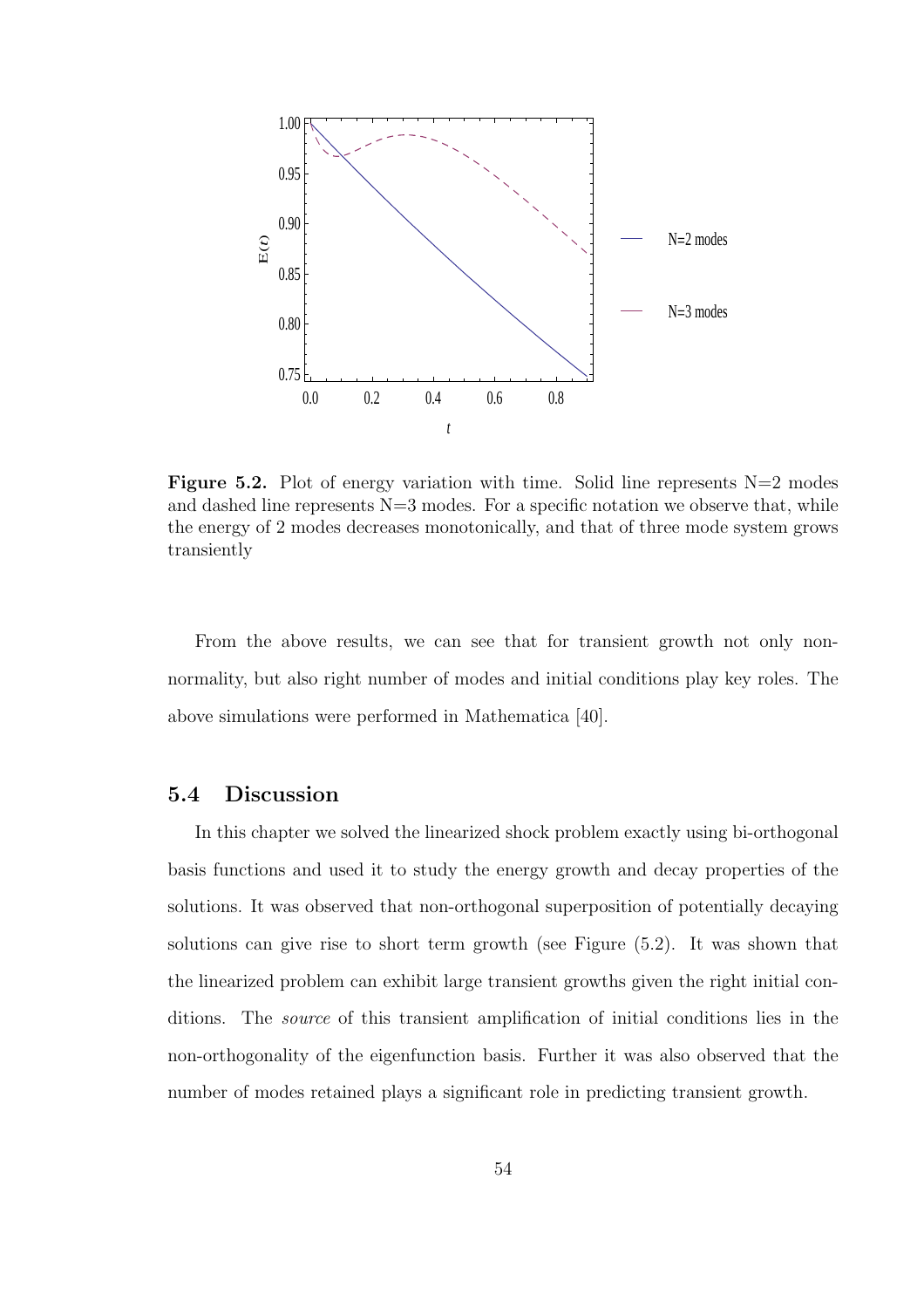## CHAPTER 6

# NON-LINEAR FINITE AMPLITUDE EFFECTS

In the previous chapter, we studied the dynamics neglecting the nonlinearity. In this chapter, we study the finite amplitude effects, i.e., nonlinear effects for large perturbations.

The nonlinear governing equations are given by

$$
\frac{\partial M(y,s)}{\partial s} + \mathbf{B}M + \mathcal{N}(M) = 0,\tag{6.1}
$$

$$
\mathcal{N}(M) = M \frac{\partial M}{\partial y}.\tag{6.2}
$$

# 6.1 Projection of the Equations on to a Finite Dimensional Space

In this section we project the above equations onto a finite dimensional subspace spanned by the first  $N$  eigenfunctions, and this is written as

$$
M(y,s) = p_1(s)\psi_1(y) + p_2\psi_2 + p_3\psi_3 + \ldots + p_N\psi_N.
$$
 (6.3)

Substituting the above equations in (6.1) we get

$$
\sum_{i=1}^{i=N} \dot{p}_i \psi_i = \left( \sum_{i=1}^{i=N} B p_i \psi_i \right) + \mathcal{N}_i(M) = \sum_{i=1}^{i=N} p_i \lambda_i \psi_i + \mathcal{N}_i(M),
$$

where

$$
\mathcal{N}_i(M) = \langle \mathcal{N}(M), \phi_i \rangle,\tag{6.4}
$$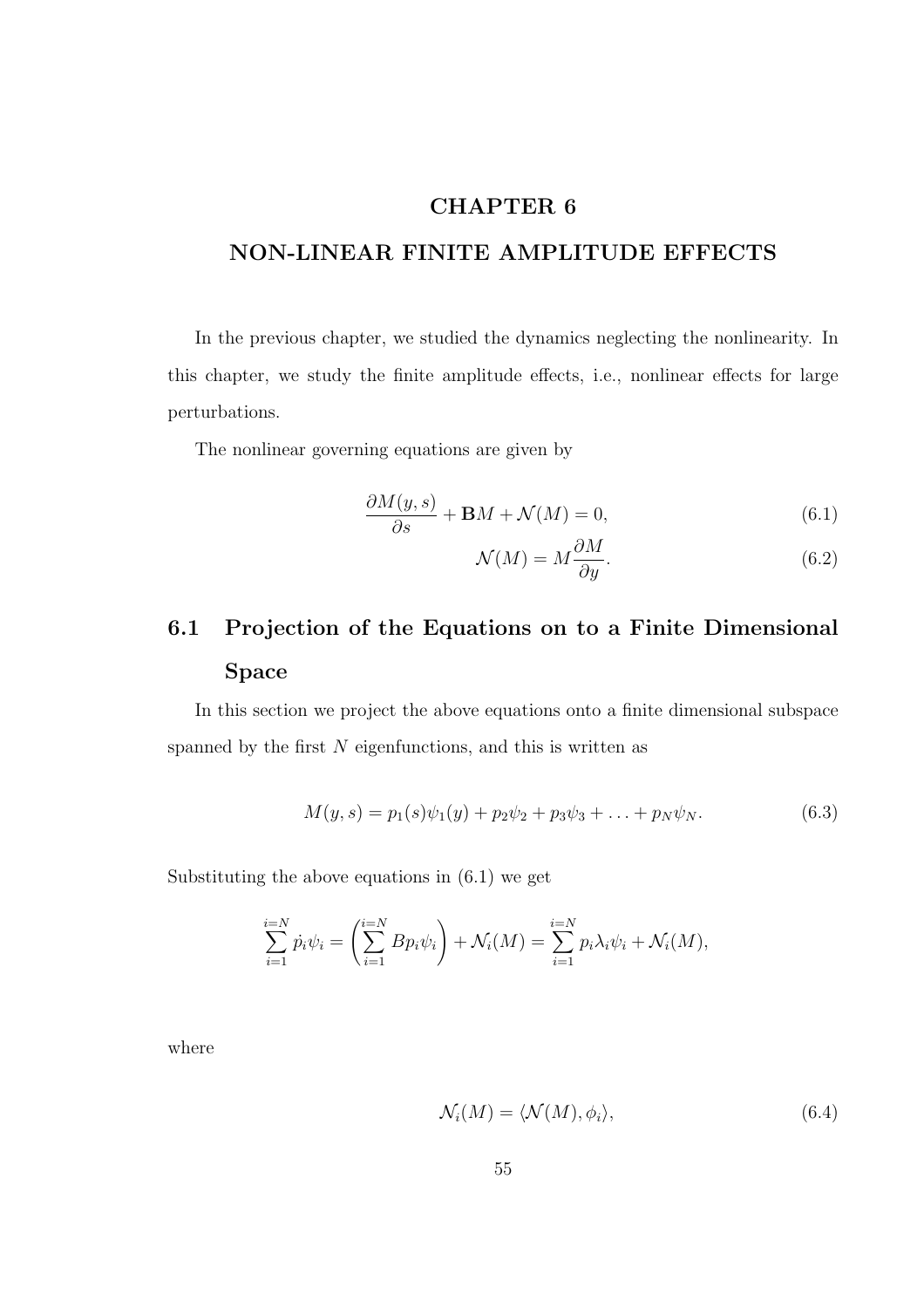$$
\mathcal{N}(M) \approx \left(\sum_{i=1}^{i=N} p_i \psi_i\right) \left(\sum_{i=1}^{i=N} p_i \psi_i'\right). \tag{6.5}
$$

# 6.2 Three Mode Subspace

To compare with the results of previous chapter, we project the nonlinear equations on to a three dimensional space. The equations in this case are:

$$
\dot{p}_1 = p_1 \lambda_1 + \mathcal{N}_1(M) \qquad \mathcal{N}_1(M) = \langle \mathcal{N}(M), \phi_1 \rangle,\tag{6.6}
$$

$$
\dot{p_2} = p_2 \lambda_2 + \mathcal{N}_2(M) \qquad \mathcal{N}_2(M) = \langle \mathcal{N}(M), \phi_2 \rangle, \tag{6.7}
$$

$$
\dot{p}_3 = p_3 \lambda_3 + \mathcal{N}_3(M) \qquad \mathcal{N}_3(M) = \langle \mathcal{N}(M), \phi_3 \rangle, \tag{6.8}
$$

and

$$
\mathcal{N}(M) = (p_1\psi_1 + p_2\psi_2 + p_3\psi_3) (p_1\psi_1' + p_2\psi_2' + p_3\psi_3').
$$

Substituting the above equation in  $(6.6)$ ,  $(6.7)$ ,  $(6.8)$  we get

$$
\mathcal{N}_1(M) = p_1^2 \underbrace{\langle \psi_1 \psi_1', \phi_1 \rangle}_{\delta_{111}} + p_2^2 \underbrace{\langle \psi_2 \psi_2', \phi_1 \rangle}_{\delta_{221}} + p_3^2 \underbrace{\langle \psi_3 \psi_3', \phi_1 \rangle}_{\delta_{331}} + p_1 p_2 \underbrace{\langle \psi_1 \psi_2', \phi_1 \rangle}_{\delta_{121}} + \underbrace{\langle \psi_2 \psi_1', \phi_1 \rangle}_{\delta_{211}} + p_1 p_3 \underbrace{\langle \psi_1 \psi_3', \phi_1 \rangle}_{\delta_{131}} + \underbrace{\langle \psi_3 \psi_1', \phi_1 \rangle}_{\delta_{311}} + p_2 p_3 \underbrace{\langle \psi_3 \psi_2', \phi_1 \rangle}_{\delta_{321}} + \underbrace{\langle \psi_2 \psi_3', \phi_1 \rangle}_{\delta_{231}}.
$$

Similarly it can be shown that

$$
\mathcal{N}_2(M) = p_1^2 \underbrace{\langle \psi_1 \psi_1', \phi_2 \rangle}_{\gamma_{112}} + p_2^2 \underbrace{\langle \psi_2 \psi_2', \phi_2 \rangle}_{\gamma_{222}} + p_3^2 \underbrace{\langle \psi_3 \psi_3', \phi_2 \rangle}_{\gamma_{332}} + p_1 p_2 \underbrace{\langle \psi_1 \psi_2', \phi_2 \rangle}_{\gamma_{122}} + \underbrace{\langle \psi_2 \psi_1', \phi_2 \rangle}_{\gamma_{132}}] + p_1 p_3 \underbrace{\langle \psi_1 \psi_3', \phi_2 \rangle}_{\gamma_{132}} + \underbrace{\langle \psi_3 \psi_1', \phi_2 \rangle}_{\gamma_{321}}] + p_2 p_3 \underbrace{\langle \psi_3 \psi_2', \phi_2 \rangle}_{\gamma_{322}} + \underbrace{\langle \psi_2 \psi_3', \phi_2 \rangle}_{\gamma_{232}}].
$$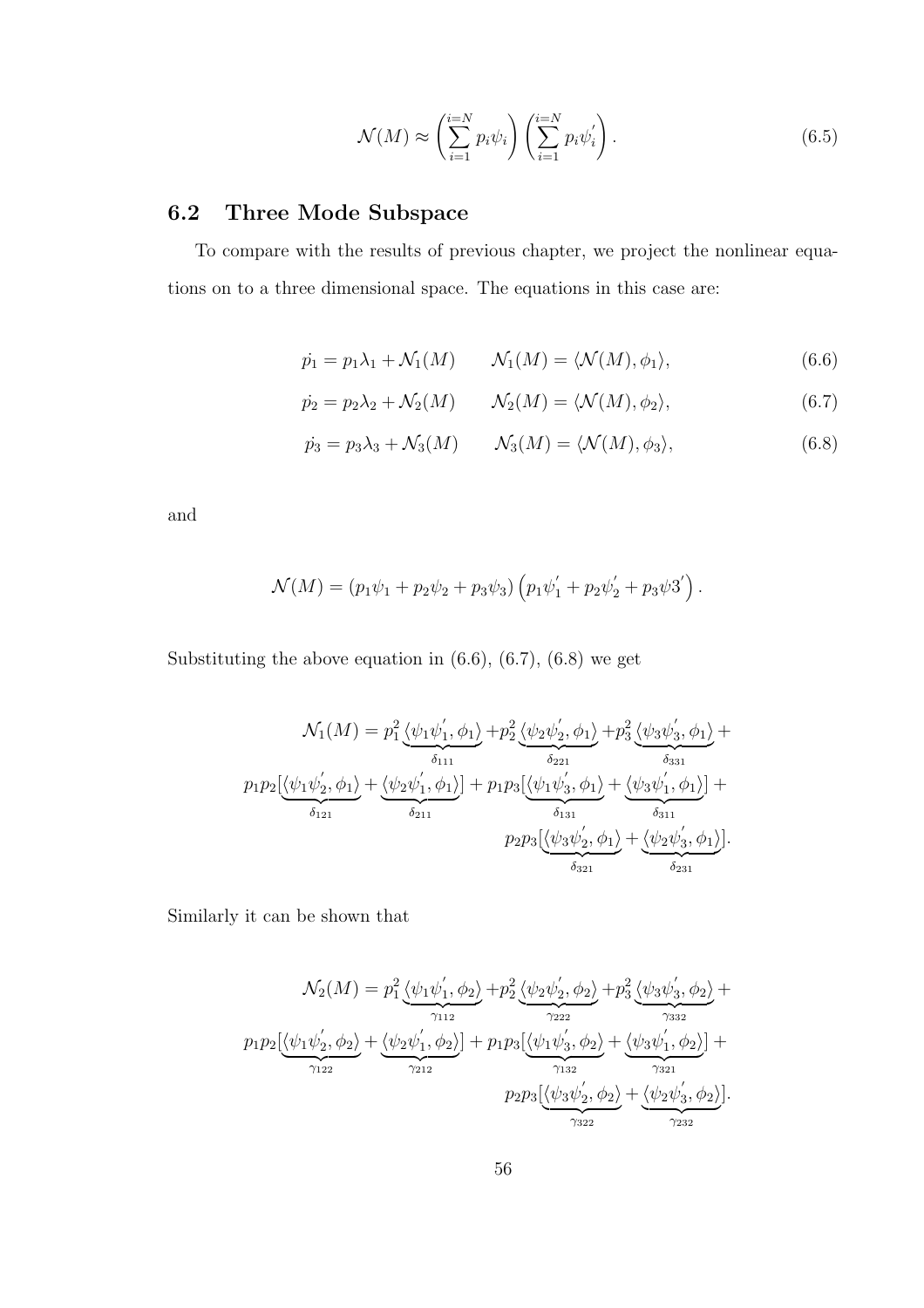**Table 6.1.** Numerically computed values of  $\gamma_{ijk}$ 

| $\gamma_{111} = 0$         | $\gamma_{112} = 1.175$   | $\gamma_{113} = 0$        |
|----------------------------|--------------------------|---------------------------|
| $\gamma_{221}=0$           | $\gamma_{222} = 1.50765$ | $\gamma_{223} = 0$        |
| $\gamma_{331} = 0$         | $\gamma_{332} = 3.478$   | $\gamma_{333} = 0$        |
| $\gamma_{121} = -0.171054$ | $\gamma_{122} = 0$       | $\gamma_{123} = -6.04825$ |
| $\gamma_{331} = 0.479$     | $\gamma_{232} = 0$       | $\gamma_{233} = 4.497$    |
| $\gamma_{131} = 0$         | $\gamma_{132} = 3.04632$ | $\gamma_{133} = 0$        |

and 
$$
\mathcal{N}_3(M) = p_1^2 \underbrace{\langle \psi_1 \psi_1', \phi_3 \rangle}_{\gamma_{113}} + p_2^2 \underbrace{\langle \psi_2 \psi_2', \phi_3 \rangle}_{\gamma_{223}} + p_3^2 \underbrace{\langle \psi_3 \psi_3', \phi_3 \rangle}_{\gamma_{333}} + p_1 p_2 \underbrace{\langle \psi_1 \psi_2', \phi_3 \rangle}_{\gamma_{123}} + \underbrace{\langle \psi_2 \psi_1', \phi_3 \rangle}_{\gamma_{213}}] + p_1 p_3 \underbrace{\langle \psi_1 \psi_3', \phi_3 \rangle}_{\gamma_{133}} + \underbrace{\langle \psi_3 \psi_1', \phi_3 \rangle}_{\gamma_{313}}] + p_2 p_3 \underbrace{\langle \psi_3 \psi_2', \phi_3 \rangle}_{\gamma_{323}} + \underbrace{\langle \psi_2 \psi_3', \phi_3 \rangle}_{\gamma_{233}}].
$$

The values of  $\gamma_{ijk}$  are computed numerically and are tabulated in Table (6.1).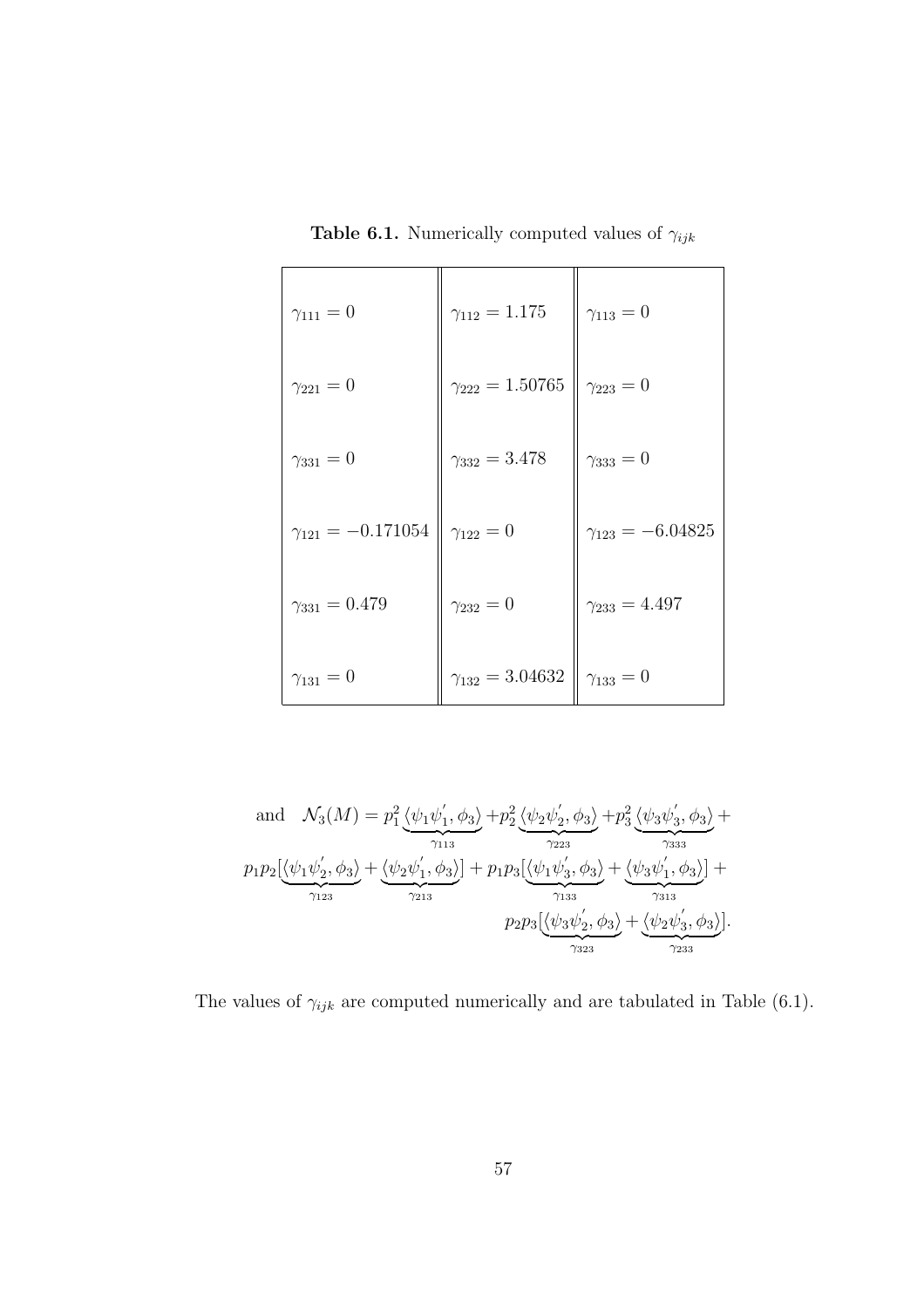

Figure 6.1. Energy variation with time for linear and nonlinear governing equations. The initial condition for the simulations are  $p_{10} = 2.6, p_{20} = 0, p_{30} = -1.3$ 

## 6.3 Comparison of Linear and Nonlinear Energy Growth

In this section we compare the linear and nonlinear energy growth rates. The above nonlinear equations are solved numerically using an adaptive Runge Kutta method.

Figures (6.1) and (6.2) show the plot of energy variation, linear and nonlinear, for two different initial conditions. It can be seen from these figures that the linear and nonlinear results are almost same for small times. In Figure (6.2) the linear and nonlinear results deviate only by a small amount for large times, and in Figure (6.1) they deviate by a large amount. From the above results it can be seen that it is hard to predict exactly when the difference between linear and nonlinear results will be substantial. This is related to basin of attraction of the underlying fixed points and it is hard to calculate these for partial differential equations. Obviously these results have important implications for Direct Numerical Simulations (DNS) of turbulent flows.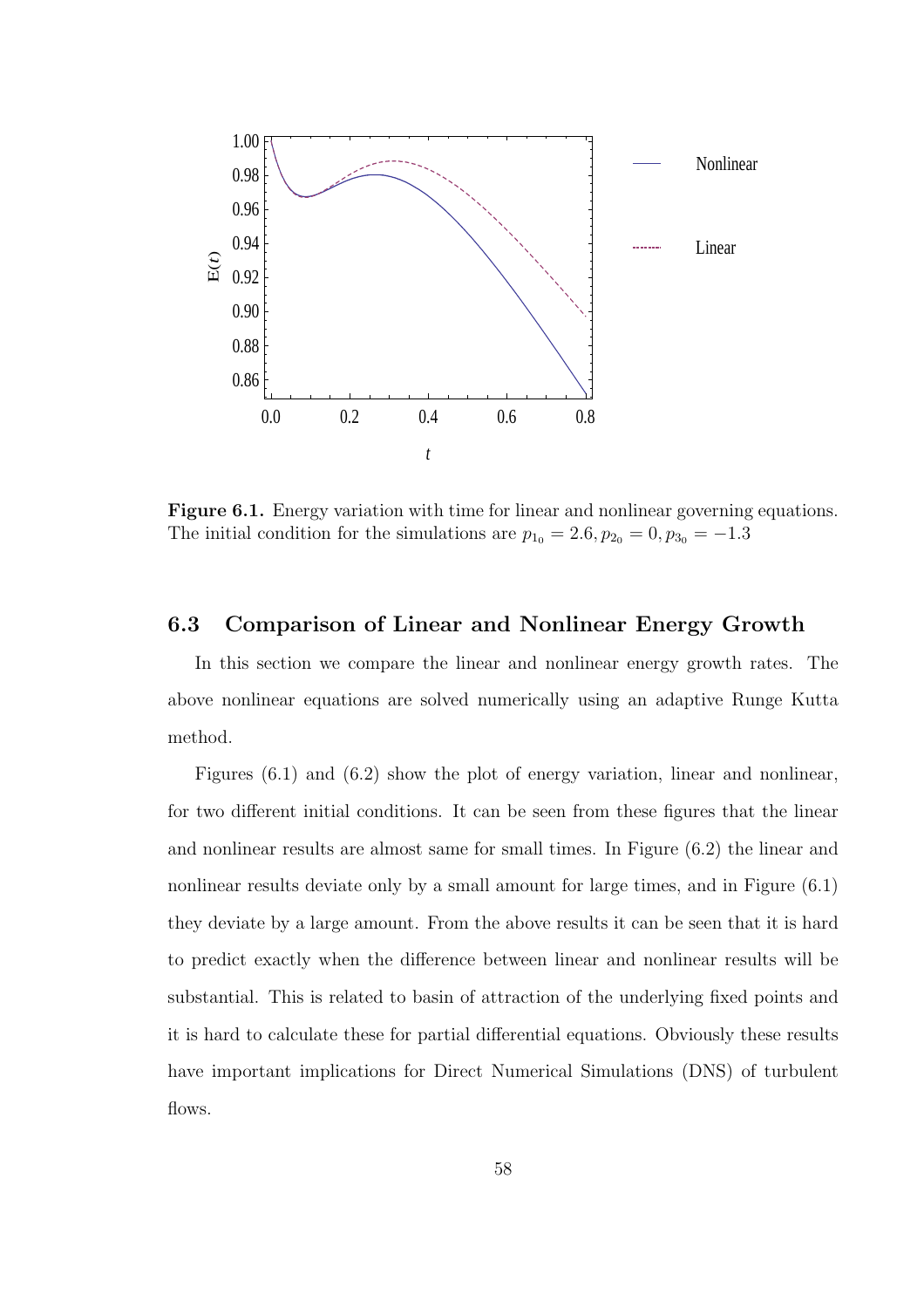

Figure 6.2. Energy variation with time for linear and nonlinear governing equations. The initial condition for the simulations are  $p_{10} = 1.0, p_{20} = 0, p_{30} = -0.5$ 



Figure 6.3. Variation of  $p_1(t)$  coefficient in the linear and nonlinear simulations of Figure (6.1)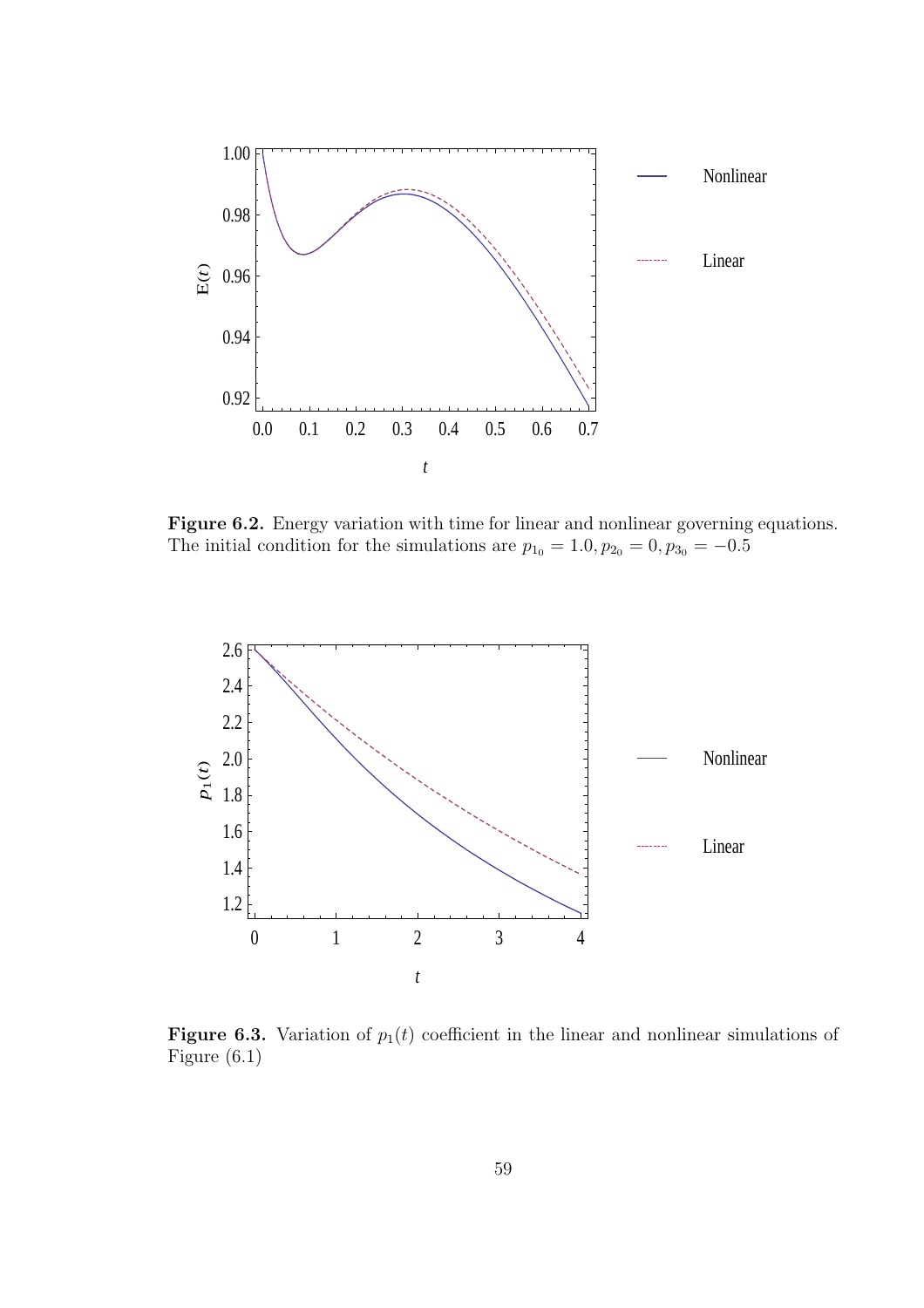

Figure 6.4. Variation of  $p_2(t)$  coefficient in the linear and nonlinear simulations of Figure (6.1). Notice that the IC for  $p_2[t]$  is zero and hence remains at zero in the linear case as the system is diagonal and decoupled.



**Figure 6.5.** Variation of  $p_3(t)$  coefficient in the linear and nonlinear simulations of Figure (6.1)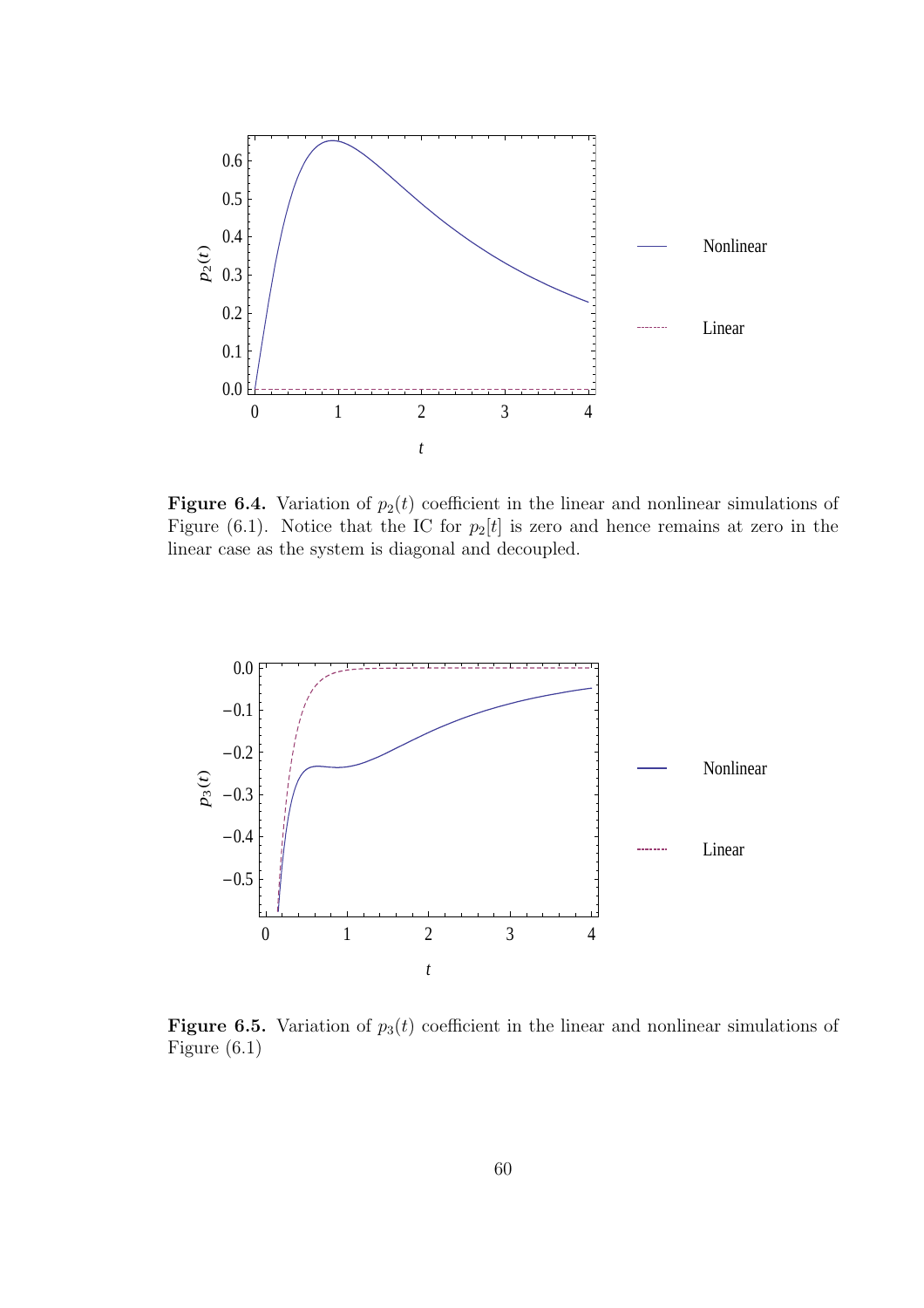

Figure 6.6. Variation of  $p_1(t)$  coefficient in the linear and nonlinear simulations of Figure (6.2)



Figure 6.7. Variation of  $p_2(t)$  coefficient in the linear and nonlinear simulations of Figure (6.2). Notice that the IC for  $p_2[t]$  is zero and hence remains at zero in the linear case as the system is diagonal and decoupled.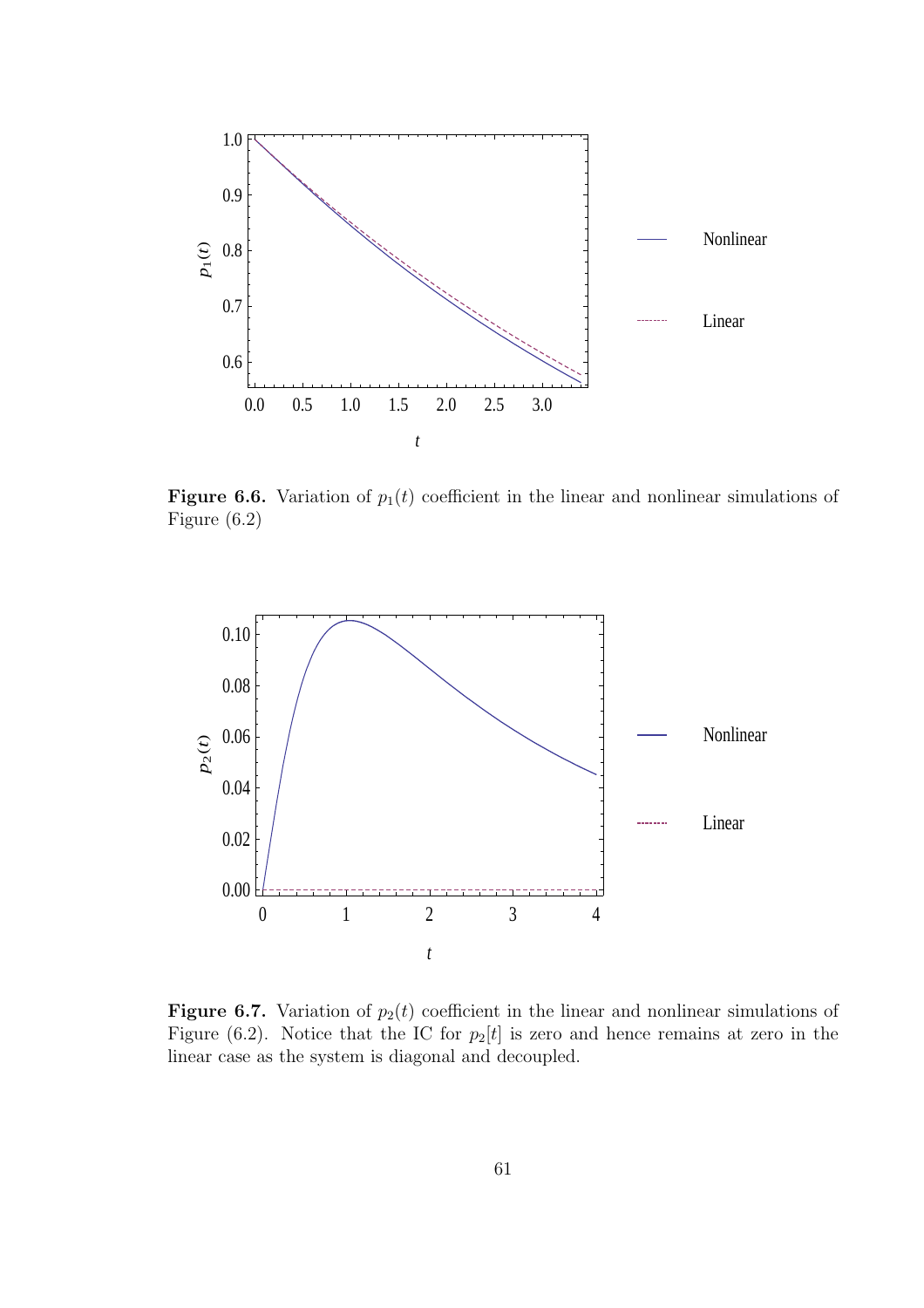

**Figure 6.8.** Variation of  $p_3(t)$  coefficient in the linear and nonlinear simulations of Figure (6.2)

Though the previous two figures plot the net energy as a function of time, it might be helpful to plot individual energy of each mode and study the energy partitioning between them. This might provide some insight into the reasons for disagreement between linear and nonlinear results in some cases. Figures (6.3), (6.4) and (6.5) plot the variation of  $p_1(t)$ ,  $p_2(t)$  and  $p_3(t)$  corresponding to the case of large difference between linear and nonlinear results. Similarly Figures (6.6), (6.7) and (6.8) plot the variation of  $p_1(t)$ ,  $p_2(t)$  and  $p_3(t)$  corresponding to the case of small difference between linear and nonlinear results. Comparing these figures it can be seen that the differences are primarily due to  $p_1(t)$  and  $p_2(t)$  terms at later times.

## 6.4 Velocity Evolution With Time and Space

In this section we plot the spatial variation of the velocity (mean plus perturbation) in the physical domain at selected times. The parameters are taken to be  $a = 0.2$ ,  $\nu = 0.1$  and IC implemented were same as in Figure (6.1).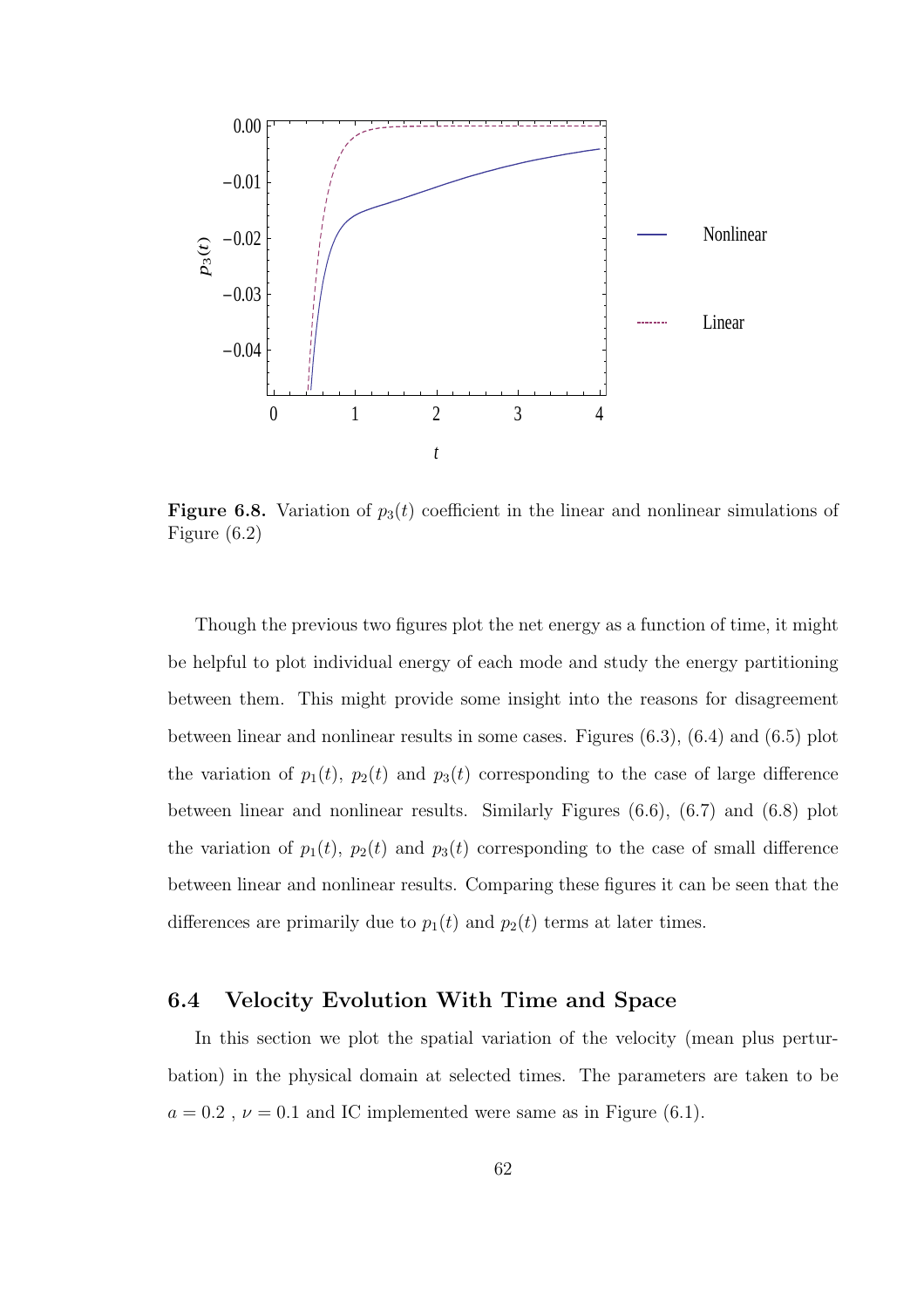

Figure 6.9. Plot showing the variation of velocity with respect to space for the linear and non-linear cases of Figure  $(6.1)$  at time  $t=0$ . The base flow is also plotted for reference in this and other figures next.



Figure 6.10. Plot showing the variation of velocity with respect to space for the linear and non-linear cases of Figure  $(6.1)$  at time t=1.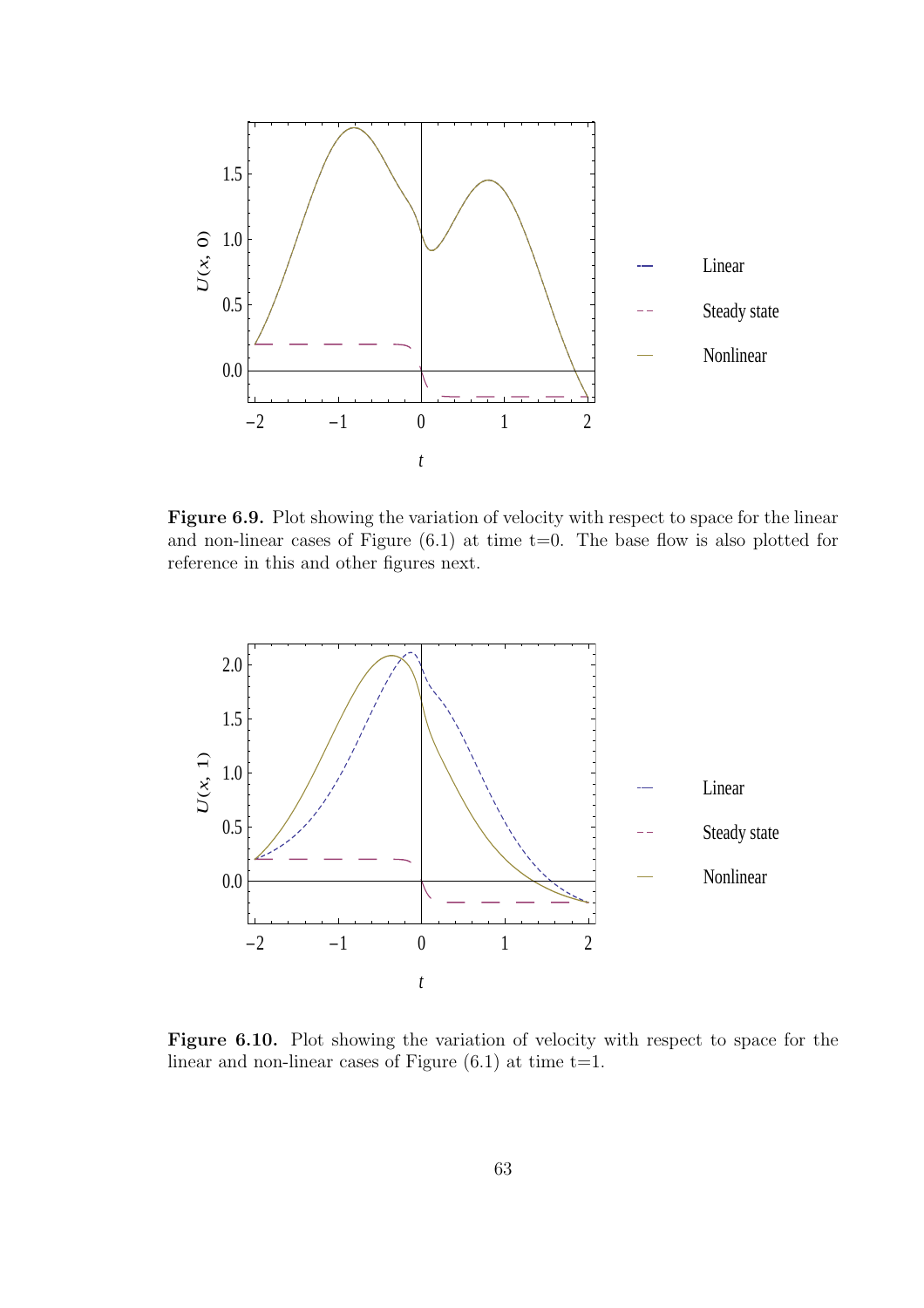

Figure 6.11. Plot showing the variation of velocity with respect to space for the linear and non-linear cases of Figure  $(6.1)$  at time  $t=20$ .



Figure 6.12. Plot showing the variation of velocity with respect to space for the linear and non-linear cases of Figure  $(6.1)$  at time  $t=40$ .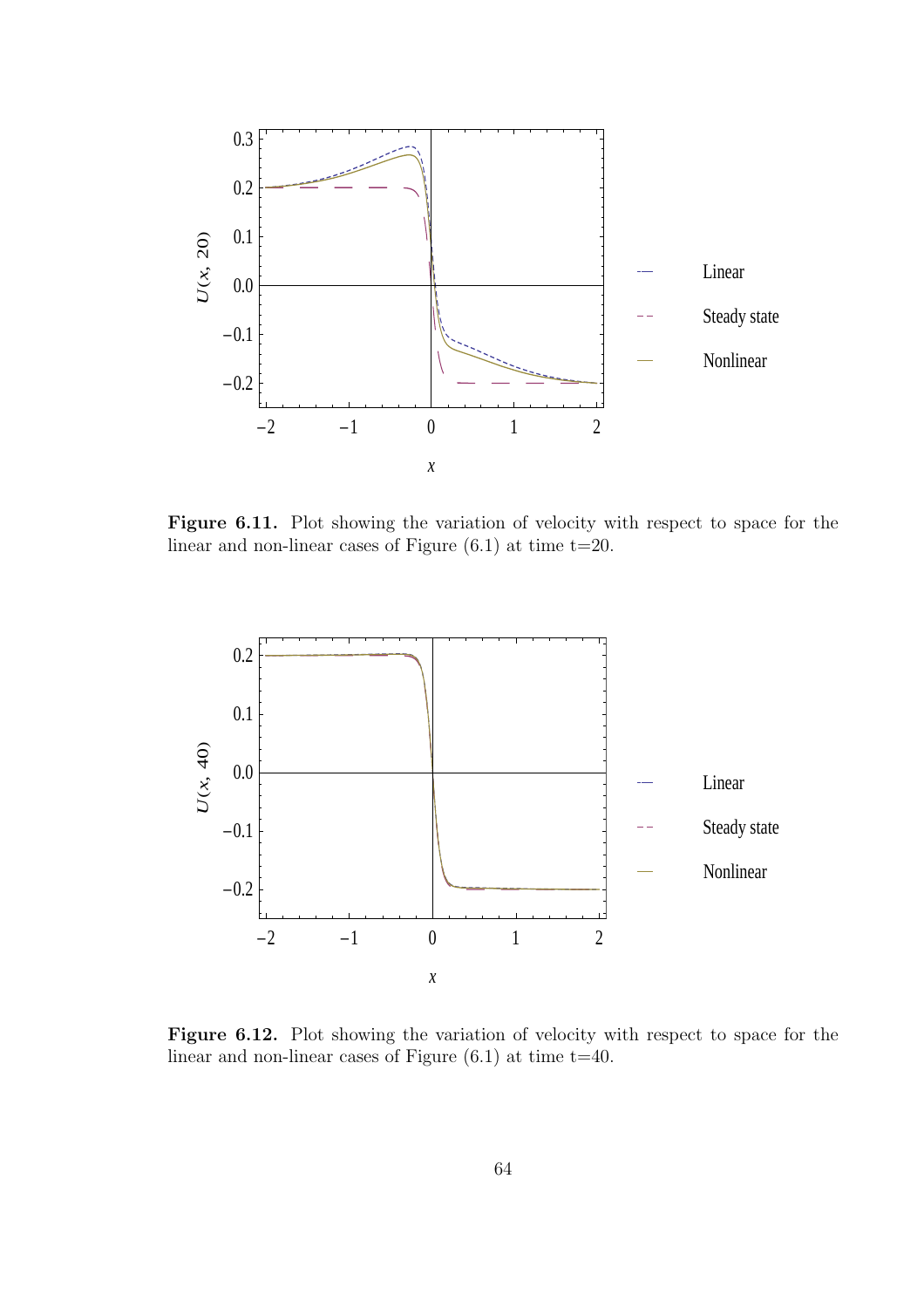Figures (6.9), (6.10), (6.11) and (6.12) show the snapshots at  $t = 0, 1, 20$  and 40. Note that as time passes by all perturbations decay in both linear and nonlinear simulations and hence indicating that the system might be globally nonlinearly stable.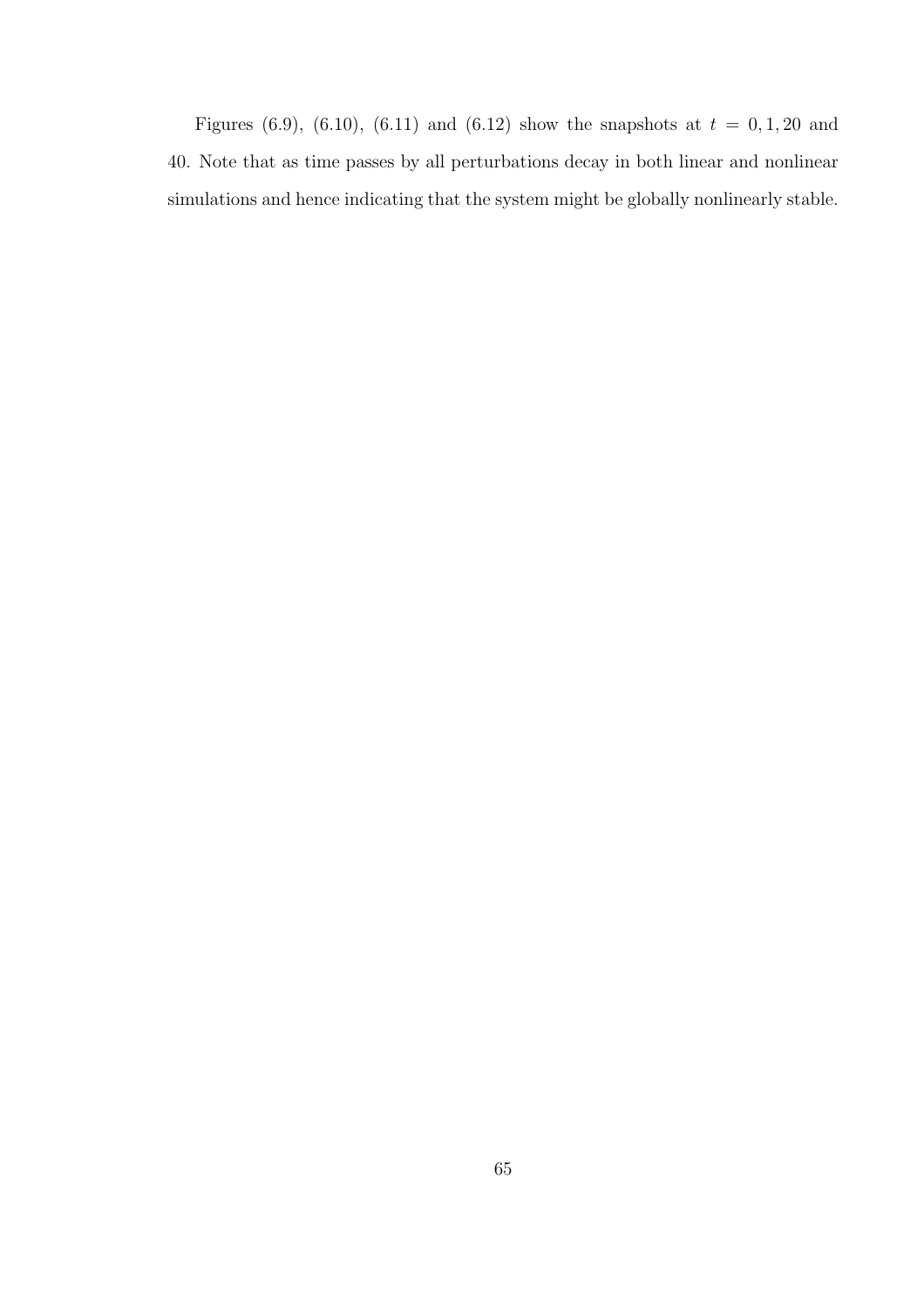## CHAPTER 7

## CONCLUSION AND SUMMARY OF MAIN RESULTS

In this thesis we studied the effect of spatial domain size, number of modes, nonhermitianness and non-normality on the stability and growth properties of a viscous, shock flow problem, as a prototypical example for the Navier-Stokes equations.

It has been shown that the above problems are not only non-normal but also nonhermitian, when the base flow has shear. The eigenvalue problems corresponding to infinite spatial domain, finite spatial domain, forward and  $L_2$  adjoint problems are solved exactly by converting the linear partial differential equations into nonlinear Riccati equations. In the finite domain case, the full time dependent solutions are obtained analytically using the bi-orthogonal basis functions.

In the infinite spatial domain case, the point spectrum of the forward operator is shown to be unbounded and that of the adjoint operator to be empty. In the unbounded case, the spectrum fills the entire area on one side of a parabola in the complex plane and is connected. As the fluid viscosity decreases, the width of the parabola increases and in the limit of zero viscosity covers almost the entire left half plane. On the other hand, as the fluid viscosity increases, the width of the parabola decreases and in the limit of infinite viscosity becomes the negative real axis, which is the spectrum of the heat equation.

In the finite spatial domain case, the point spectrum lies in the open left half plane for all the Reynolds numbers and hence asymptotically stable. The results shown that perturbations grow substantially large for finite time before they decay at large times. It is also found that retaining right number of modes is crucial for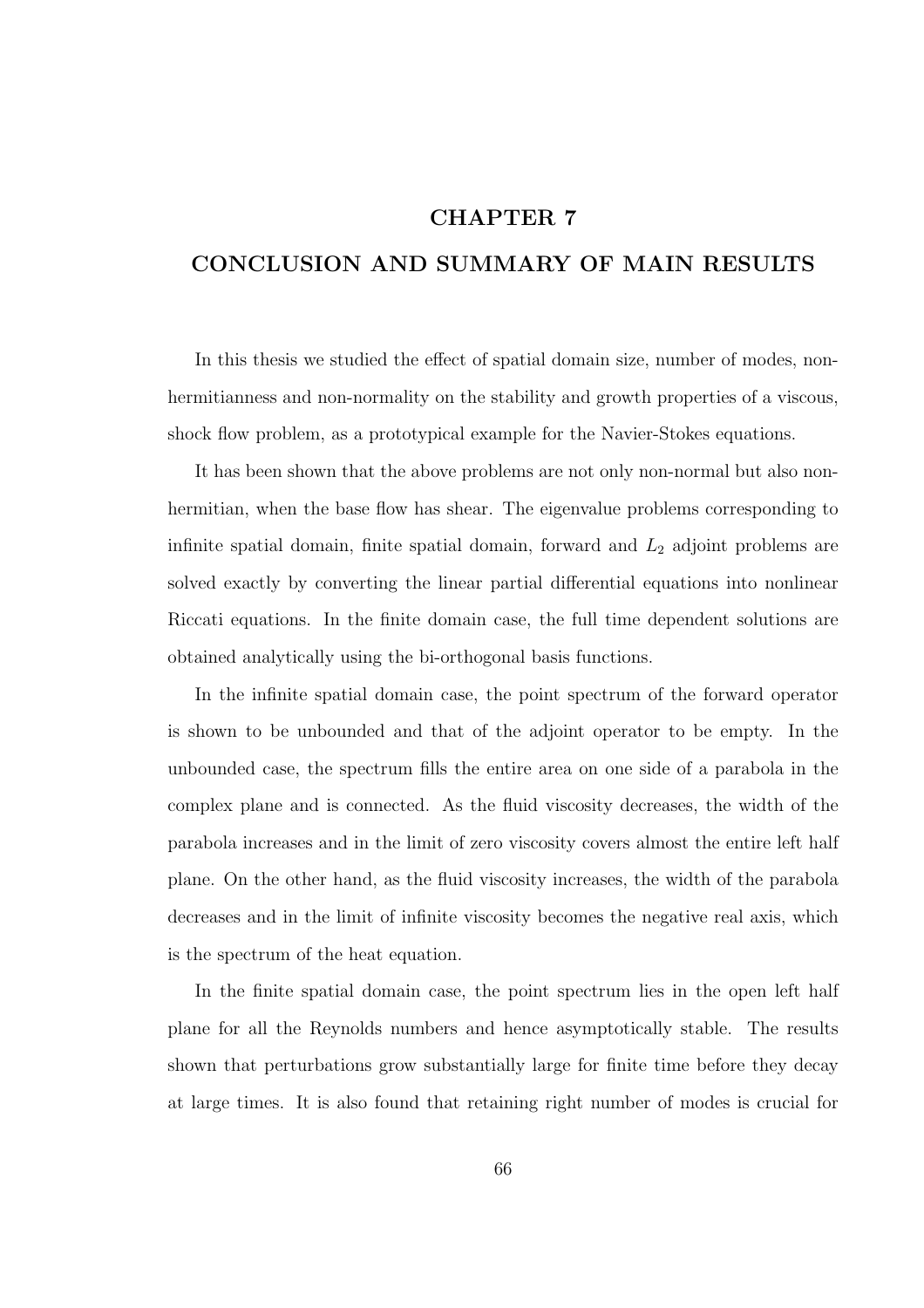observing transient growth phenomena. Finally, the linear results are compared with the nonlinear finite amplitude simulation results.

Some of the questions that require further investigation are:

- 1. Is the shock flow problem globally nonlinearly stable as the numerics seem to indicate? Can this be proved analytically?
- 2. Calculating domain of attraction of the base state
- 3. Relevance of other stability notions
- 4. Studying periodic and unsteady base states stability of Burgers equation
- 5. Apply the above framework to instabilities and transition to turbulence problems of Navier-Stokes equations.
- 6. Use the above framework to design active feedback control laws for fluid flows.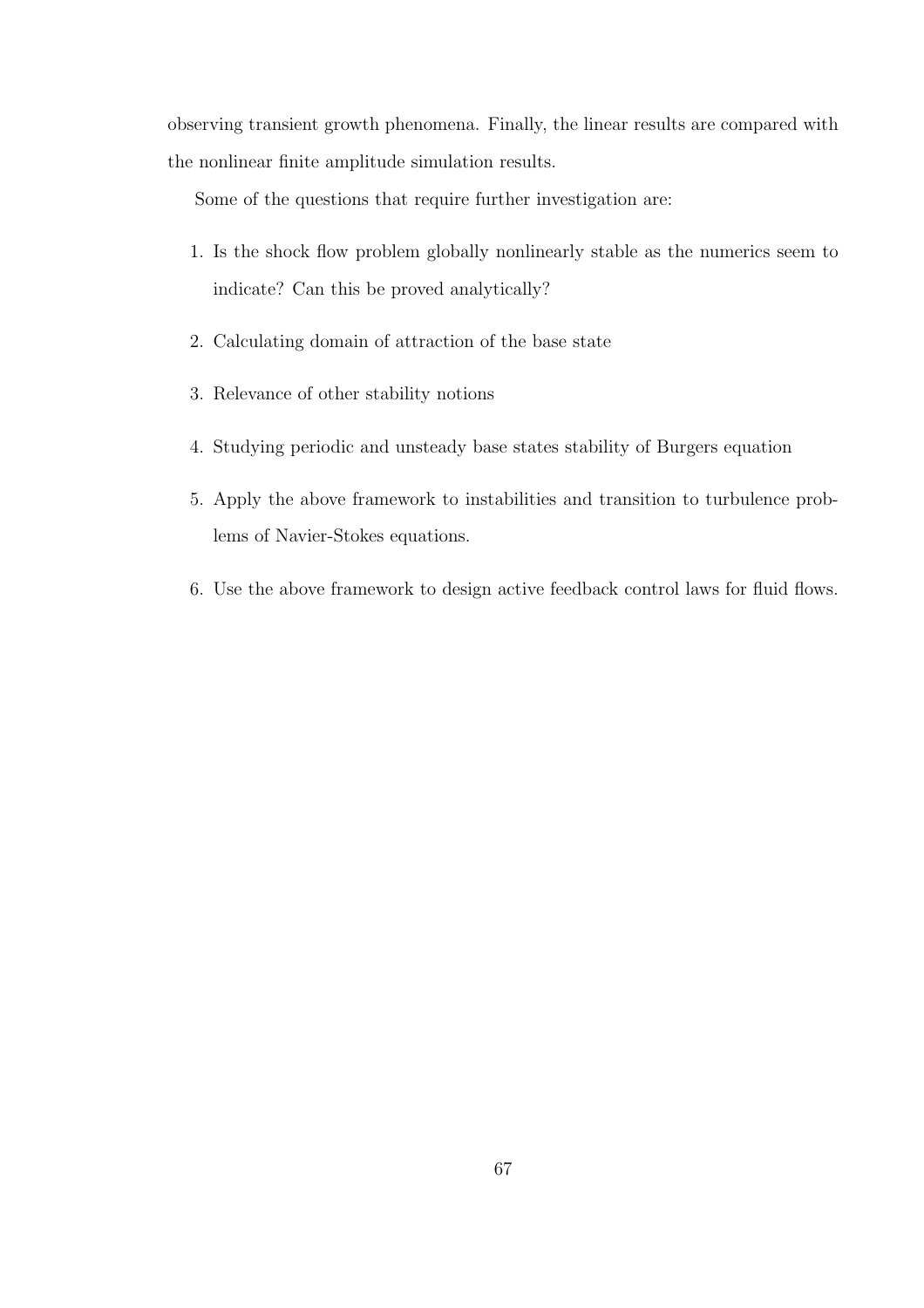## BIBLIOGRAPHY

- [1] S. Chandrasekhar, *Hydrodynamic and Hydromagnetic Stability*, Dover Publications, New York (1981).
- [2] I. J. Wyganski, "On transition in a pipe," Journal of Fluid Mechanics, 59, 281-335 (1973).
- [3] S. Davies, C. M. White, "An experimental study of flow of water in pipes of rectangular section," Proc. Roy. Soc. London A, 119, 92-107 (1928).
- [4] N. Tillmark and P. H. Alfredsson, "Experiments on transition in plane couette flow," Journal of Fluid Mechanics, 235, 89-102 (1992).
- [5] D. Meksyn and J. T. Stuart, "Stability of viscous motion between parallel planes for finite disturbances," Proceedings at Royal Society of London A, 208, 517-526 (1951).
- [6] J. Watson, "On the nonlinear mechanics of wave disturbances in stable and unstable parallel flows part2," Journal of Fluid Mechanics, 9, 371-389 (1961).
- [7] L. D. Landau, "On the problem of turbulence," Dokl. Akad. Nauk SSSR 44:311- 314 (1944).
- [8] W. C. Reynolds and M. C. Potter, "Finite amplitude instability of parallel shear flows," Journal of Fluid Mechanics, 27, 465-492 (1967).
- [9] C. L. Pekris and B. Scholler, "Stability of plane Poiseuille flow to periodic disturbances of finite amplitude," Proceedings at National Academy of Sciences, USA, 68, 197-199, 1464-1435 (1971).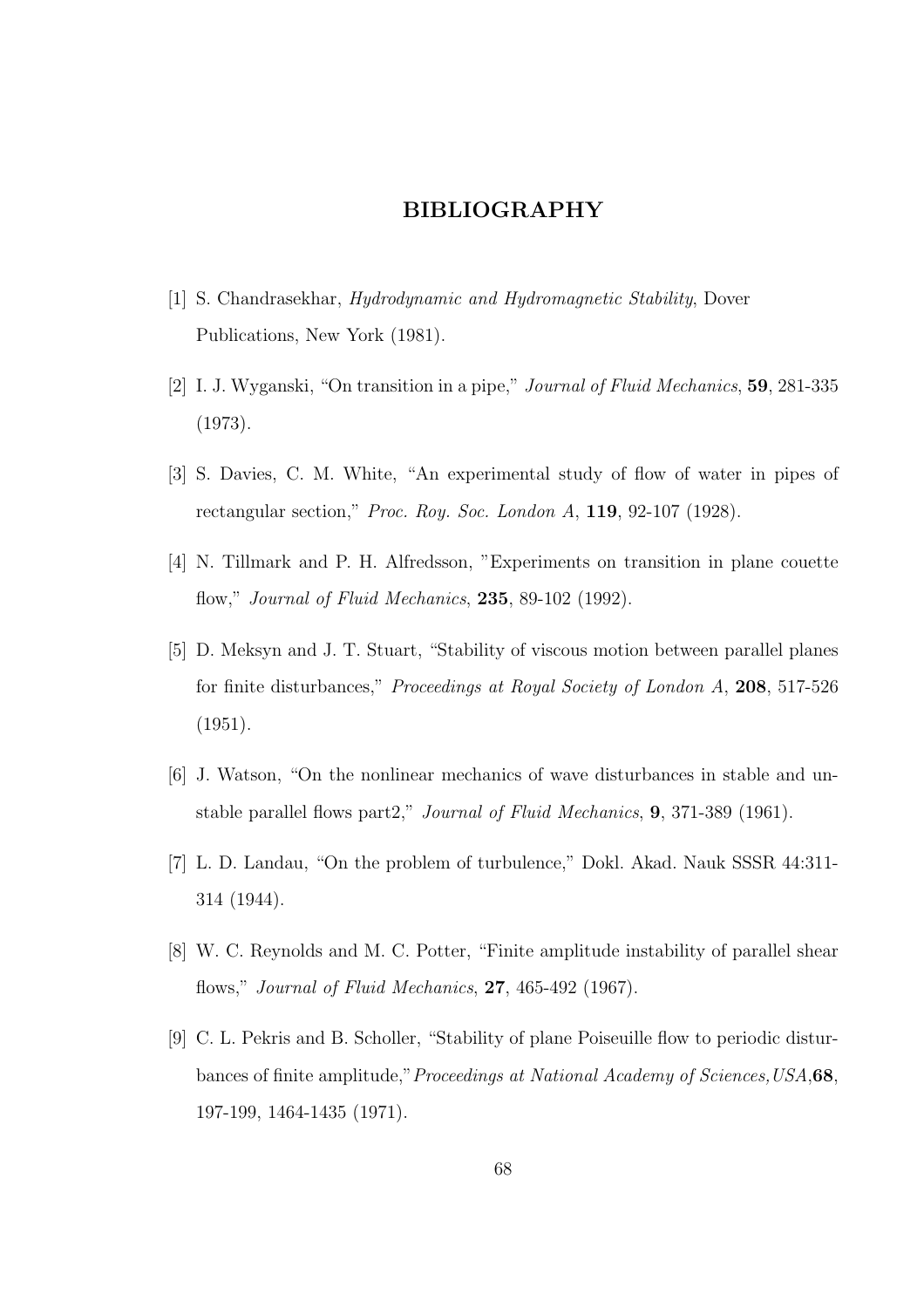- [10] D. D. Joseph and S. Carmi, "Stability of poiseuille flow in pipes, annuli and channels," Quart. Appl. Math., 26, 575-599 (1969).
- [11] K. Bobba, B. Bamieh and J. C. Doyle, Global stability and transient growth of stream-wise constant perturbations in plane Couette flow, Phys. Fluids, submitted
- [12] B. F. Farrell,"Optimal excitation of perturbations in viscous shear flow," Physics of Fluids,  $31(8)$ , 2093-2102 (1988).
- [13] M. T. Landahl, "Wave breakdown and turbulence," J. Appl. Math, 28, 735-756 (1975).
- [14] T. Ellingsen and E. Palm, "Stability of linear flow," Physics of Fluids, 18(4), 487-488, (1975).
- [15] L. S. Hultgren and L. H. Gustavsson, "Algebraic growth of disturbances in a laminar boundary layer," Physics of Fluids, 24(6), 1000-1004 (1981).
- [16] L. H. Gustavsson, "Energy growth of three dimensional disturbances in plane poiseuille flow," Journal of Fluid Mechanics, 224, 241-260 (1991).
- [17] K. M. Butler and B. F. Farrell, "Three dimensional optimal perturbations in viscous shear flow,"Physics of Fluids A, 4(8), 1637-1650 (1992).
- [18] S. C. Reddy, P. J. Schmid and D. S. Henningson, "Pseudospectra of Orr-Sommerfield operator," SIAM Journal of Appl. Math., **53**, 15-47 (1993).
- [19] S. C. Reddy and D. S. Henningson, "Energy growth in viscous channel flows," Journal of Fluid Mechanics, 252, 209-238 (1993).
- [20] B. G. Klingmann, "On the transition due to three dimensional disturbances in plane poiseuille flow," Journal of Fluid Mechanics, 240, 167-195 (1992).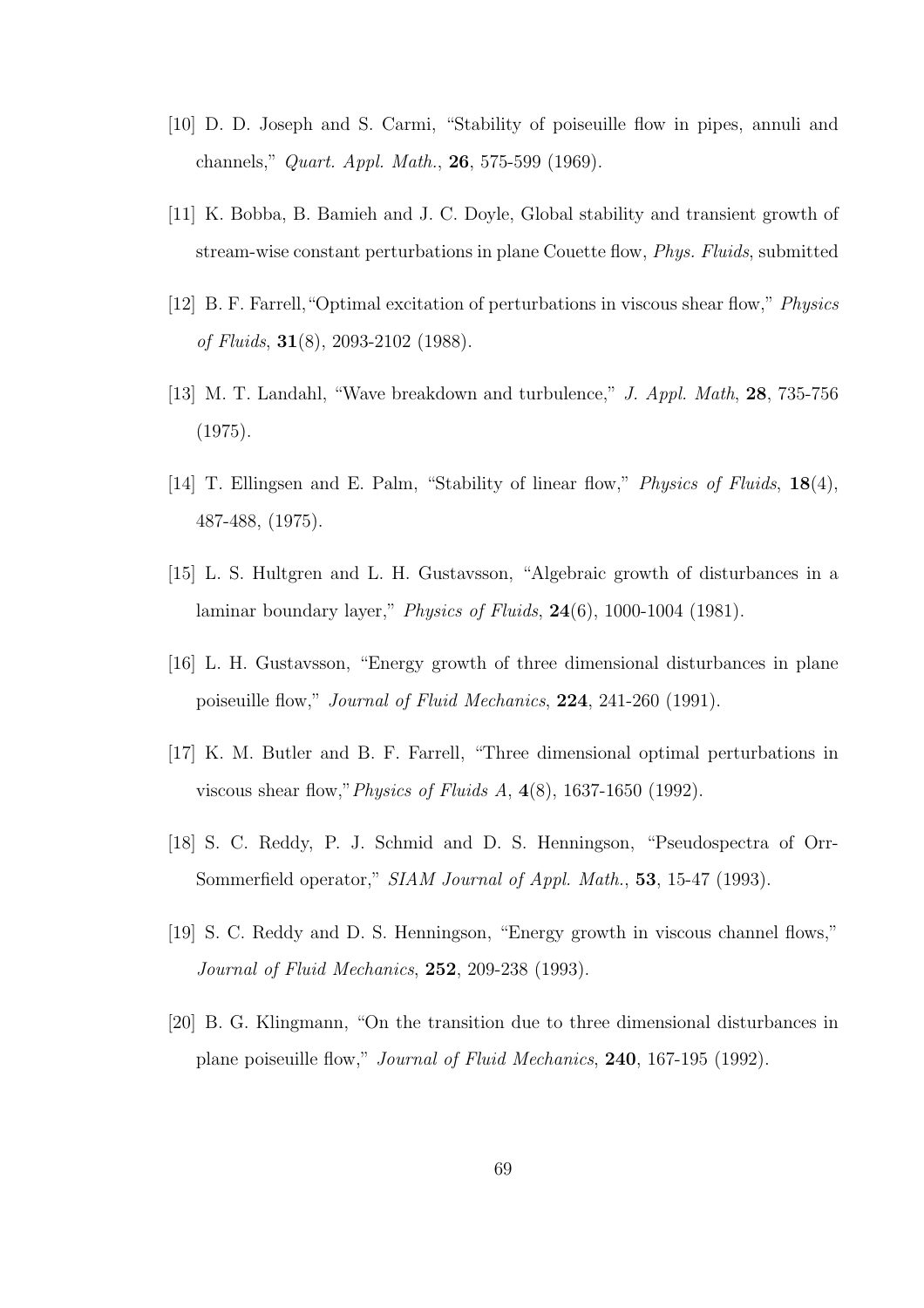- [21] D. S. Henningson, A. Lundbladh and A. V .Johansson, "A mechanism for bypass transition from localized disturbances in wall bounded shear flows," Journal of Fluid Mechanics, 250, 169-207 (1993).
- [22] K. M. Bobba, "Lebesque measures for transient response of the Navier-Stokes equations," AIAA Paper No 2005-5061, 1-8, (2005).
- [23] K. M. Bobba, J. C. Doyle and M. Gharib, "Stochastic Input-Output Measures for Transition to Turbulence", AIAA Paper No 2003-0786, 1-8 (2003).
- [24] K. Bobba, Robust Flow Stability: Theory, Computations and Experiments in Near Wall Turbulence, PhD Thesis, Caltech, Pasadena (2004).
- [25] J. M. Burgers, "A mathematical model illustrating the theory of turbulence," Advances in Applied Mechanics, edited by R. Von Mises and Th. Von Karman, Vol 1, Academic Press, New York (1948).
- [26] E. Hopf, "The partial differential equation  $u_t + uu_x = \mu u_{xx}$ ," Commun. Pure Appl. Math., 3, 201 (1950).
- [27] J. D. Cole, "On a quasi-linear parabolic equation occurring in aerodynamics," Quart. Appl. Math., 9, 225 (1951).
- [28] G. B. Witham, Linear and Non-linear Waves, Wiley and Sons (1974).
- [29] C. A. J. Fletcher, "Burgers equation: A model for all reasons, in Numerical Solutions of Partial Differential Equations",page 139225, J. Noyle, ed., North-Holland, Amsterdam-New York (1982).
- [30] R. H. Risch, "The problem of integration in finite terms," Transactions of the American Mathematical Society 139, 167 (1969).
- [31] G. K. Batchelor, An Introduction to Fluid Dynamics, Cambridge University Press, Cambridge (1967).